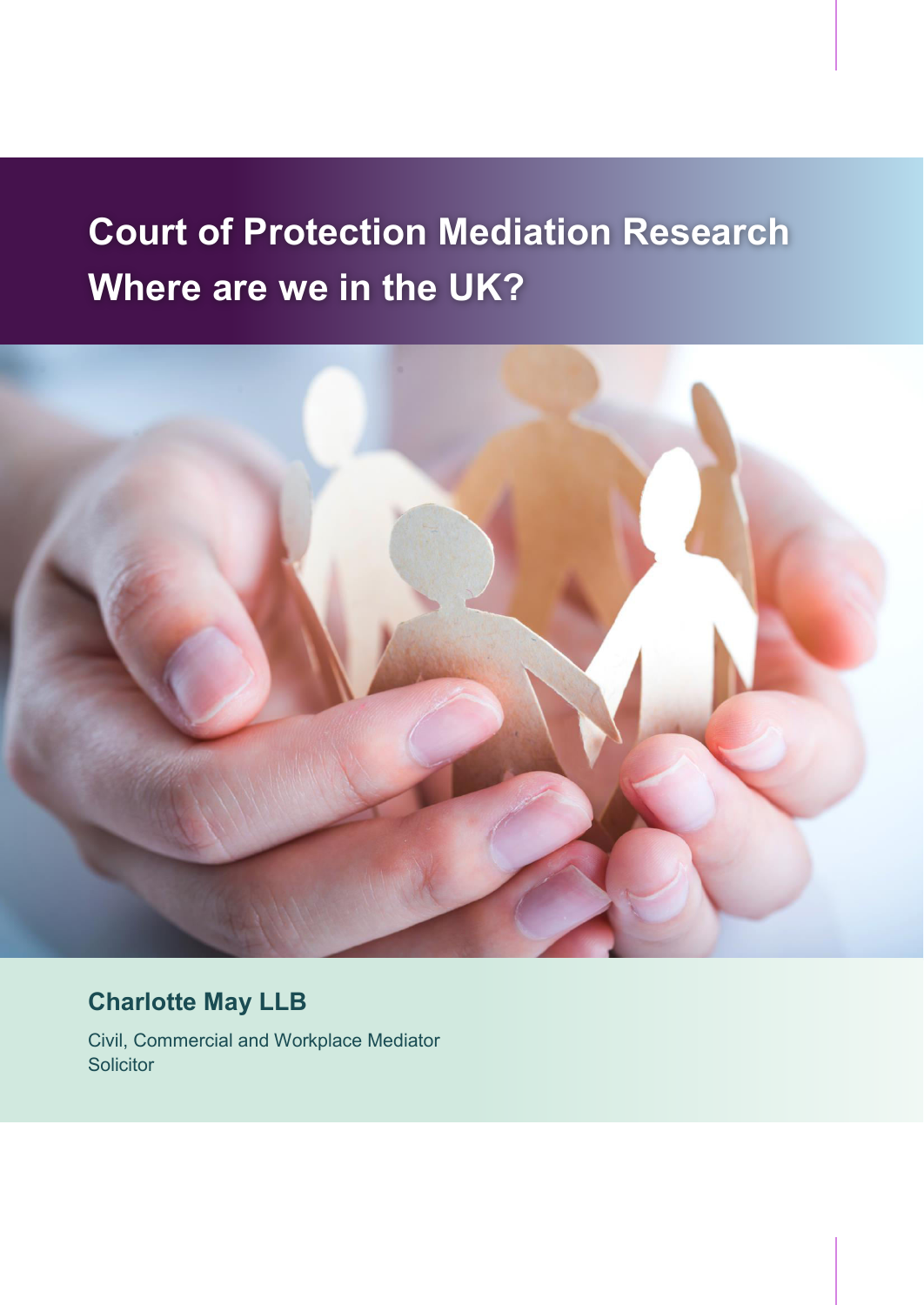# **TABLE OF CONTENTS**

| <b>EXECUTIVE SUMMARY</b> |  |  |
|--------------------------|--|--|
|--------------------------|--|--|

×

| <b>Aims</b>                                   | 5              |
|-----------------------------------------------|----------------|
|                                               | 5              |
| <b>Headline Findings</b><br>Issues in dispute | 5              |
|                                               | 5              |
| Timing<br>Awareness                           | 5              |
| P's participation                             | 5              |
| Funding                                       | 6              |
| Rates of agreement                            | 6              |
| Cost savings                                  | 6              |
| Experience of mediators                       | 6              |
|                                               | 6              |
| <b>Methodology</b><br>Abbreviations           | $\overline{7}$ |
|                                               |                |
| <b>INTRODUCTION</b>                           | 8              |
| Role of the Court of Protection               | 8              |
| Mediation                                     | 9              |
| Court of Protection mediation                 | 9              |
| Participation of P and human rights           | 10             |
| Research background                           | 11             |
| Aims and objectives                           | 12             |
| <b>QUESTIONNAIRE RESPONSES</b>                | 13             |
| Participants' involvement in mediation        | 13             |
| Best time to mediate                          | 13             |
| <b>Obstacles</b>                              | 14             |
| Obstacles to parties engaging                 | 15             |
| Representation of P's best interests          | 16             |
| Specialist knowledge and experience           | 17             |
| Issues most suitable for mediation            | 17             |
| Issues not suitable for mediation             | 18             |
| <b>CASE STUDY FINDINGS</b>                    | 19             |
| Role in mediation                             | 19             |
| Court-ordered mediation                       | 19             |
| <b>Issues mediated</b>                        | 19             |
| Timing of mediation                           | 19             |
| P's role in the mediation                     | 20             |
| About the mediation process                   | 21             |
| Funding of the mediation                      | 21             |
| Outcome of mediation                          | 21             |
| Experience of mediator                        | 22             |
| Costs savings                                 | 22             |
| Participant's reflections                     | 23             |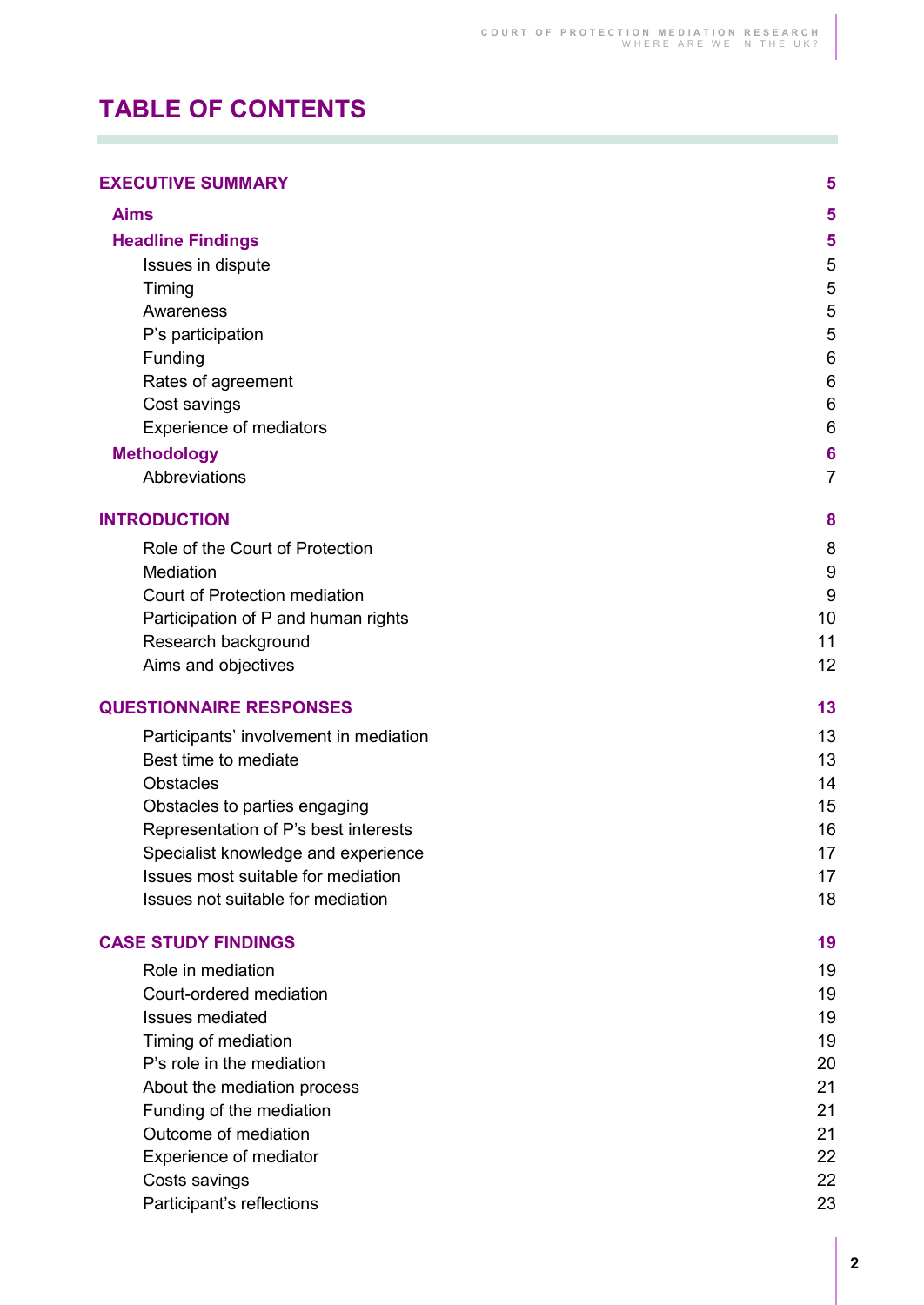| <b>DISCUSSION</b>                      | 26 |
|----------------------------------------|----|
| Best time to mediate?                  | 26 |
| Mandatory and non-mandatory mediation  | 27 |
| Lack of awareness                      | 27 |
| Decisions for P                        | 28 |
| Insufficient legislation and protocols | 32 |
| Entrenchment                           | 32 |
| Family dynamics                        | 34 |
| Funding                                | 34 |
| Knowledge and experience of mediators  | 35 |
| Issues suitable for mediation          | 35 |
| <b>CONCLUSIONS</b>                     | 39 |
| <b>Key Findings</b>                    | 39 |
| Timing                                 | 39 |
| P's participation:                     | 39 |
| Entrenchment:                          | 39 |
| Family dynamics                        | 40 |
| Awareness                              | 40 |
| Funding                                | 40 |
| Advantages and benefits                | 40 |
| Making things better                   | 40 |
| Cases suitable                         | 40 |
| Cases not suitable                     | 41 |
| Making things worse?                   | 41 |
| Knowledge and experience of mediators  | 41 |
| Legislation                            | 41 |
| Outcome of mediation                   | 41 |
| <b>Key Recommendations</b>             | 42 |
| Participation                          | 42 |
| Awareness                              | 42 |
| Funding                                | 42 |
| Skills and knowledge                   | 42 |
| <b>Evaluation questions</b>            | 42 |
| Post evaluation                        | 43 |
| <b>Next Steps</b>                      | 43 |
| <b>ACKNOWLEDGEMENTS</b>                | 44 |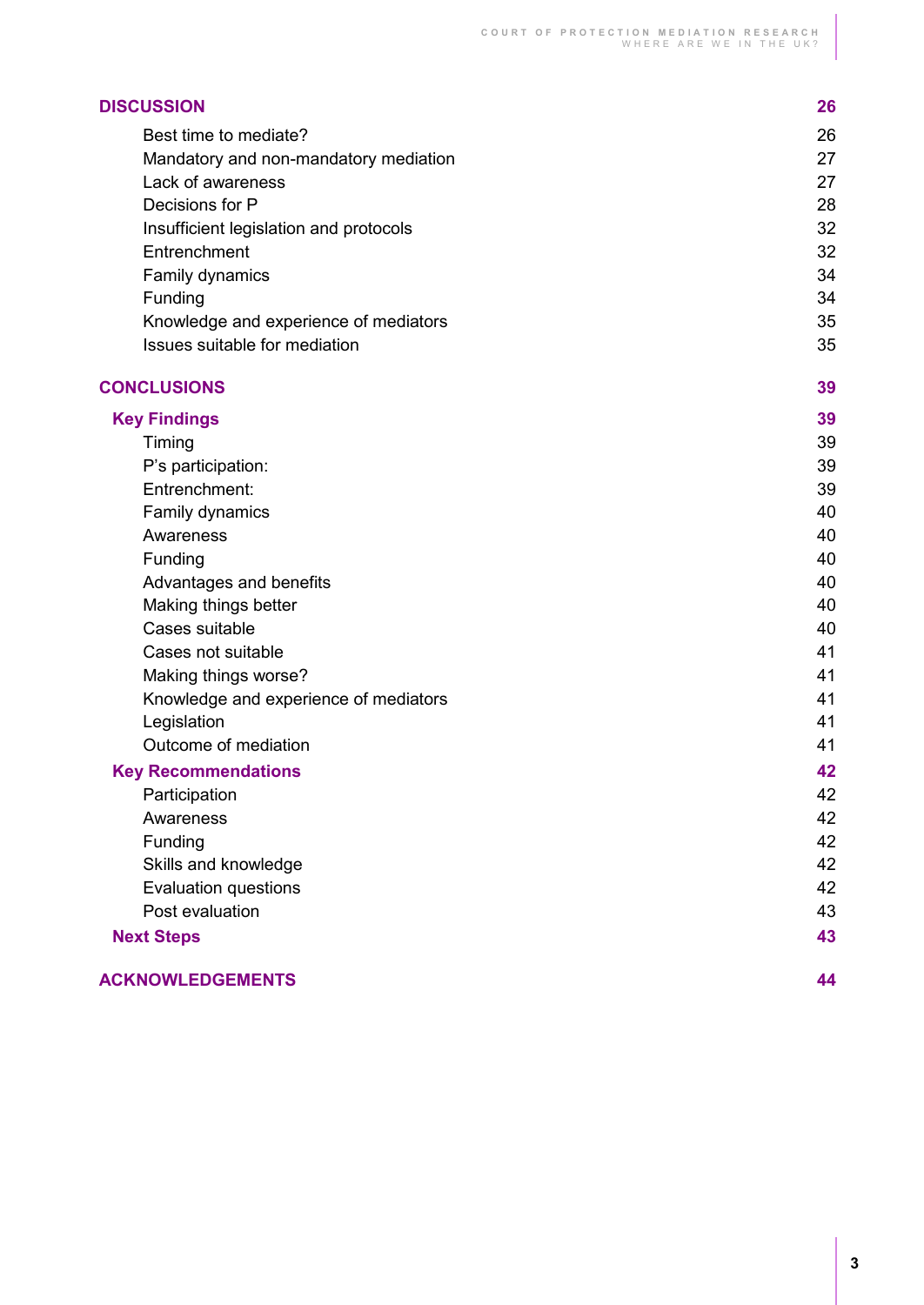| <b>APPENDICES</b>                                    | 45 |
|------------------------------------------------------|----|
| <b>APPENDIX A: THE QUESTIONS</b>                     | 45 |
| <b>APPENDIX B: GRAPHIC ILLUSTRATION OF RESPONSES</b> | 47 |
| <b>APPENDIX C: CASE STUDIES</b>                      | 58 |
| <b>Before proceedings</b>                            | 58 |
| Finance and property                                 | 58 |
| Health and welfare                                   | 59 |
| Medical treatment                                    | 61 |
| <b>During proceedings</b>                            | 61 |
| Finance and property                                 | 61 |
| Health and welfare disputes                          | 63 |
| Health and welfare & finance and property disputes   | 66 |
| <b>Medical treatment</b>                             | 70 |
| <b>After proceedings</b>                             | 71 |
| <b>USEFUL LINKS</b>                                  | 72 |
| <b>CONTACT</b>                                       | 73 |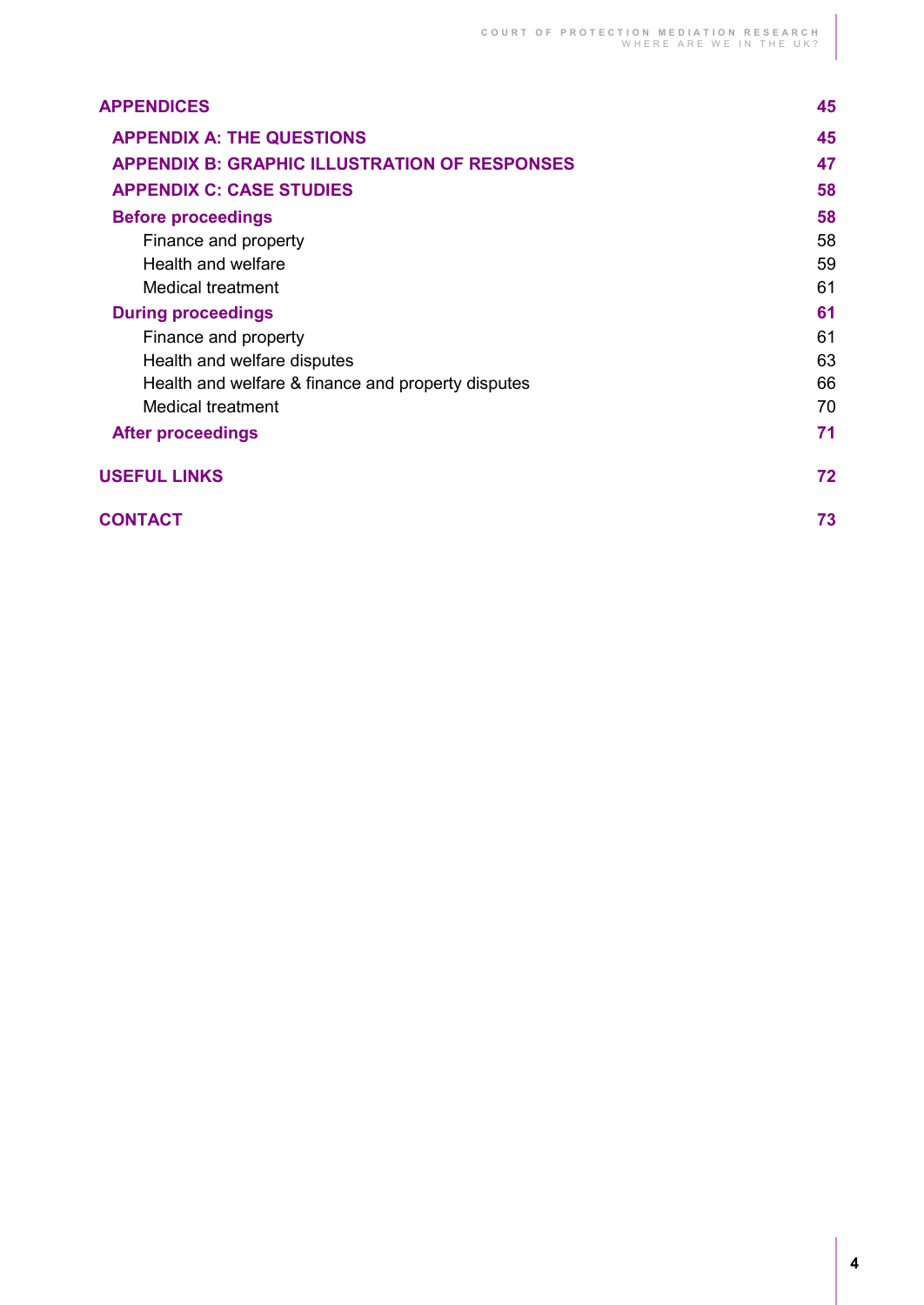# <span id="page-4-0"></span>**EXECUTIVE SUMMARY**

This research was carried out to address the question 'Where are we in the UK in Court of Protection mediation?' It does this through analysis of responses to a survey and a number of case studies received from professionals involved in the Court of Protection (CoP), including mediators, lawyers, a social care professional and a health professional.

### <span id="page-4-1"></span>**Aims**

The primary research aim was to gather and present evidence on the use of mediation in the Court of Protection. Case studies were gathered to illustrate the benefits, successes and challenges and to seek views on pertinent questions. The research also aimed to identify what specialist expertise and training are needed for mediators working in this area and to develop an understanding of what issues are (and are not) suitable for mediation in this context.

### <span id="page-4-2"></span>**Headline Findings**

#### <span id="page-4-3"></span>**Issues in dispute**

The issues covered in the mediation case studies included residence, care, contact, finance and property, statutory wills and medical treatment. Residence was the most frequently cited, (at 59%), care arrangements (56%), contact (44%), to medical treatment and statutory wills (7%). Almost one-third of cases involved finance and property. Other issues in the mediation case studies included power of attorney, deputyship, holidays, and deprivation of liberty.

#### <span id="page-4-4"></span>**Timing**

Regarding when is the best time to mediate, the majority of respondents suggested it should take place as soon as possible and before proceedings. The majority of the case studies, however, were mediated during proceedings (two-thirds), with nearly one-third mediated before proceedings and a single case after several sets of proceedings.

#### <span id="page-4-5"></span>**Awareness**

A very small percentage of respondents (4%) considered professionals were 'completely aware' of the benefits and challenges of CoP mediation. The majority (71%) thought there was a 'partial awareness' and 25% considered they were 'not aware at all'. Lack of awareness was considered to be a major obstacle to the parties themselves engaging in CoP mediation by 72% of respondents.

#### <span id="page-4-6"></span>**P's participation**

In 79% of mediated cases P did not attend or participate. In 21% of cases P did not attend but was enabled to participate with support, mostly from the Official Solicitor.

Of all mediated cases, P's views were conveyed in 59% by another person – family members (41%), legal representatives (35%), social workers (35%) or other advocate or representative; as respondents could indicate whether the views were conveyed by more than one category of person, the percentages add up to more than 100%.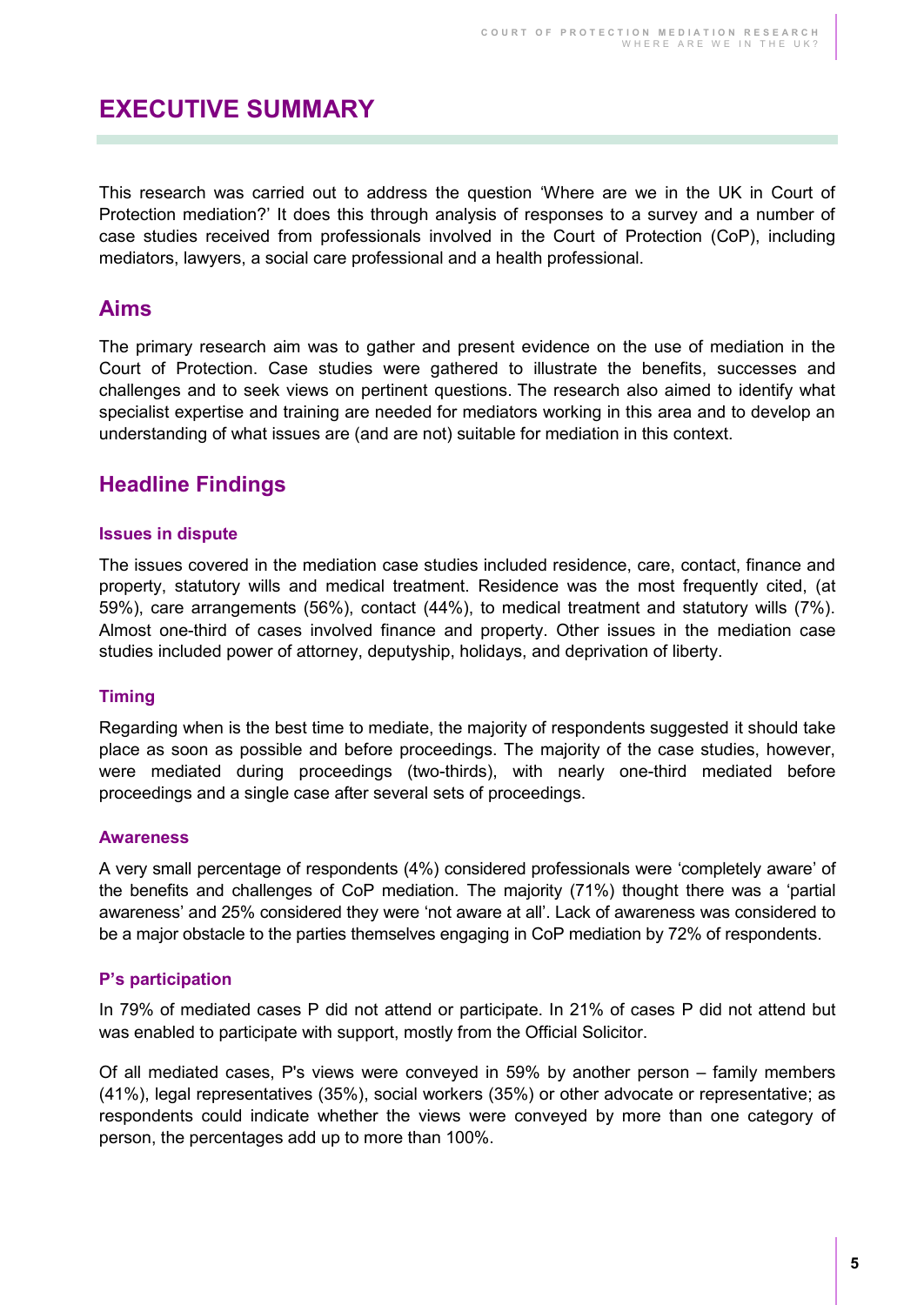#### <span id="page-5-0"></span>**Funding**

An interesting picture emerges as to who funds mediation. In 48% of cases, the costs of mediation were shared between the parties and in 37%, the local authority paid all the costs. The Legal Aid Agency contributed to costs in 15% of cases. In the remainder, the costs were paid by the Health body involved (7%) and from P's funds/by the deputy for property and affairs (7%).

#### <span id="page-5-1"></span>**Rates of agreement**

The rate of agreement in the reported cases was high, with 78% of reported cases reaching an agreement either during or following mediation. Written agreement was reached on the day in 52% of cases, with a further 19% achieving written agreement following the mediation. Oral rather than written agreement was reached in 7% of cases. In 22% of cases there was no agreement. In most of those where an agreement was reached (59%), the terms of agreement were incorporated into a court order.

Reasons for lack of agreement being reached included entrenched positions, too many parties and too little time, and allegations of financial abuse and fraud.

#### <span id="page-5-2"></span>**Cost savings**

Information on costs savings were estimates only as this is a notoriously difficult area to research, especially in a study of this modest scale. Examples given by half of the respondents of approximate cost savings were between £6,000 and £30,000 – the exact savings depended on length of case and when in the proceedings the mediation took place, as well as estimates of savings of judicial and court staff time, and time of counsel and local authority professionals.

#### <span id="page-5-3"></span>**Experience of mediators**

The majority of the mediators instructed in the case studies (89%) had previous experience of the Court of Protection cases from their work in the legal profession

### <span id="page-5-4"></span>**Methodology**

In the first instance, information about the proposed research together with an invitation to take part was sent to professionals with interest and experience in Court of Protection mediations including: legal professionals, mediators, Solicitors for the Elderly, and the Official Solicitor. The invitation to participate in the research was mentioned in the Law Society's Gazette publication. Expressions of interest were received and a register of 25 participants was compiled.

Secondly, the survey was designed in two sections. Section 1 set out pertinent questions to seek participants' views about CoP mediation. Section 2 asked about specific mediations the participants had been involved in. The survey was launched via Survey Monkey at the end of November 2016 and closed in January 2017.

 In Section 1 of the survey, the respondents, who between them had at that time been involved in 80 mediations (as mediators, lawyers or social care professionals) set out their views on pertinent questions, such as when is the best time to mediate and what knowledge and experience should mediators have to deal with such disputes?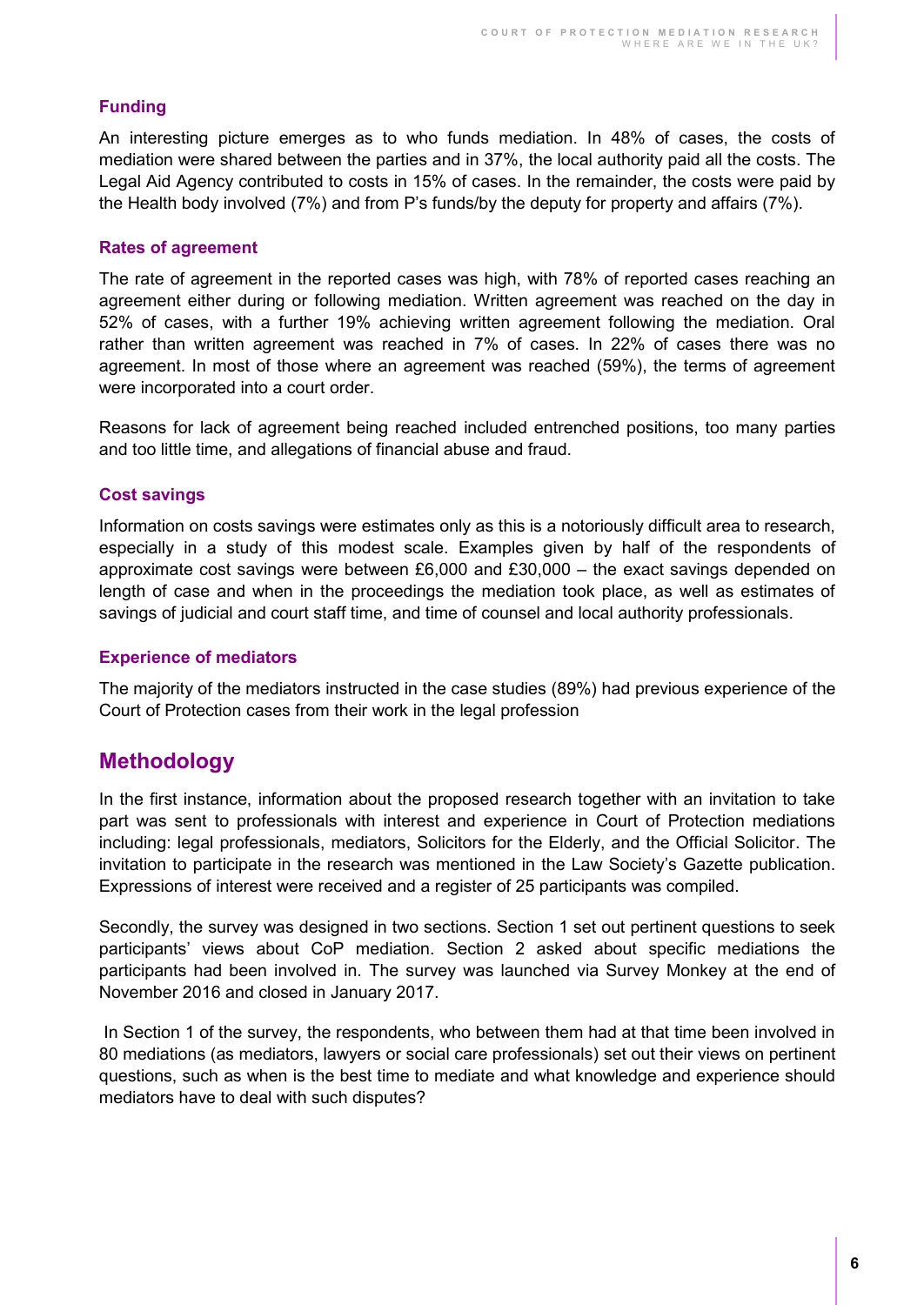In Section 2 of the survey, in response to case-specific questions, the respondents provided detailed information on mediations they had been involved in. From this information 25 case studies were created. In these cases, more than one-third of the mediations were ordered by the court, and in nearly two thirds of these, the court ordered the parties to attend and/or participate in mediation.

Both Section 1 and 2 were completed by 80% of participants. The remaining 20% responded only to Section 1; they were professionals practising in the field but without actual experience of CoP mediation.

#### <span id="page-6-0"></span>**Abbreviations**

| CoP         | Court of Protection                                          |
|-------------|--------------------------------------------------------------|
| <b>MCA</b>  | Mental Capacity Act 2005                                     |
| P           | Person assessed to lack capacity to make a specific decision |
| <b>LPA</b>  | Lasting Power of Attorney                                    |
| EPA         | <b>Enduring Power of Attorney</b>                            |
| <b>OPG</b>  | Office of the Public Guardian                                |
| <b>CRPD</b> | Convention of Rights for People with Disabilities            |
| <b>CCEL</b> | Canadian Centre for Elder Law                                |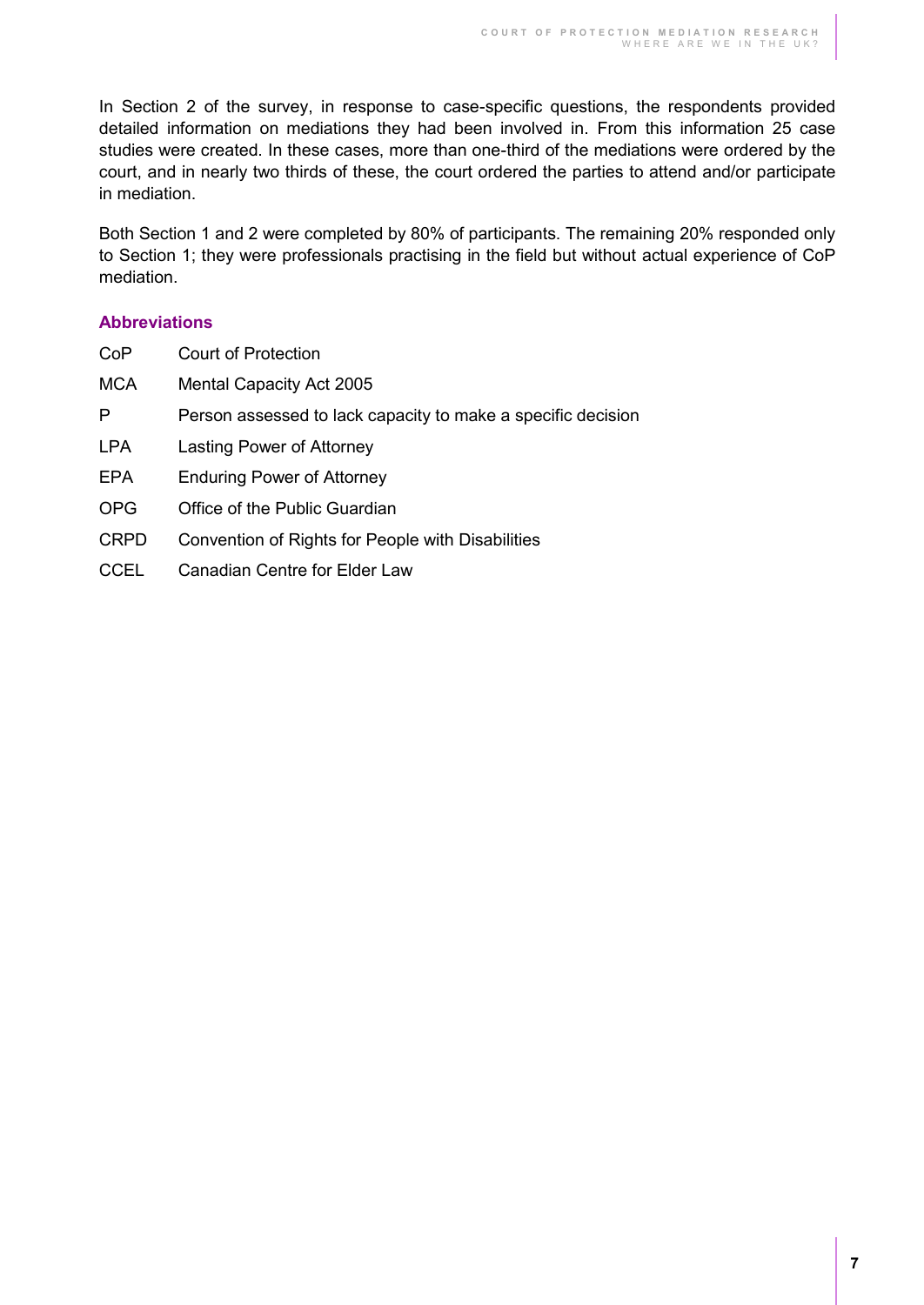### <span id="page-7-0"></span>**INTRODUCTION**

#### <span id="page-7-1"></span>**Role of the Court of Protection**

The Court of Protection ('CoP') plays an important role as it exists to safeguard vulnerable people who lack the mental capacity to make decisions for themselves. These decisions may relate to the person's finances or their health and welfare. The Mental Capacity Act ('MCA') came into force on 1st October 2007, changing the status of the CoP. Before this date, it had existed as an office of the Supreme Court with jurisdiction only over the property and affairs of people who lacked mental capacity.<sup>1</sup> The MCA created the new CoP to continue to safeguard the affairs of vulnerable people and extended to health and personal welfare cases, in addition to financial ones.

In finance and property cases, the parties are commonly family members of P who are in dispute with each other about matters relating to deputyship, powers of attorney, sale of property, finances and possessions and statutory wills.

Health and welfare cases include disputes over residence and care arrangements, contact, holidays, deprivation of liberty and serious medical treatment. Where families are in dispute with the public body that is responsible for arranging P's accommodation, care arrangements and/or treatment, parties will include the relevant local authority or health body.

Where there are safeguarding concerns over the conduct of family members in relation to P's property and financial affairs or health and welfare matters, and these are found to be substantiated and not capable of resolution, the local authority or health trust may be involved in court proceedings so the CoP will make a decision in P's best interests.

CoP case studies can be found on the CoP Hub website at [www.courtofprotectionhub.uk/cases](http://www.courtofprotectionhub.uk/cases).

In Court of Protection Practice 2019 reference is made to the caseload of the CoP. Paragraphs 1.240-241 state:

*'It was anticipated that the vast majority of its workload would be property and affairs …and the government anticipated that the number of health and welfare applications would be relatively low, estimating this at about 200 per year.*<sup>2</sup>  *The prediction that the main work of the CoP would be property and affairs has proven correct; but the number of applications concerning health and welfare matters has continued to rise, bolstered in particular by applications concerning deprivation of liberty.'* 3

#### and

 $\overline{a}$ 

*'… today the majority of cases heard under the CoP's welfare jurisdiction concern questions such as where a person should live and whom they should have contact with.*<sup>4</sup>  *This is important, because research indicates that these cases, particularly where they concern personal relationships or questions of sexuality – tend to involve* 

<sup>&</sup>lt;sup>1</sup> Its powers derived from part 7 of the Mental Health Act 1983. On 1st October 2007, part 7 of the Mental Health Act 1983 was repealed, and the office of the Supreme Court ceased to exist.

<sup>&</sup>lt;sup>2</sup> Department of Constitutional Affairs, The Mental Capacity Bill: Full Regulatory Impact Assessment (2005)

<sup>3</sup> Ministry of Justice, 'Family court statistics quarterly – January to March 2017 available at https://www.gov.uk/government/statistics/family-court-statistics-quarterly-january-to-march-2017

<sup>4</sup> L Series, P Fennell and J Doughty, Welfare cases in the Court of Protection: a statistical overview.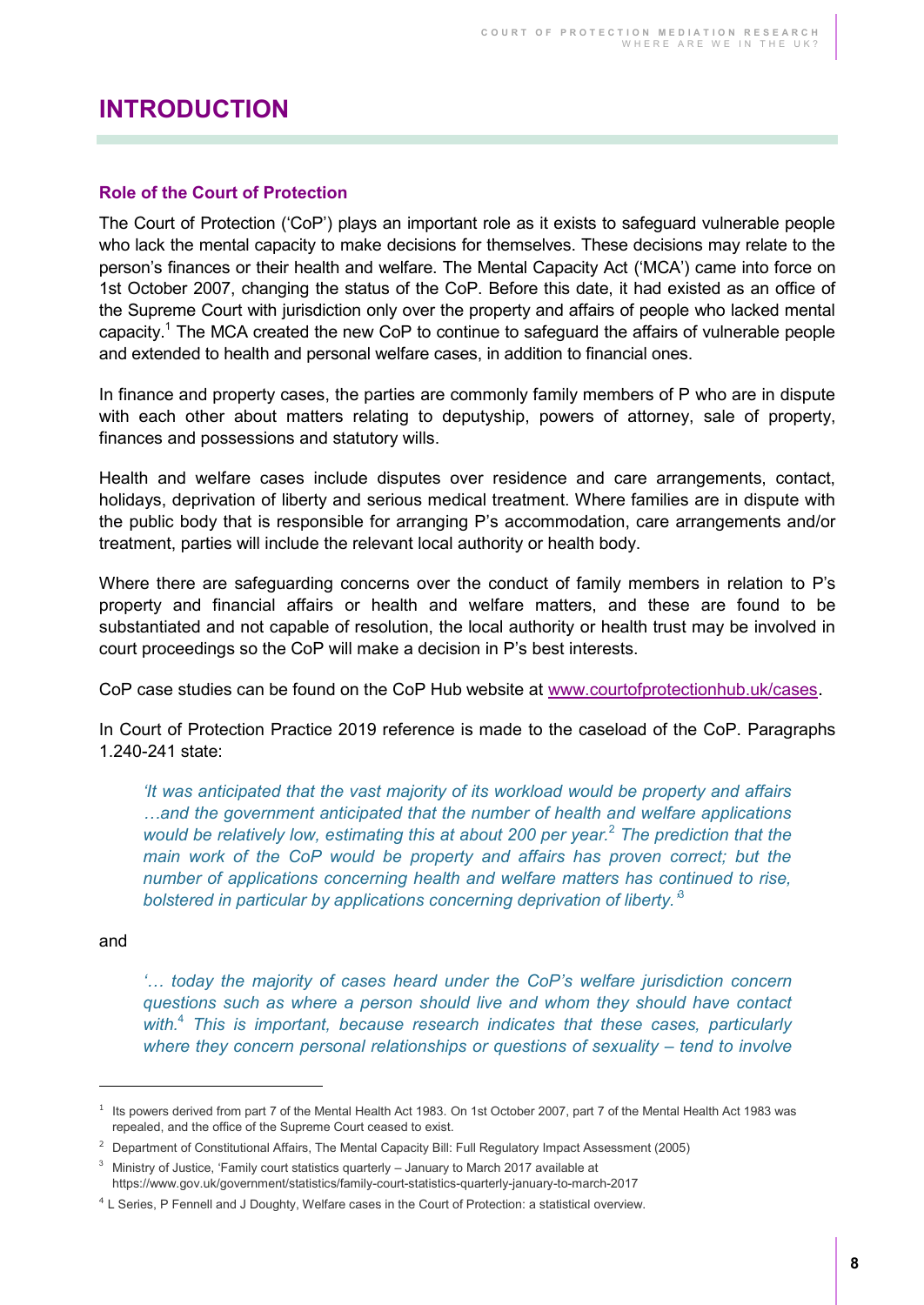*more parties, last longer, result in more hearings and cost more than cases about*  serious medical treatment.<sup>5</sup>

Further information about the increasing volume of welfare litigation is given in a statistical overview by Cardiff University which states:

*'In 2008 the number of welfare related applications received by the CoP was fewer than 1000, in 2016 it is greater than 4000 and expected to continue to rise.'*<sup>6</sup>

#### <span id="page-8-0"></span>**Mediation**

Mediation can be broadly defined as a voluntary, flexible and confidential process conducted by a neutral person who actively assists parties to work towards a negotiated agreement of a dispute or difference, with the parties in ultimate control of the decision to settle and the terms of resolution.

While mediators are proactive and creative in the way they assist parties to find solutions, the parties have ownership of the outcomes.

There are different areas where mediation is used including civil and commercial, divorce and family arrangements, workplace, neighbourhood and community disputes. In all of these cases, all the people in dispute are able to voluntarily agree to take part in mediation because they have capacity to make a decision and therefore agree to a solution.

There are a number of reference sources on mediation. "Mediation: Principles Process Practice" by Boule and Nesic covers all aspects of mediation, ranging from the principles and policies, the roles and functions in mediation, to the skills and techniques of mediator and legal issues in mediation. Secondly, *Mediation Theory and Practice* is the journal of the College of Mediators published by Equinox.'7

#### <span id="page-8-1"></span>**Court of Protection mediation**

The key and fundamental difference in mediation in the CoP relates to the person's capacity. In these cases mediation works towards a negotiated agreement on a specific dispute or issue which relates to 'P', namely a person who has been assessed to lack capacity to a make a specific decision, within the meaning of the MCA 2005.

Where a person 'P' lacks capacity to make a specific decision for themselves, the key principles of the MCA govern how decisions are made, including how disputes are resolved. Where there is a dispute between family members, professionals, and/or private or public bodies responsible for the provision of care or medical treatment, mediation can assist to resolve disputes in accordance with a person's *best interest* and in a way which is *least restrictive.* 

The court, person or public body (such as a local authority) making a best interest decision has a duty to consider a number of factors set out in s4 MCA.<sup>8</sup> Two factors in particular must be carefully considered by the mediator and the parties involved in the mediation, namely: how P will be represented within the mediation to enable him/her to 'participate' and whether P's wishes and feelings can be ascertained and conveyed.

 $\overline{a}$ 

<sup>5</sup> Ibid

<sup>6</sup> Ibid available at http://sites.cardiff.ac.uk/wccop/files/2017/09/Series-Fennell-Doughty-2017-Statistical-overview-of-CoP.pdf

<sup>7</sup> https://journals.equinoxpub.com/index.php/MTP

<sup>&</sup>lt;sup>8</sup> s4 MCA Best interests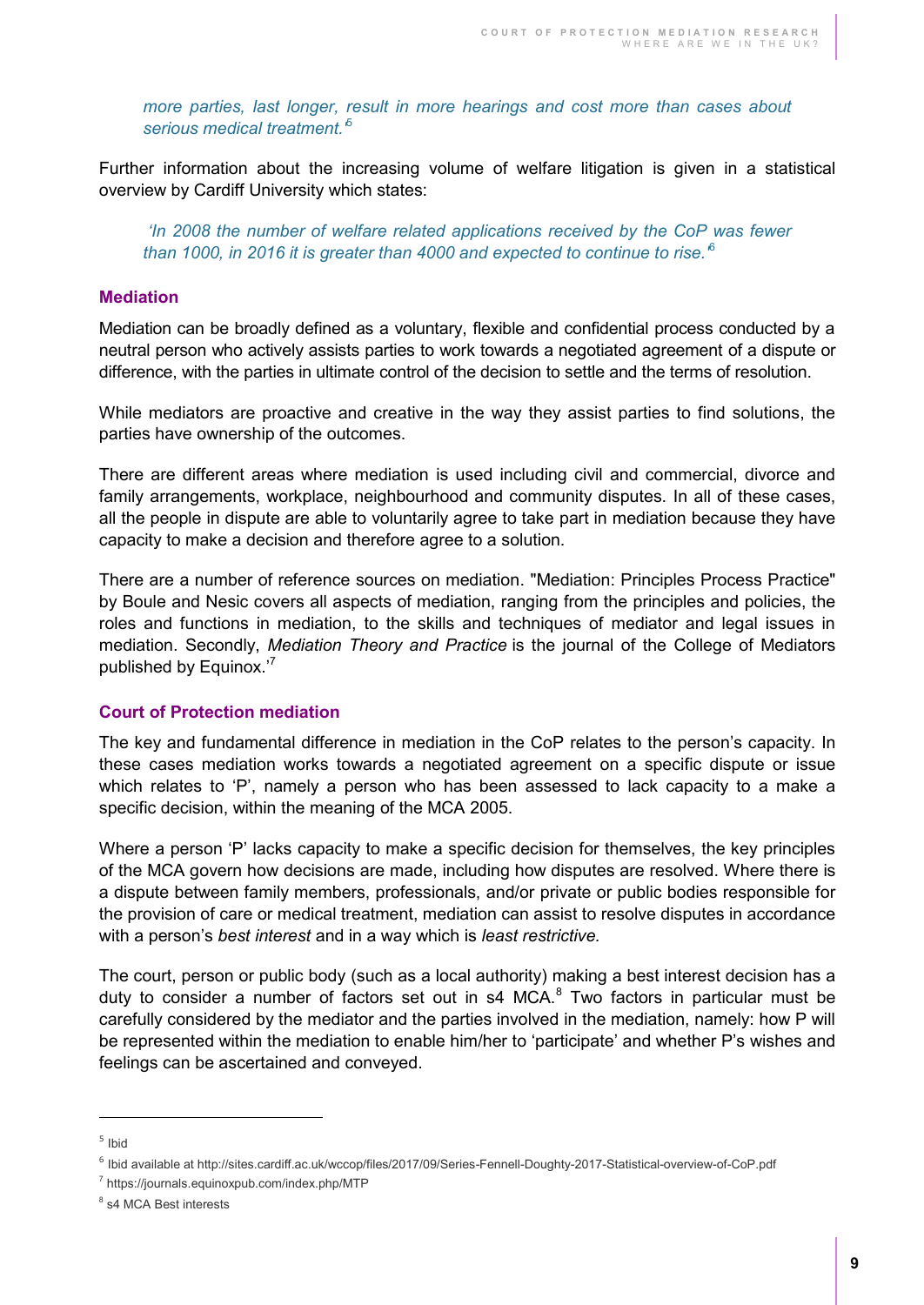The Act states the person making the decision:

- As far as reasonably practicable, must 'permit and encourage the person to participate, or to improve his ability to participate, as fully as possible in any act done for him and any decision affecting him' (s4.4 MCA) and
- They must consider, so far as is reasonably ascertainable:

(a) the person's past and present wishes and feelings (and, in particular, any relevant written statement made by him when he had capacity),

(b) the beliefs and values that would be likely to influence his decision if he had capacity, and

(c) the other factors that he would be likely to consider if he were able to do so. (s4.6 MCA)

#### <span id="page-9-0"></span>**Participation of P and human rights**

 $\overline{a}$ 

In 2009 the UN Convention of Right for People with Disabilities (CRPD) was ratified by the United Kingdom. There are parts of the Convention which are pertinent to the participation of P in decisionmaking (whether before the CoP or in CoP mediation). Article 3 includes in the general principles: (*a*) respect for inherent dignity, individual autonomy including the freedom to make one's own choices, and independence of persons; and (*c*) full and effective participation and inclusion in society. Article 12 sets out the right to equal recognition before the law and at 12.2:

*'States Parties shall recognize that persons with disabilities enjoy legal capacity on an equal basis with others in all aspects of life. Under 12.3 States Parties shall take*  appropriate measures to provide access by persons with disabilities to the support *they may require in exercising their legal capacity.'*

In 2014 the Committee on the Rights of Persons with Disabilities published General Comment No 1 (2014) on Article 12 calling for State parties to abolish substituted decision making and adopt supported decision making.

CoP Practice Direction 1A on Rule 1.2 on Participation of P states:

*'Developments in case law both of the European Court of Human Rights and domestic courts have highlighted the importance of ensuring that P takes an appropriate part in the proceedings and the court is properly informed about P, and the difficulties of securing this in a way which is proportionate to the issues involved and the nature of the decision which needs to be taken and avoids excessive delay and cost'.* 

<sup>(1)</sup> In determining for the purposes of this Act what is in a person's best interests, the person making the determination must not make it merely on the basis of (a)the person's age or appearance, or (b)a condition of his, or an aspect of his behaviour, which might lead others to make unjustified assumptions about what might be in his best interests.

<sup>(2)</sup> The person making the determination must consider all the relevant circumstances and, in particular, take the following steps.

<sup>(3)</sup> He must consider (a) whether it is likely that the person will at some time have capacity in relation to the matter in question, and b) if it appears likely that he will, when that is likely to be.

<sup>(4)</sup> He must, so far as reasonably practicable, permit and encourage the person to participate, or to improve his ability to participate, as fully as possible in any act done for him and any decision affecting him.

<sup>(5)</sup> Where the determination relates to life-sustaining treatment he must not, in considering whether the treatment is in the best interests of the person concerned, be motivated by a desire to bring about his death.

<sup>(6)</sup> He must consider, so far as is reasonably ascertainable (a) the person's past and present wishes and feelings (and, in particular, any relevant written statement made by him when he had capacity), (b) the beliefs and values that would be likely to influence his decision if he had capacity, and (c) the other factors that he would be likely to consider if he were able to do so.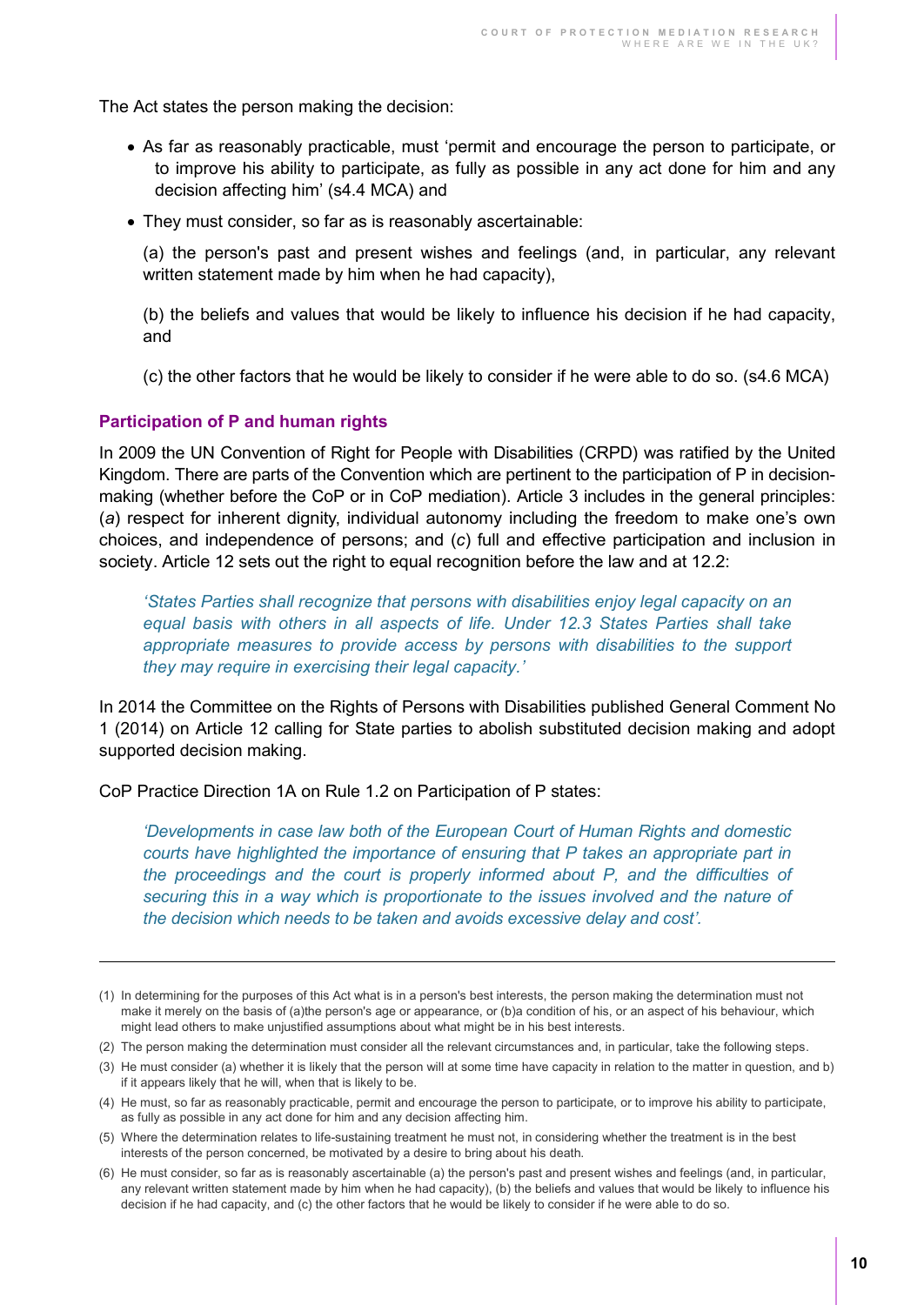The CoP Practice Direction continues at paragraph 2 '.. rule 1.2 makes provision to a) ensure that in every case the question of what is required to ensure that P's voice is properly before the court is addressed; and b) provides flexibility for a range of different methods to achieve this, with the purpose of ensuring that the court is in a position to make a properly informed decision at all relevant stages of a case.'

There are ethical, human rights, practical and resource implications involved in maximising P's participation, supported decision-making, reasonable adjustments and taking all practicable steps to ascertain P's wishes and feelings.

P's participation in the CoP proceedings is the subject of research by Dr Jaime Lindsey,<sup>9</sup> one of whose findings was the limited participation of vulnerable adults:

*'P's absence was the most striking theme that emerged … for example, of the eight cases observed over 11 hearings, P was present on three occasions. Of the further case files reviewed, there was no evidence in the files that P attended any of the hearings, gave evidence or spoke to the judge informally. The reasons for P's absence appeared not to be the result of specific rules. In fact, in most cases there was no or very limited discussion of whether or not P should give evidence. Instead the data suggests that it was assumed that P was unable to participate or give evidence in proceedings.'* 

In the mediation case studies, P did not attend but was said to have capacity to participate with support in 21%. In 42%, P was represented at the mediation. In 59%, P's wishes and feelings were capable of being conveyed by P, or on his behalf, during the mediation. P's capacity to participate (directly or indirectly) in mediation and ascertaining P's wishes and feelings is explored more fully in the discussion section. A key question going forward is whether mediation facilitates a role for P more effectively than CoP procedures. It is recommended this is addressed in one of the questions in the evaluated CoP Mediation Scheme.

#### <span id="page-10-0"></span>**Research background**

 $\overline{a}$ 

Useful background to this project is the Canadian Elder and Guardianship Mediation Report ('CCEL Report'),<sup>10</sup> which this author reviewed in the *Elder Law Journal*.<sup>11</sup> The CCEL research, carried out over a five-year period, is extensive and brings a deepening of knowledge and good working practice for mediators in this field. Little is known of mediation in the UK's CoP, however, and this gave rise to the idea to carry out a survey to establish an initial evidence base. At the end of 2016, a register was compiled of people with direct relevant experience willing to participate in a survey. In November 2016 the Court of Protection Mediation Research survey was launched.

This was an unfunded piece of research. Due to the author's own connections with the legal profession, the respondents were primarily lawyers and mediators with experience of the CoP. Other respondents included a local authority social care professional, a mediator/consultant in anaesthetics and intensive care medicine and three family mediators. As the research is based on their views, it does not capture the voices of all the parties in the case studies. It is recommended that going forward it will be important to consider the best way to get the views of a wide range of interested stakeholders.

<sup>9</sup> Protecting and empowering vulnerable adults: mental capacity law in practice by Jaime Lindsey. See full report Testimonial Injustice and Vulnerability: A Qualitative Analysis of Participation in the Court of Protectio[n http://repository.essex.ac.uk/22697/](http://repository.essex.ac.uk/22697/) 

<sup>&</sup>lt;sup>10</sup> [http://www.bcli.org/sites/default/files/EGM\\_Report\\_Jan\\_30\\_2012.pdf](http://www.bcli.org/sites/default/files/EGM_Report_Jan_30_2012.pdf)

<sup>&</sup>lt;sup>11</sup> <http://www.adultcaremediation.co.uk/profile.html> click on link at bottom of page.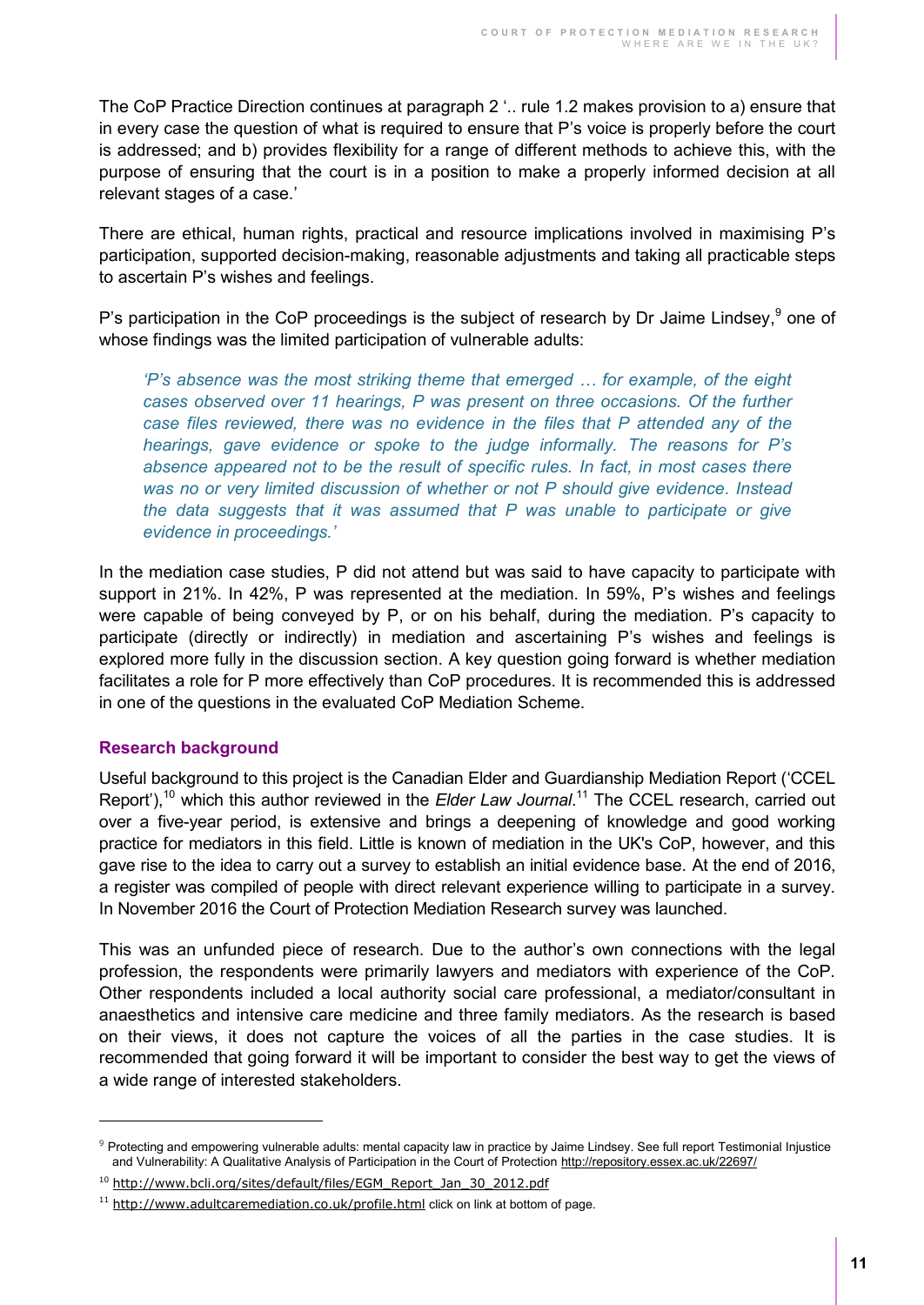#### <span id="page-11-0"></span>**Aims and objectives**

The primary aim for this research was to gather and present evidence on the use of mediation in the CoP. Case studies were gathered to illustrate the benefits, successes and challenges and to seek views on pertinent questions. The research also aimed to identify what specialist expertise and training are needed for mediators working in this area and to develop an understanding of what issues are (and are not) suitable for mediation in this context.

The intention for the research was for it to act as an evidence-based springboard to raise awareness of mediation and to serve as a basis to establish a working group, with representatives from the Court of Protection, the Law Society, the Bar Council, practitioners, experts and other stakeholders with the aim of developing a practice framework and protocol.

For the purposes of this study, 'Court of Protection' mediation encompasses disputes both before and after the issue of proceedings. If a dispute is capable of being resolved by mediation before proceedings have commenced, court proceedings may not be necessary.

The findings from this survey have helped to shape the proposals for an evaluated CoP mediation scheme to be run. In January 2017, four of the initial research findings were shared at a court users group meeting in Bristol with the then President, LJ Munby and HHJ Marston: the percentages and types of issues mediated, main advantages and benefits, challenges and frustrations. An overall success rate of 77% was reported in the case studies (52% written agreement on the day, 18% written agreement after the mediation and 7% verbal agreement). Judicial encouragement was given to explore a pilot being set up, and the Court of Protection Mediation Working Group was established. The working group met in April and June 2017 and prepared the first version of the draft CoP Mediation Scheme.

In October 2017, three members of the working group met with members of the judiciary to discuss the draft CoP Mediation Scheme. Snapshots of the case studies were shared to illustrate the benefits mediation can offer. In response to issues, raised by the judiciary, the draft Court of Protection Mediation scheme document was amended, prior to being sent out to stakeholders for consultation in April 2018. The working group considered the consultation responses and the CoP Mediation Scheme was revised before further meetings with the judiciary took place. The judiciary has now approved the launch of CoP mediation scheme on a trial basis. It is expected the scheme will start later in 2019 will be evaluated during 2019-2020 and run for a period of approximately 1 year.

During the trial period, the scheme proposes mediators with sufficient relevant experience of CoP and the MCA will be able to join a specialist panel of mediators

It is important to build up evidence about mediation in the CoP, and therefore an independent research team who will be appointed and set the outcome measures will evaluate mediations under the scheme. The working group considers the evaluation will include looking at the following research questions:

- What is mediation's effect on P's participation in the decision-making process as compared to judicial hearing?
- What is mediation's effect on judicial time as compared to legal proceedings including judicial hearing?
- What is mediation's effect on costs including parties' legal costs and the costs to public bodies, as compared with legal proceedings including judicial hearing?
- What is mediation's effect on diverting the time of the professionals from front-line services to mediation rather than litigation (by resolving disputes at an early stage)?
- Whether mediation has improved working relationships?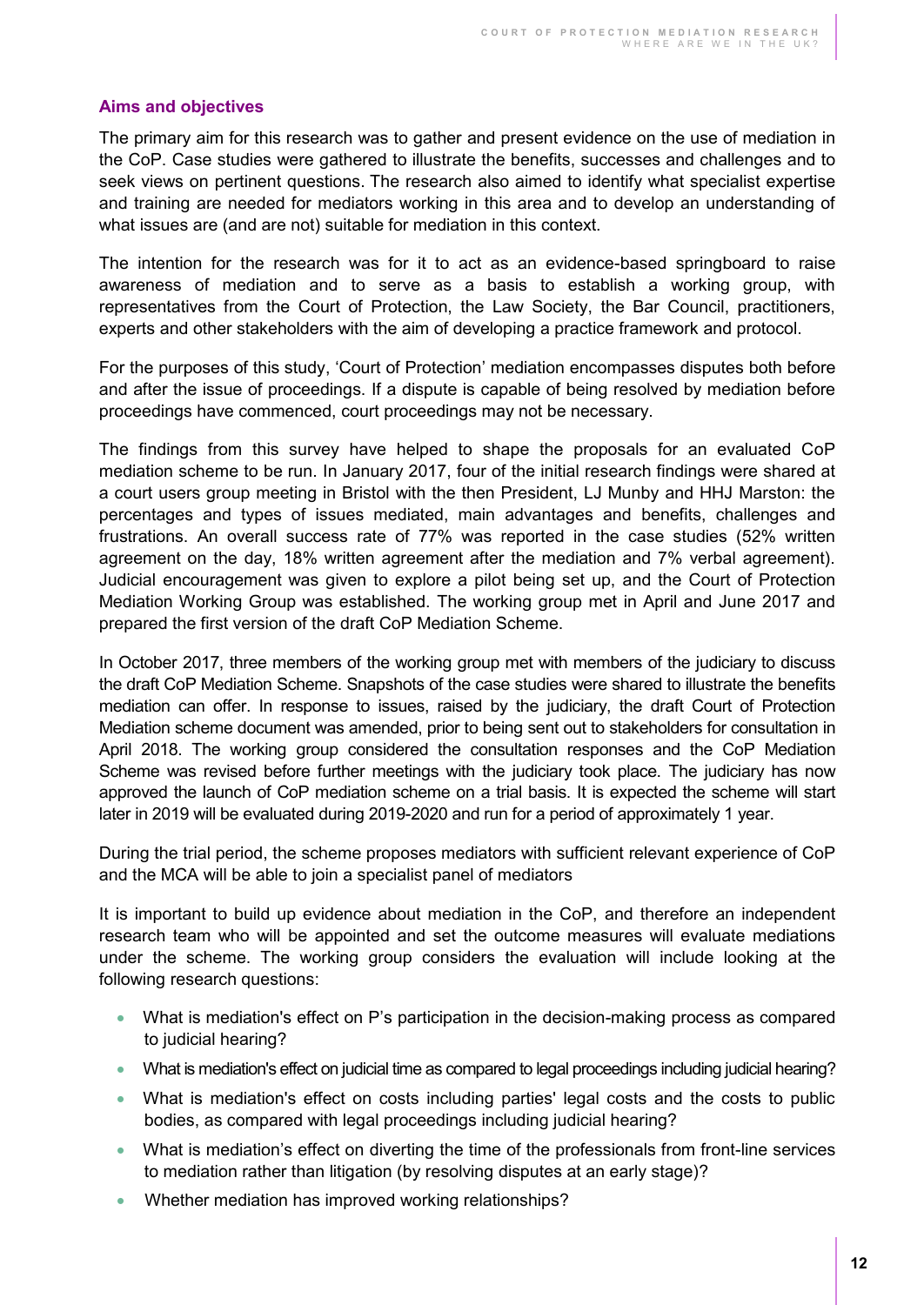### <span id="page-12-0"></span>**QUESTIONNAIRE RESPONSES**

The survey questions and graphic presentation of responses can be found in Appendices A and B.

#### <span id="page-12-1"></span>**Participants' involvement in mediation**

By early January 2017 when the research data was collected, the 25 research participants (which included lawyers, mediators and a social work professional - See Table 1 in Appendix B) had been involved in over 80 Court of Protection mediations. While one had mediated over 20 cases, others had mediated a range of between one to eight cases. Two participants, lawyers with experience of CoP cases, who had not been involved in mediation, nevertheless did wish to contribute their views and respond to the pertinent questions in Section One.

#### <span id="page-12-2"></span>**Best time to mediate**

The majority (76%) considered it is best to mediate at an early stage. 44% said as soon as possible; for example, before the parties adopt rigid positions and become too entrenched. The other 32% thought before proceedings, and one person explained, once the issue of proceedings is contemplated parties are more likely to focus their minds on the issues at hand.

The remaining 24% stated it was best to mediate during proceedings. One participant thought that mediation would be helpful at all stages of the process whereas another suggested that there should be multiple entry points and that it could be attempted more than once.

As soon as possible - comments:

*'It depends on the case and the readiness of the parties to engage realistically with the process.'*

*'There simply is no right answer to this. Ideally as soon as possible, before people get entrenched but people may not engage or may be wholly unrealistic.'* 

*'The Official Solicitor property and affairs team will only become involved in a case following the issue of proceedings. However, in most contested cases, mediation would probably be best, as soon as possible, before the parties' positions become too rigid.'* 

Before proceedings - comments:

*'Before proceedings, because this gives the maximum savings in cost and time. It would however depend on the circumstances of each case and is certainly beneficial both during and after proceedings too.'*

*'The issues need to be clear but significant cost savings can be achieved by early mediation.'* 

*'Once the issues have crystallised.'*

*'Mediation helps either: to resolve matters which avoid the need to make an application or it narrows the issues.'* 

*'Once proceedings are issued, parties are often entrenched.'*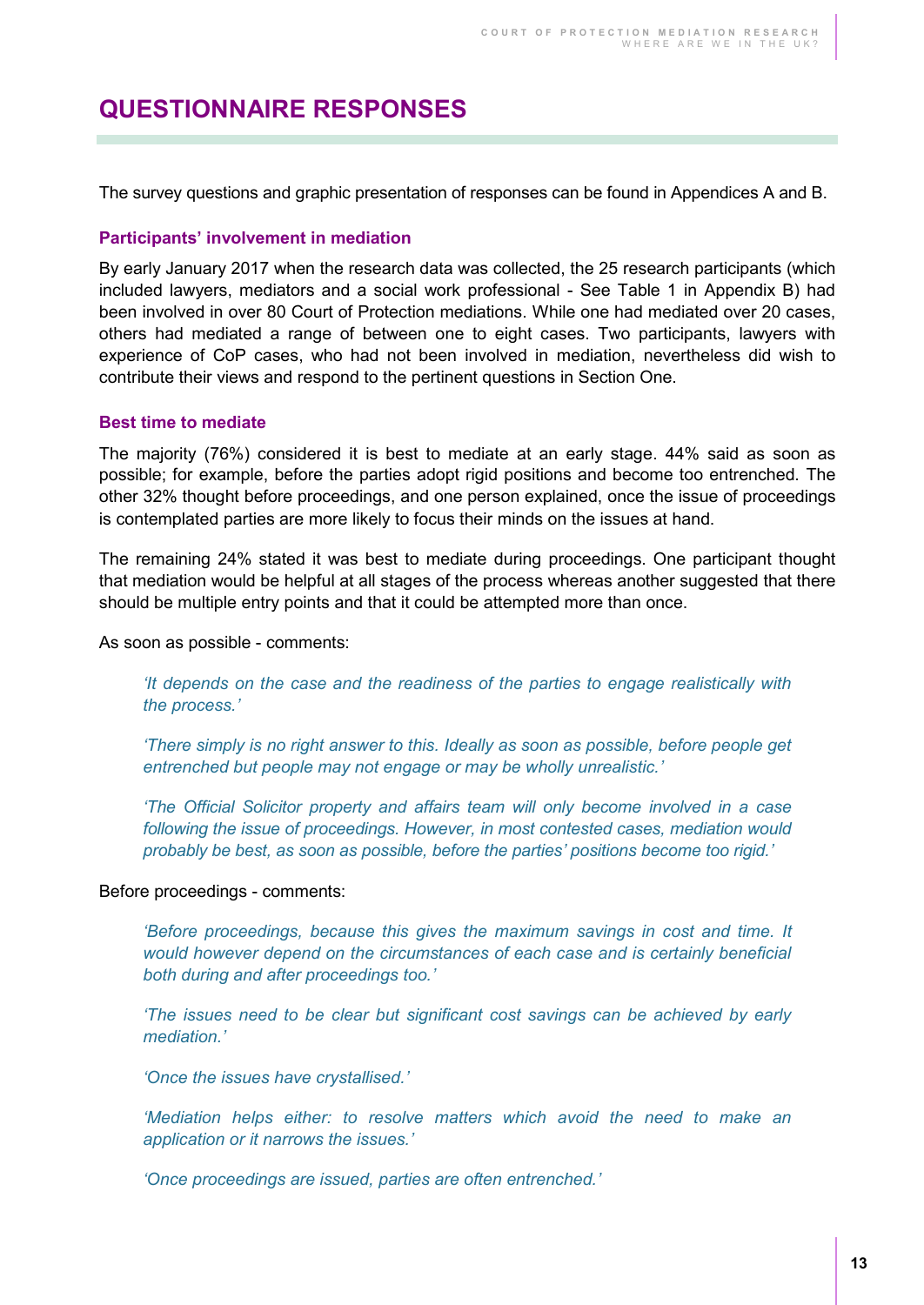*'I've only identified 'before proceedings' rather than 'as soon as possible', because*  experience teaches me that it is only when proceedings are in contemplation, that *legal services are involved and the issues start to be identified: absent the identification of issues, mediation is unlikely to achieve very much.'*

*'While I think that mediation is incredibly helpful, I'd like to have answered 'as soon as possible'. However, as funds are limited, informal efforts to resolve conflicts are used before accessing more formal mediation. When proceedings are a real likelihood and other efforts have failed to resolve the disputed issues, the parties' minds are often focused on the issue at hand – thus increasing the likelihood of success. Avoiding litigation is usually a good thing.'* 

#### During proceedings - comments:

*'Mediation seems to focus the parties' minds if it is during the proceedings, particularly if the parties are aware that there could be an adverse costs order made against them if they do not attempt to resolve (or narrow) the issues.'*

*'As the Official Solicitor is only involved once proceedings have been issued it is difficult to comment on mediation before an application is made to the court. But if mediation can prevent proceedings being issued in the first place then this must be a good thing.'* 

*'Until proceedings are issued, neither side knows how seriously the other one will take it. Having a court hearing on the horizon, and all the costs that will incur, focuses minds.'* 

*'The bundle for the Court of Protection application is a very useful starter for the mediation bundle.'* 

*'On balance during proceedings when the evidence has been gathered.'* 

#### <span id="page-13-0"></span>**Obstacles**

Participants were asked 'what are the obstacles to CoP mediation?' They could select more than one answer.

- Lack of awareness: this factor was considered by 80% to be a major obstacle because 'not much is known about it by practitioners', *'there is a lack of awareness of how successful it can be'*, '*some have anxiety it will 'weaken' a case'* and '*often people feel it is too late once you are in court*'.
- Funding: 68% of participants considered funding to be a significant obstacle. One stated '*people are unwilling to pay for it as there is no guarantee of a result*.' On the availability of funds, one said *'..often P's funds are not available at the stage of mediation (either pre or during proceedings). It would be helpful for the judge to specify in the directions order for access to P's funds to be permitted for the purpose of funding the costs of the mediation..'*. Regarding funding by the Legal Aid Agency and local authorities, one participant stated that *'it is difficult to get funding from the Legal Aid Agency although statutory bodies will sometimes fund it all',* another said '*there remains a lack of willingness on the part of local authorities to embrace mediation, in part, I suspect because they often end up paying.*'
- Lack of legislation: 28% of participants considered this an obstacle. One commented there are a 'lack of protocols within the legal profession generally' and 'within local authority legal teams, that mediation should be attempted in all CoP matters'. Another stated there was a 'lack of legislation urging mediation'.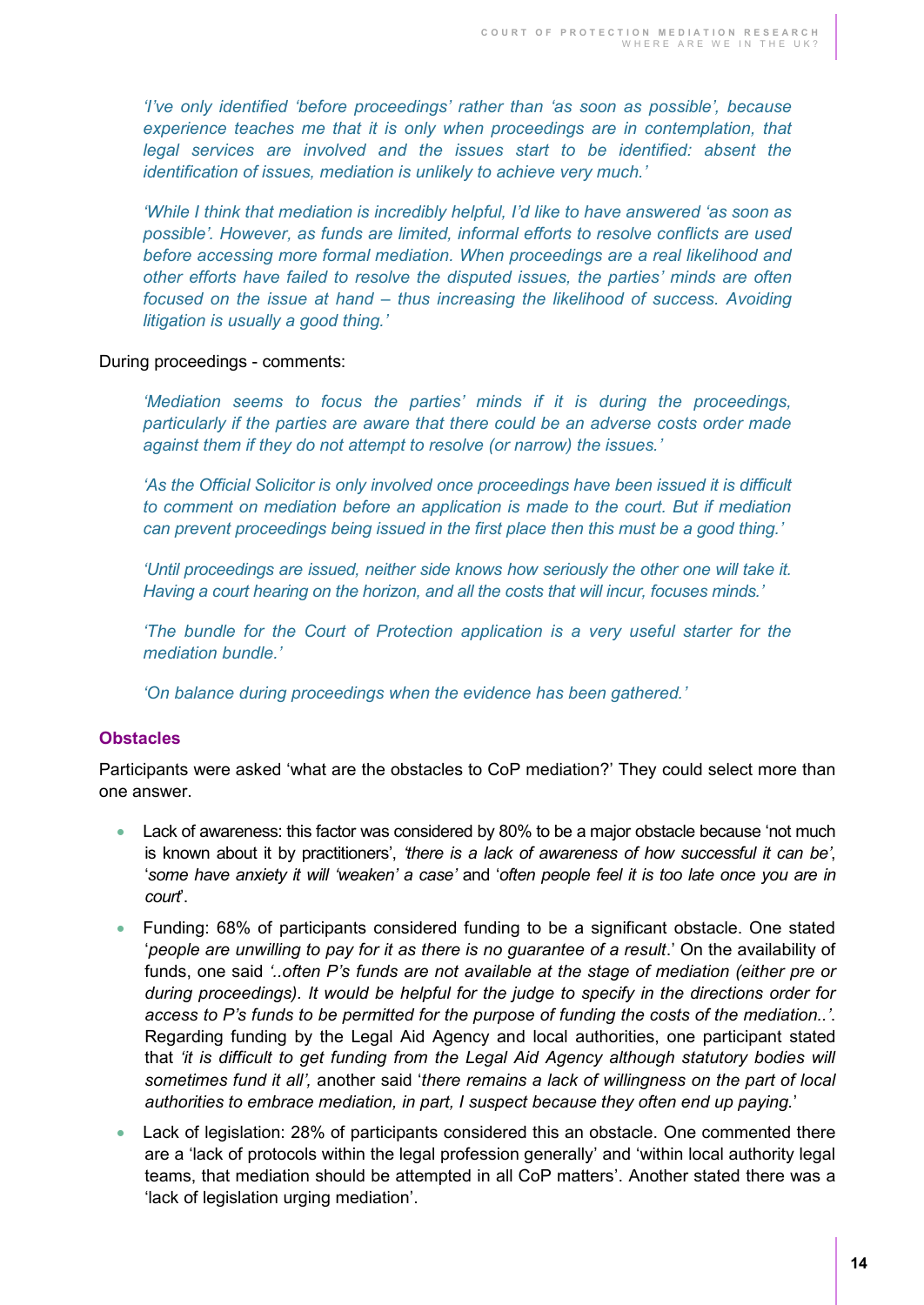- 20% cited the nature of the issue, namely reaching an agreement on behalf of P, to be an obstacle in itself, stating: 'the court is the decision maker, so any agreement reached via mediation will have to be agreed by the court, but mediation may well serve to narrow the issues and thereby reduce court time and expense', and 'court approval is required as the Court needs to consider whether the terms are in the best interests of  $P$ .<sup>'12</sup> One person cited 'difficulty in securing P's involvement' as an obstacle.
- 16% considered the judiciary to be an obstacle (though no specific reasons were provided).
- 24% gave examples of other obstacles, including a lack of CoP mediators.

#### <span id="page-14-0"></span>**Obstacles to parties engaging**

The three main obstacles to parties engaging, cited by 72% of participants were: awareness, entrenched positions and family dynamics.

Awareness: participants were asked, to what extent are professionals who deal with a range of CoP disputes aware of the benefits and risks of mediation? A very small percentage (4%) considered professionals were 'completely aware'. The majority (71%) thought there was a 'partial awareness' and 25% considered they were 'not aware at all'.

It was commented that 'there is still a lot of work to do to raise awareness' and 'once parties and solicitors have experienced mediation it is likely to become more widely used, and it would be helpful for the judiciary to give clearer 'steers' towards mediation.'

Family Dynamics: the concept of 'The Other Side' was raised and it was noted that 'people are very worried about meeting the 'other side' in such disputes as they are very personal and entrenched by their very nature. They go to the 'core' of family disharmony and identity. This is the major barrier. If a person isn't forced to mediate, they will try not to, so they can keep a distance.'

Entrenched Positions: whereas one person stated that in their experience 'most people would agree to mediation even where there are entrenched positions' another said, 'people like the idea of 'winning' to prove they were right, not agreeing.' As to conduct and costs, one participant commented that 'it was often the case that one party was happy to be involved in mediation but the other party refused and that this should go towards the party's conduct in the proceedings in relation to costs.'

Other obstacles to parties mediating were cost (64%), lack of trust (44%), and confidence (40%).

24% of participants considered other obstacles to parties engaging in mediating were lack of CoP mediators and the attitudes of lawyers. The following comments were made regarding lawyers:

*'there is a 'lack of encouragement to mediate from lawyers to their clients.'* 

*'Lawyers not understanding fully about the benefits of mediation (namely it is confidential/without prejudice/they will be in control of the process etc)'.* 

*'Reticence of lawyers to 'sell' mediation to their clients in a positive and enabling light.'* 

*'Lawyers' wariness that mediation might damage or prejudice their case in some way.'*

*'Lawyers trying to sort it out in an adversarial way, making it much worse and not getting it to mediation.'* 

 $\overline{a}$ 

 $12$  See Discussion Section on Nature of Issue – Decisions for P and Best Interest Decision Making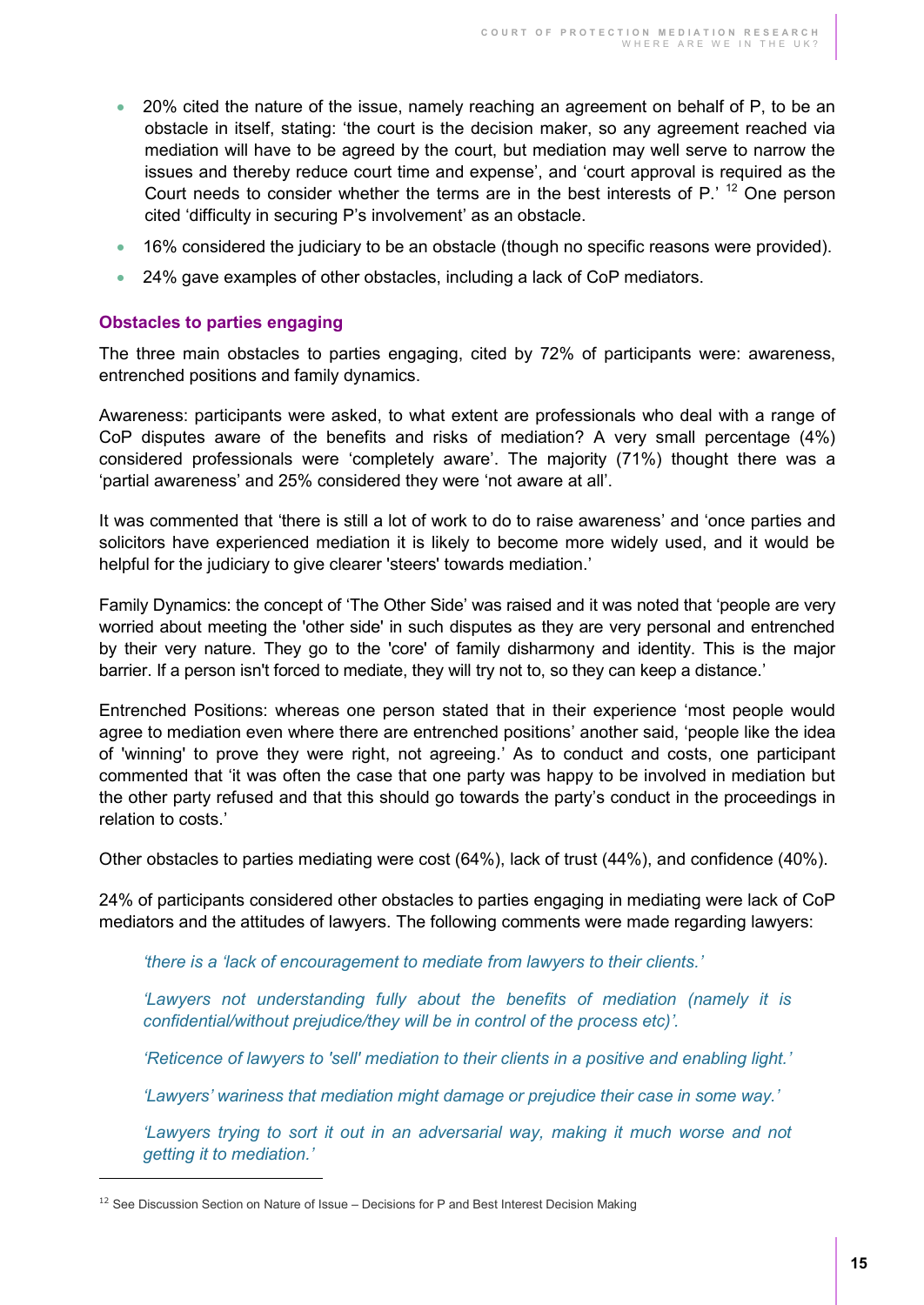*'The idea that mediation will take the matter out of their control or that mediation could put them out of business.'* 

*'There are points made in the National Audit Office Report into family mediation (divorce) in 2007 that are equally relevant to this, namely, lawyers have a contrary interest to their client to earn fees and can actually divert people from mediation.'*

*'Lack of understanding that mediation involves ALL parties and that lawyers are a valuable part of the process.'*

#### <span id="page-15-0"></span>**Representation of P's best interests**

Participants were asked 'where P lacks capacity to express wishes and feelings regarding the issues being mediated, what is the most appropriate way for P's best interests to be represented during the mediation?' The three most favoured options were the involvement of an advocate (32%), a litigation friend (28%) and solicitors (24%). Only a small minority (4%) considered family and friends would be appropriate. No one suggested that P's carers would be appropriate to represent P's interests.

The participants' commented as follows:

*'It would depend on the circumstances of the case as to who would be best placed to represent P's best interests.'*

*'It varies, depending on the situation. However, if I had to pick one, I think an advocate is probably the safest bet. A decision as to who would be the best advocate in any given situation needs to be made.'*

*'It all depends! But I would say someone neutral like a solicitor or advocate, rather than a family member who has their own view.'*

*'In the absence of a litigation friend, then an advocate would be appropriate, assuming they have had the opportunity to explore with P their wishes and feelings and can give an entirely independent representation of their views, obtained in an unbiased way.'*

*'This is tricky to answer as a litigation friend is only appointed once proceedings have been issued and P has been joined as a party.'* 

*'Ideally litigation friend and family.'*

*'Ideally a solicitor deputy if at all possible.'*

*'Family members are fine if able to stand back from their own beliefs and look at P 'standing alone' that is in his own right. Mostly this is not feasible. Furthermore, it is not always possible for closely related family to act as litigation friend either.'*

*'Other way found to be successful was by having one person from each 'side' meeting with P together to discuss various issues with P, recording his views, signing an agreed schedule of expressed views following the meeting.'*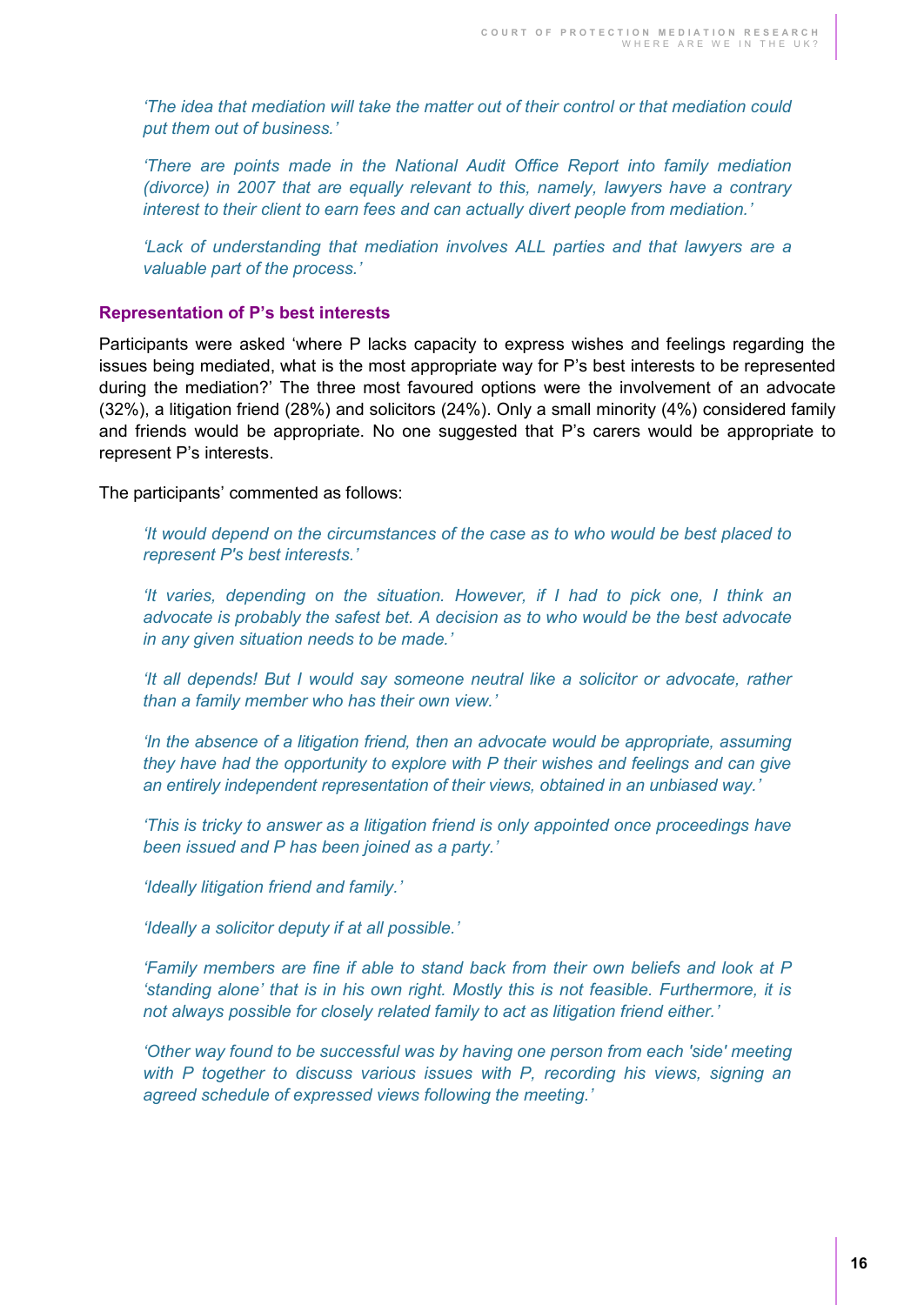#### <span id="page-16-0"></span>**Specialist knowledge and experience**

Participants were asked 'in addition to accredited mediation training, what specialist knowledge and experience should mediators have? They could select more than one answer. The majority (over 80%) considered the most important areas of expertise were: capacity, the Mental Capacity Act and the Court of Protection. Other areas included: understanding of family dynamics (64%), safeguarding (56%), dementia (52%), health and community care issues (48%), learning disability (44%), abuse (44%), the ageing process and dynamics of ageing (36%) and other (28%).

A Mental Capacity Act local authority team manager suggested that the vital topics would be: 'MCA, Capacity, Court of Protection, health and community issues and understanding family dynamics' and further stated: 'all the other areas might be necessary depending on the situation. An understanding of dementia, for example, is usually helpful (as most cases we have involve older people with dementia), but this would not be the case if the mediation involved a person without dementia'.

One solicitor with expertise of capacity issues derived from doing wills, probate and power of attorney work suggested mediators in CoP cases '*need to understand the basic law*' and recommended *'a day's training to get them up to speed on its various aspects.*'

28% stated that mediators should have other knowledge and experience as follows:

*'An ability to communicate and an understanding of different means of communication with those with limited ability to communicate.'*

*'Knowledge of testamentary capacity and contested will applications, as they are so often interlinked.'*

*'In certain disputes, deprivation of liberty and/or lasting powers of attorney.'`* 

#### <span id="page-16-1"></span>**Issues most suitable for mediation**

A number of participants considered all issues could be mediated. One said: 'there should not be a bar to mediation in any case, though there are some issues which are less likely to be resolved by mediation than others'. Another added 'it would be preferable for almost any issues to be mediated than decided by a stranger'.

Where the parties are amenable, it was indicated, all issues are appropriate for mediation. One stated:

*'all cases which would benefit from having a quicker and cheaper resolution than is available via the court, where there are no contra indications to proceeding with mediation'.* 

Issues cited as being appropriate for mediation included: property and money matters, family control issues, disputes between social services and families, contact, care options, medical treatment, residence, best interest disputes, appointment of deputy or attorney, validity of power of attorney and statutory wills; and where the central issues are ones of trust between family members and social care professionals or clinicians.

One participant felt mediation was particularly appropriate 'where P is aware of family conflict, as hopefully a mediation will pave the way for future harmony or closer working between families'.

Family dynamics and grief: issues can be triggered or inflamed by family dynamics and this can be affected by grief. In some cases, as a result of a 'tug of love' between family members, P can be caused significant emotional and psychological distress. Family disputes are more likely to be made worse by a court case, whereas mediation offers the opportunity to build communication and improve relationships within the family and this is likely to benefit P's well being.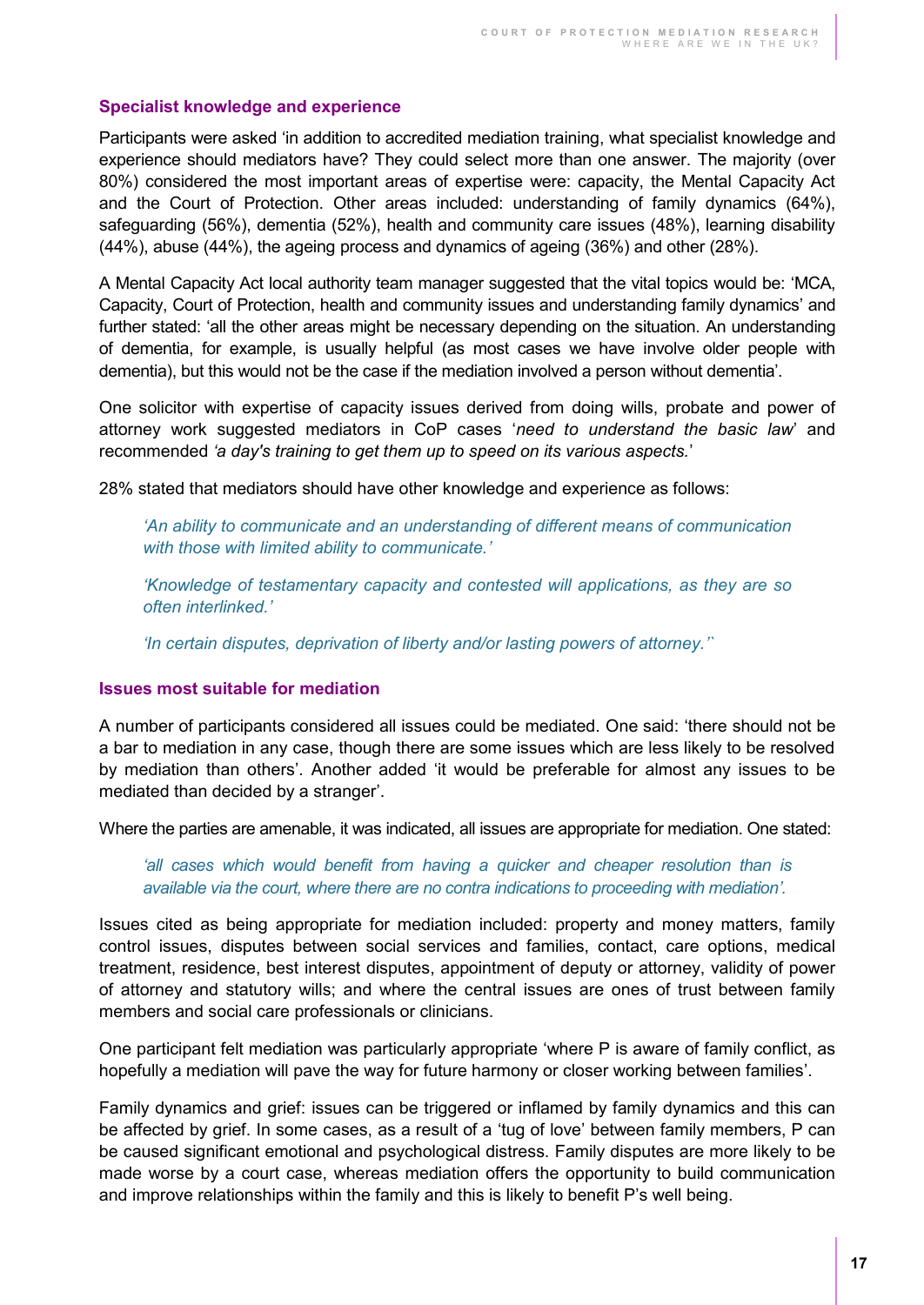Families at war: one participant who referred to Elisabeth Kubler-Ross's description of the different stages of grief, loss and death $13$  commented:

*'often the war is driven by the anger and blame stage of the grieving process. Even*  when a family member is alive, their identity is changed or gone and the family are *grieving. This leads people to fight, as they are grieving for their dying loved one.'*

In relation to probate mediations participants commented:

*'there is often a terrible argument over something of virtually no value caused by grief. The dynamics of the early sibling relationships assert themselves, who mummy loved best, control and all sorts.'*

*'These issues are not issues of right or wrong requiring the administration of a judicial intervention. They need teasing apart and careful mediation to try and preserve family relationships rather than breaking bonds forever with litigation.'*

#### <span id="page-17-0"></span>**Issues not suitable for mediation**

Some participants considered however that some matters should never be mediated:

Crime and Fraud: 'generally speaking most disputes can be mediated, except disputes that involve one or more of the parties being in breach of the criminal law should not be mediated.' Another agreed and said, 'I don't think anything should be off the table, possibly except criminal acts"; and another said, in 'questions of fraud where the result is a compromise ... P will most likely suffer some loss to their estate'.

Capacity: 'if there is a dispute as to whether a person has capacity to make a decision on a specific issue, this cannot be mediated' and 'where the parties also lack capacity'.

Deprivation of Liberty: 'whether there is need for a deprivation of liberty safeguard, or whether the court needs to decide and make an order to deprive someone of their liberty, cannot be mediated. $14$ 

'Hard-edged issues of law: for example, whether P has or has not been deprived of their liberty, whether or not an advance decision is valid and applicable, serious medical treatment and the withdrawal of life support'

Judicial Big Stick: it was said 'occasionally, there is a situation where the weight of a court judgement can be helpful in ensuring any agreement is put into practice. Other than this 'judicial big stick' situation, I think most cases could be helpfully mediated.'

Medical treatment cases: one person considered there would be 'no issues which could not be mediated, except serious medical treatment', and another thought 'withdrawal of life support'.

Abuse cases: two participants thought any abuse, where abuse is alleged whereas another specified only serious financial or emotional abuse.

 $\overline{a}$ 

<sup>&</sup>lt;sup>13</sup> "On Death and Dying" by Dr. Elisabeth Kübler-Ross 1969

[http://www.psicoterapiapalermo.it/PDFS/On%20Death%20and%20Dying\\_Kubler%20Ross%20Elizabeth.pdf](http://www.psicoterapiapalermo.it/PDFS/On%20Death%20and%20Dying_Kubler%20Ross%20Elizabeth.pdf)

 $14$  However see discussion on mediation and Deprivation of Liberty.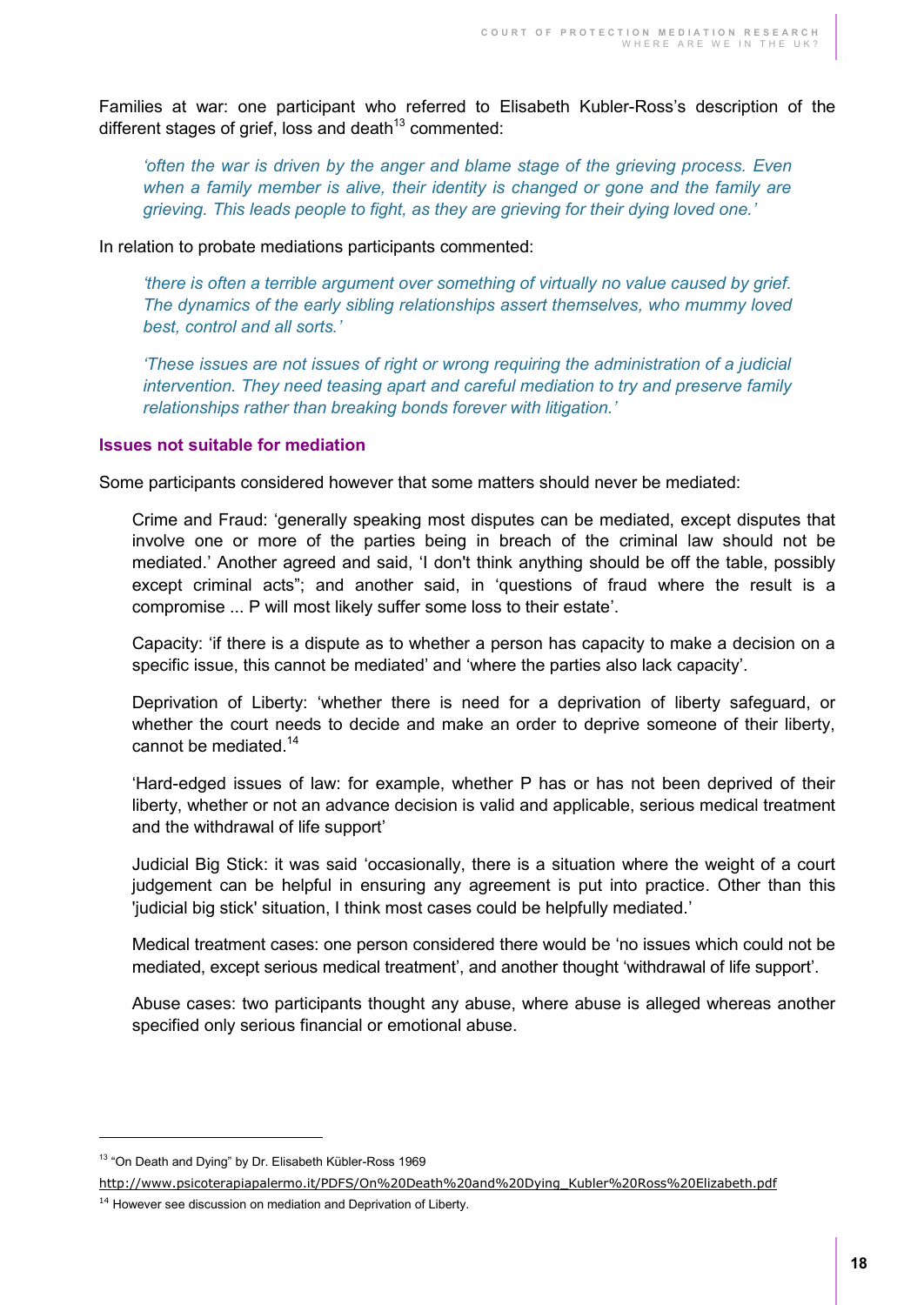# <span id="page-18-0"></span>**CASE STUDY FINDINGS**

In response to questions in Section Two of the survey, participants submitted information on a total of twenty-five case studies. The case study findings are drawn from those responses.

Graphic illustrations of the responses are set out in Appendix B and the case studies in Appendix C.

#### <span id="page-18-1"></span>**Role in mediation**

The participants were invited to indicate which role(s) they had played in the case studies. They could indicate more than one role. There were thirteen mediators, ten solicitors, four barristers, two local authority officers and one party. No judges, family members, carers, or health officers took part in this survey.

#### <span id="page-18-2"></span>**Court-ordered mediation**

The court ordered mediation in ten of the case studies: in eight cases the parties had been ordered to 'attend and/or participate in mediation' and in the other two they were required to 'consider mediation or ADR'.

In case study 1, a finance, property and business dispute between P's sons and his second wife, the Office of the Public Guardian had ordered mediation before proceedings under its telephone mediation pilot scheme.

In case study 24, where there was a dispute about serious medical treatment, the mediation was said to take place more by accident than by design.

In case study 16, a serious family dispute between P's siblings and his wife, the issues included arguments about what flowers and photos were to be put in P's room in the care home. Though the solicitors had eventually managed to get everyone to mediation, the mediator considered it occurred far too late really and stated:

*'Mediation needs to be ordered or encouraged much sooner, as a lot of avoidable damage had been done'.* 

#### <span id="page-18-3"></span>**Issues mediated**

The three most frequently mediated issues that emerged in the case studies were residence (59%), care arrangements (56%) and contact (44%). Other issues were finance and property (30%), deputyship and power of attorney (22%), deprivation of liberty (11%), statutory wills (7%) and medical treatment (7%).

Other issues specifically mentioned were end of life contact and funeral arrangements, the tenancy of a cottage and land, business assets; and where a young man should live, as well as his visiting and holiday arrangements.

#### <span id="page-18-4"></span>**Timing of mediation**

In eighteen (67%) of the case studies, mediation took place during proceedings, eight (30%) before proceedings and one (4%) after proceedings had ended.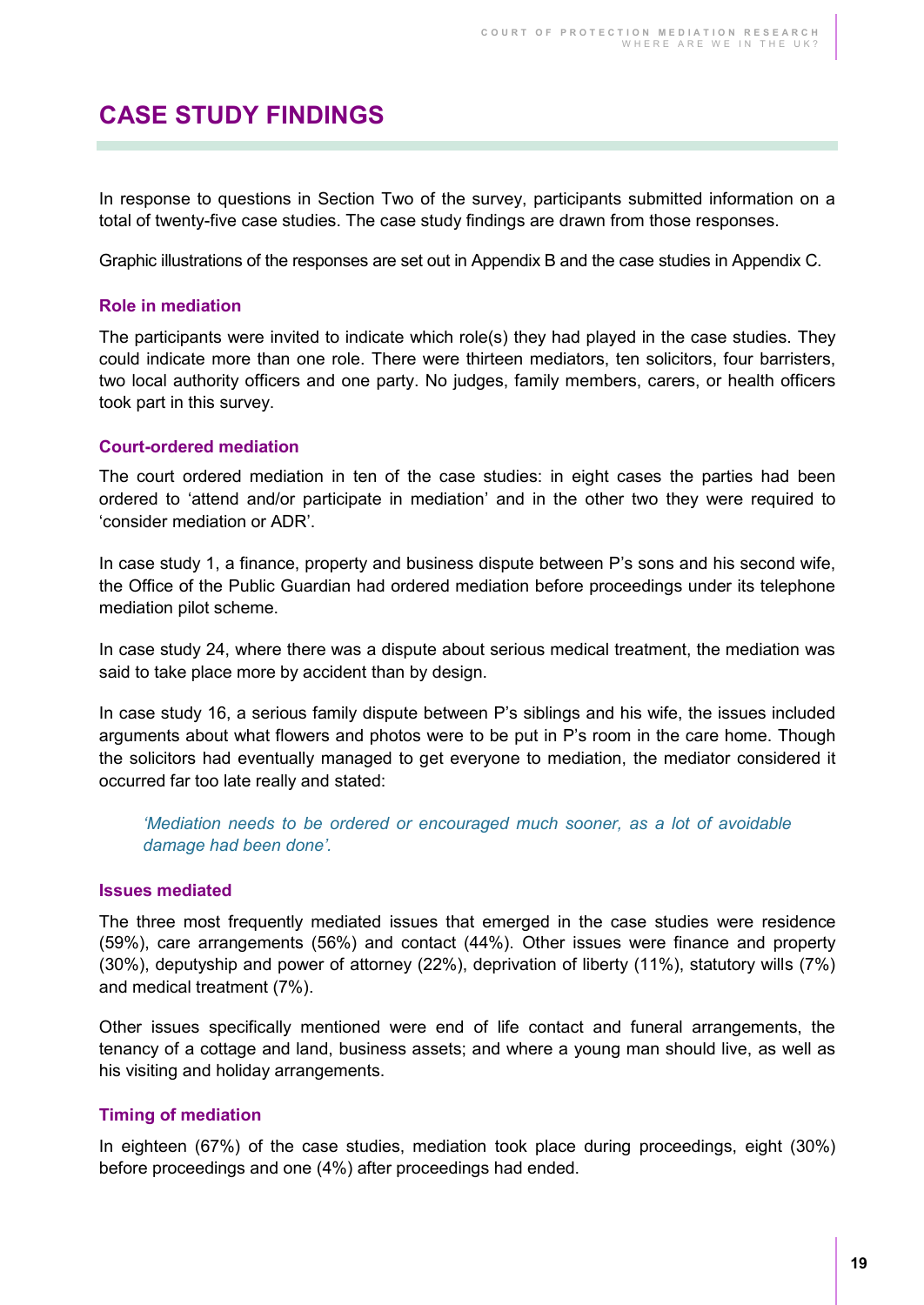#### <span id="page-19-0"></span>**P's role in the mediation**

#### (i) Participation by P

A mediator dealing with Court of Protection disputes will need to consider whether P has capacity to 'participate' in mediation directly by attending in person, with a form of support, or indirectly. Even if P does not attend, indirect support may be by way of a support person or representative such as an advocate, lawyer, family member or carer attending the mediation to represent P's views. Physical and/or other reasonable adjustments can be made to maximise the opportunity for to P to participate. For example, designing the mediation and making changes to the process and set up of the mediation to take into account the best venue, time of day or P's medication.

Participants were asked: i) whether P had capacity to participate in mediation with support, and if so, how was P supported to participate, ii) whether P was represented at the mediation and iii) whether P's wishes and feelings were capable of being conveyed.

In 22 case studies, participants indicated P did not participate in mediation. In another six cases, it was said that P did not attend but did participate with support; in three by the Official Solicitor alone, in one by the Official Solicitor together with a Relevant Person's Representative under the DoLs. In one case, P was supported to participate in mediation, and this was achieved by way of *'an agreed list of questions being put to him by family members prior to mediation, his views being recorded and shared during the mediation.'* In one case no details were provided as to how P was supported.

While, in ten case studies P was 'represented' at the mediation, five of these did not indicate P was supported to participate. Capacity to participate in mediation can be tricky to understand. Where P is represented at mediation, it can be said P has capacity to participate in mediation with support. Capacity to participate in mediation requires further explanation and is considered in the discussion section.

#### (ii) P's wishes and feelings

In 16 case studies, P's wishes and feelings on the issues being mediated were capable of being conveyed as follows: seven by family, six by a social work professional and/or a legal representative, three by relevant person's representative, two by an advocate and one by a paid representative/health professional. In one case P had never had capacity and her family had always advocated for what they believed would have been her wishes. In another, P's wishes and feelings were obtained before the mediation and a written record taken which was then shared with the parties during the mediation.

#### (iii) Representation of P

P was represented at mediation in ten case studies: in six by the Official Solicitor, in one by a litigation friend and in one by a solicitor. Two participants did not give information as to how P was represented. In one case, it was said that P was 'sort of represented' as '*everyone there cared about him; but he was so far gone it was not really about him'.* In another, the mediator visited to *'ascertain whether P had any ability to understand the nature of the dispute, the concepts of mediation and resolution'* but it was reported '*P had none of these understandings*.'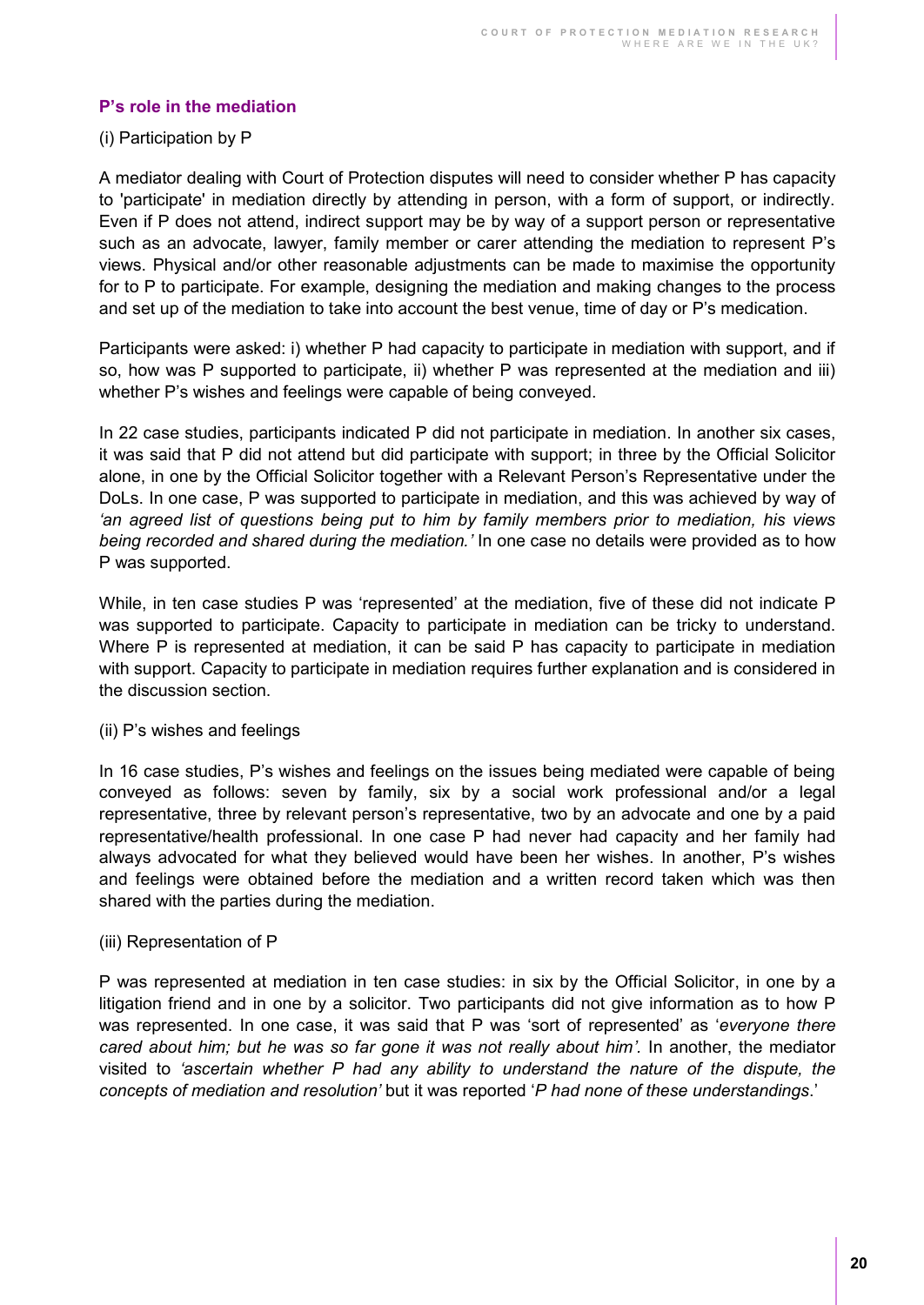#### <span id="page-20-0"></span>**About the mediation process**

It was reported a single mediator was used in 21 cases and co-mediators in 2 cases. Two cases studies were silent as to the mediation style. The pre-mediation process involved telephone calls in 15 cases and face-to-face meetings in six. There were round table meetings in eight cases, shuttle meetings (with the mediator going between the individual rooms) in 11 and a combination of round table and shuttle in eight cases. Telephone mediation was used in two cases.

Regarding the duration of the mediation, it was reported that 18 lasted a whole day, three half a day, and two were a series of meetings, over a period.

In summary, most of the mediations were carried out by a sole mediator, who spoke with the parties prior to the mediation, and used a combination of round table meetings and shuttle meetings during a mediation which lasted one day.

In one case, there were numerous pre-mediation telephone calls between solicitors to try and narrow and define issues. On the day, there was mainly shuttle mediation, but some members of each party were able to meet in a room to resolve some issues.

In another shuttle mediation, the Official Solicitor's legal representative joined in some of the individual meetings with the mediator.

Two examples were given of a series of meetings. In one, there were meetings with the mediator and the family members with different professionals on different days in the family home. In another, the mediation took place over one full day with a half-day follow-up four months later.

#### <span id="page-20-1"></span>**Funding of the mediation**

In 13 cases, the cost of the mediation was shared between the parties (with the Legal Aid Agency contributing in four of them). In ten cases, all the costs were paid solely by the local authority. In two cases the health body paid all the costs. In two cases, P himself/his deputy for property and affairs funded the mediation.

#### <span id="page-20-2"></span>**Outcome of mediation**

In over half the case studies (52%) a written agreement was made on the day. In 18.5%, a written agreement was made after the mediation and 7% reached a verbal agreement. This indicates an overall success rate of 77%. The majority of agreements (59%) were incorporated in a court order.

Where an agreement was not reached, the reasons were given as follows:

- $\bullet$  due to entrenched views and positions in three cases
- one day was not enough in a case involving eight parties.
- due to allegations of financial abuse and fraud.

The survey questions did not ask for information as to whether full or partial agreement was reached on the issues in dispute. It would be helpful for the forthcoming CoP Mediation Scheme evaluation questions to ask whether an agreement was reached on all the issues, and if not, details of the issues which remained outstanding, as this may indicate whether there are issues which are more amenable to mediation than others.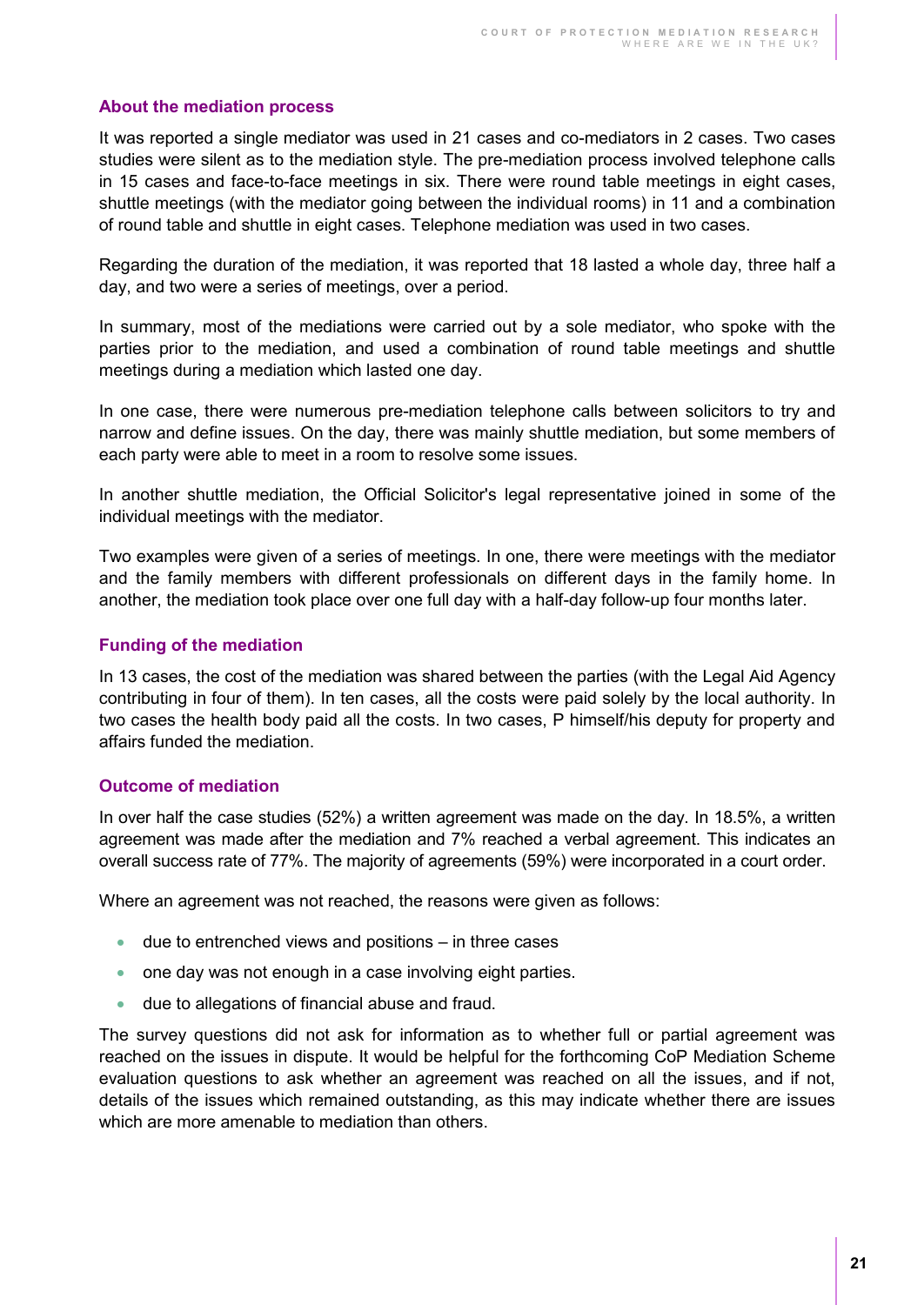#### <span id="page-21-0"></span>**Experience of mediator**

It was reported that 89% of mediators in the case studies had experience of CoP. One participant said the mediator did not have relevant experience and two cases participants did not know.

#### <span id="page-21-1"></span>**Costs savings**

Savings can be made as a result of mediation, where pre-proceedings mediation avoids the need for proceedings completely, or if the case is already in court, the mediation can reduce the length of the proceedings. The estimation of costs is not an easy question to answer, because participants will mostly have knowledge only of their own costs, if at all, and mediators are quite unlikely to know what are the usual costs incurred by legal practitioners, public body professionals, the courts and the legal aid agency.

Estimates of cost savings were given in half of the case studies.

- (i) Before proceedings:
	- Where there was a best interest dispute between P's two children, (who had different views) and the local authority about where P should be discharged to from hospital, the estimated costs savings were £8,000.
	- In a dispute about where a young adult should live between P, P's mother and the local authority the estimated costs savings were £10,000 for each party.
	- Where P was an elderly gentleman, and his wife discovered he had been having long term affairs and no longer wanted to care for him, it was estimated mediation probably saved more than £30,000.
	- In an LPA dispute between the sons from P's first marriage and his second wife where she was controlling, secretive and objected to the sons taking over P's business, the estimated savings were £8,000.
	- Where there was a medical treatment dispute about whether a feeding tube should be replaced, it was estimated the savings were £20,000+ (Trust costs and the usual contribution to the Official Solicitors costs).

(ii) During proceedings:

- Where a lay deputyship application was made for a husband to act as his wife's deputy, P's daughter from a previous difficult relationship thought she should act, an agreement was reached and the estimated savings were £10,000.
- Where the points of a lengthy mediation agreement, though not signed were later incorporated into an annex to the final court order, it was estimated at least one day of court time was saved. An estimate of £6,000 was given to represent savings of the time of the Judge, court staff, legal representatives for the local authority and the Official Solicitor and social work professionals.
- In a sibling dispute as to who should be power of attorney and what information should be provided to the non-attorney sibling, which included a professional negligence complaint against a previous deputy, it was estimated there were costs savings of £30,000.
- Where there was a dispute about who should act as P's attorney, following the revocation of one LPA appointing some siblings, and the making of a new LPA appointing other siblings, costs savings were estimated at £25,000 - £30,000.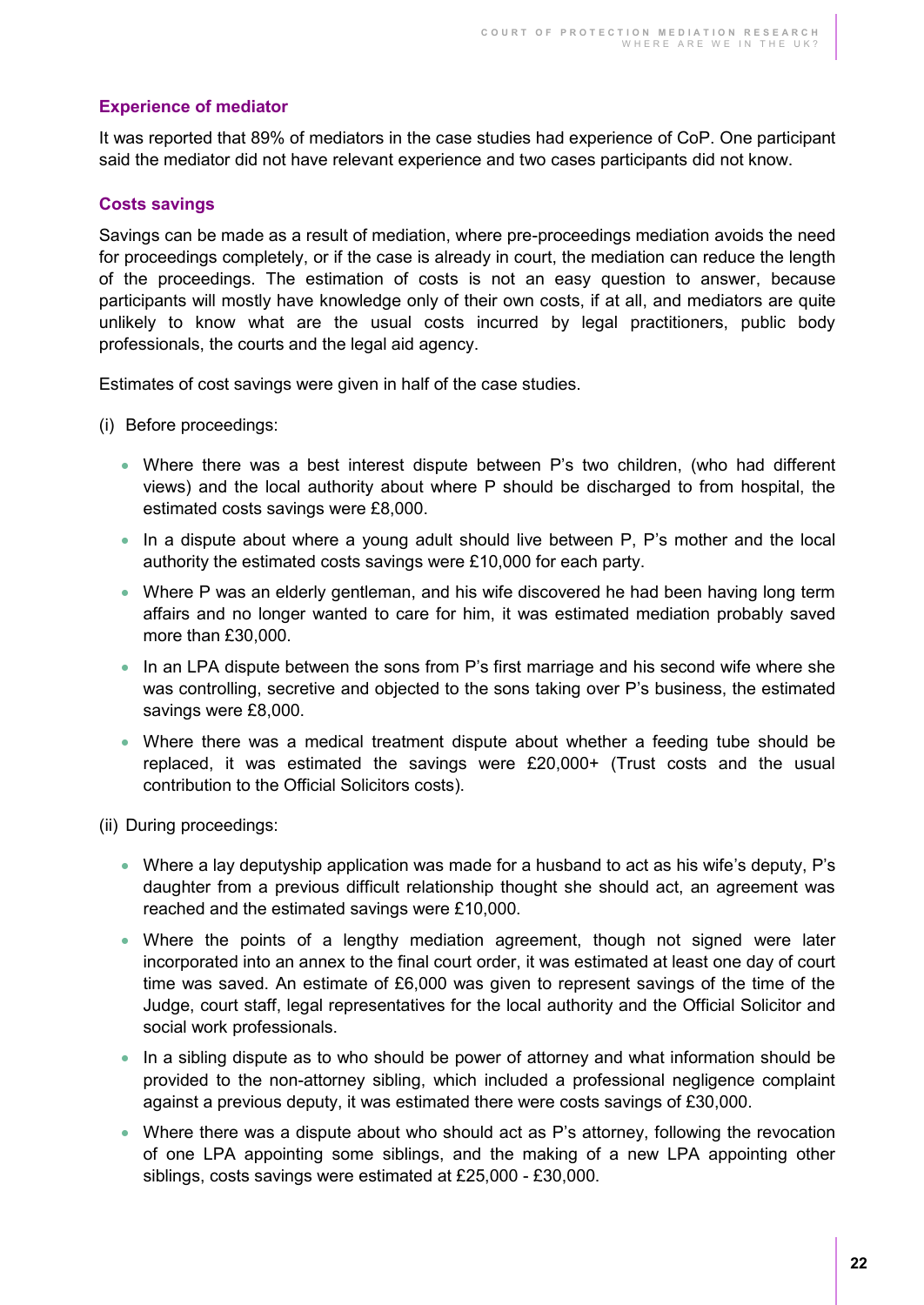In one case of a dispute between a father of a profoundly learning-disabled adult and professionals as to whether her care should be provided at home with him with a package of care or in a residential care type setting, costs savings could not be estimated, but there was an indication of saved costs down the line: *'I cannot estimate a cost saving but the mediation did give rise to a trial of the father's preferred option which did not succeed and the case was then dropped without cost of a lengthy final hearing.*'

Two examples were given to illustrate the potential significant costs savings if mediation had been used earlier:

- In what was described as a serious dispute involving a group of P's siblings, wife and another sibling where the issues included who visited P in the care home, what flowers could be taken in and where photos should be placed, it was said; '*if mediation had been used earlier it would have saved family members tens of thousands of pounds.'*
- In a dispute between the local authority and a family as to where their young son with Down's Syndrome (aged 22) should reside, at home, or in supported living. It was said the case to date had cost around £80,000+. It settled following mediation of one and a half dayswhich cost, very approximately, £4,000'!

#### <span id="page-22-0"></span>**Participant's reflections**

(i) Challenges and frustrations

Whether mediation was successful or not, in the specific mediations in this research, 85% of participants stated that the biggest challenge by far was entrenched positions, with others citing: dysfunctional family dynamics (56%), lack of communication between the parties (48%), verbal aggression (33%), imbalance of power (29%), time taken to set up the mediation (15%), physical aggression (4%) and long geographical distances between parties (4%)

Other challenges reported by 33% participants included:

*'An adversarial barrister representing the NHS Trust'*

*'A sense of one-up-man-ship plus long burning anger about issues from long ago'.* 

*'Adversarial negotiations through solicitors had made matters worse.'* 

*'One solicitor had tried and failed to get the case to mediation with the other side opposing it - if courts were more pro-active it would help immeasurably'.* 

*'Unrealistic expectations of one of the parties'*

*'Immediately after the mediation the applicant reneged on his agreement.'*

*'After the mediation day one of the parties withdrew from the agreement citing emotional blackmail. This had happened before. The judge ordered similar terms to the agreement, but after having listened to the parties at court.'*

*'Difficulties encountered where family members had mild learning disabilities, resulted in lack of insight into the reasons for care agencies repeatedly withdrawing'.*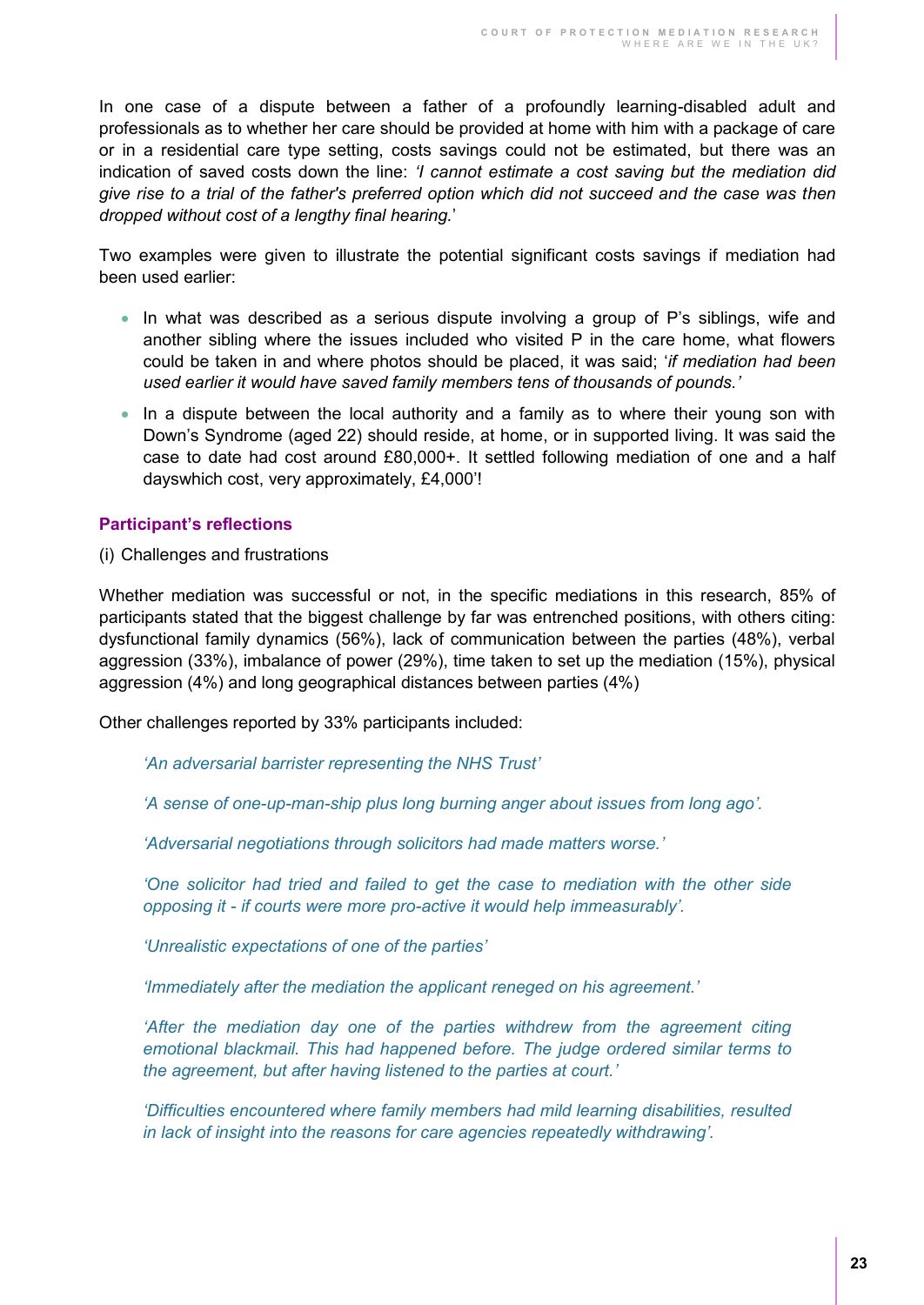In a case regarding a learning-disabled adult, a poignant comment was made:

*"a challenge was the entrenchment of the matter. It had been simmering for 20+ years, since the young man had been born, and the family repeatedly felt let down by the local authority's perceived lack of support. They needed to be heard in a calm mediated space."*

#### (ii) Costs and proportionality

In case study 16, where the complex family dispute was endangering P's care home placement, the adversarial negotiations through solicitors had made the matter worse. One solicitor had tried and failed to get the case to mediation with the other side opposing it. The mediator stated:

*"..if courts were more pro-active it would help immeasurably. Courts should DEFINITELY interpret the rule about proportionate costs in such a way that referral to mediation is automatically part of costs management…' with a provision that '…once costs reach 20% of case value all cases should be referred to mediation, so people have a chance to do a deal instead of being forced to continue arguing over rights and wrongs, evidence and the legal positions…'*

#### (iii) Making things worse

Whether or not an agreement was reached, all but one of the 25 participants did not consider mediation had made things worse in any way.

In case study 15, though an agreement was reached over contact and an interim agreement over residence, the participant stated mediation had made things worse and explained:

*'… there was an underlying hard-edged issue which was not suitably identified by the parties (or the mediator); namely the local authority's willingness to fund a particular*  package of care. The mediation process, which had been encouraged by the court *and the independent social worker, led to a prolongation of proceedings as it encouraged P's mother to think that the care package was a possibility when in fact it was not on the table.'*

#### (iv) Advantages and benefits

The participants considered mediation was beneficial and advantageous in a variety of ways: it narrowed the issues (73%), reduced court time required to determine the issues (69%), developed dialogue between the parties (65%), reduced costs (61%), reduced time to reached an agreement (58%) and improved the relationship between the parties (42%).

Where an agreement was reached 'other benefits' included:

*'Mediation not only 'reduced' court time but actually avoided proceedings'.* 

*'It gave P clarity about contact and management of his finances and this produced a more relaxed and fulfilling lifestyle for him.'*

*'Given the nature of this dispute, mediation was the obvious solution. It just seemed so incredible that the normal routes for dispute resolution actually involve processes that vastly escalate disputes rather than focus on resolution, understanding, improving communication and all those good things people in dispute need.'*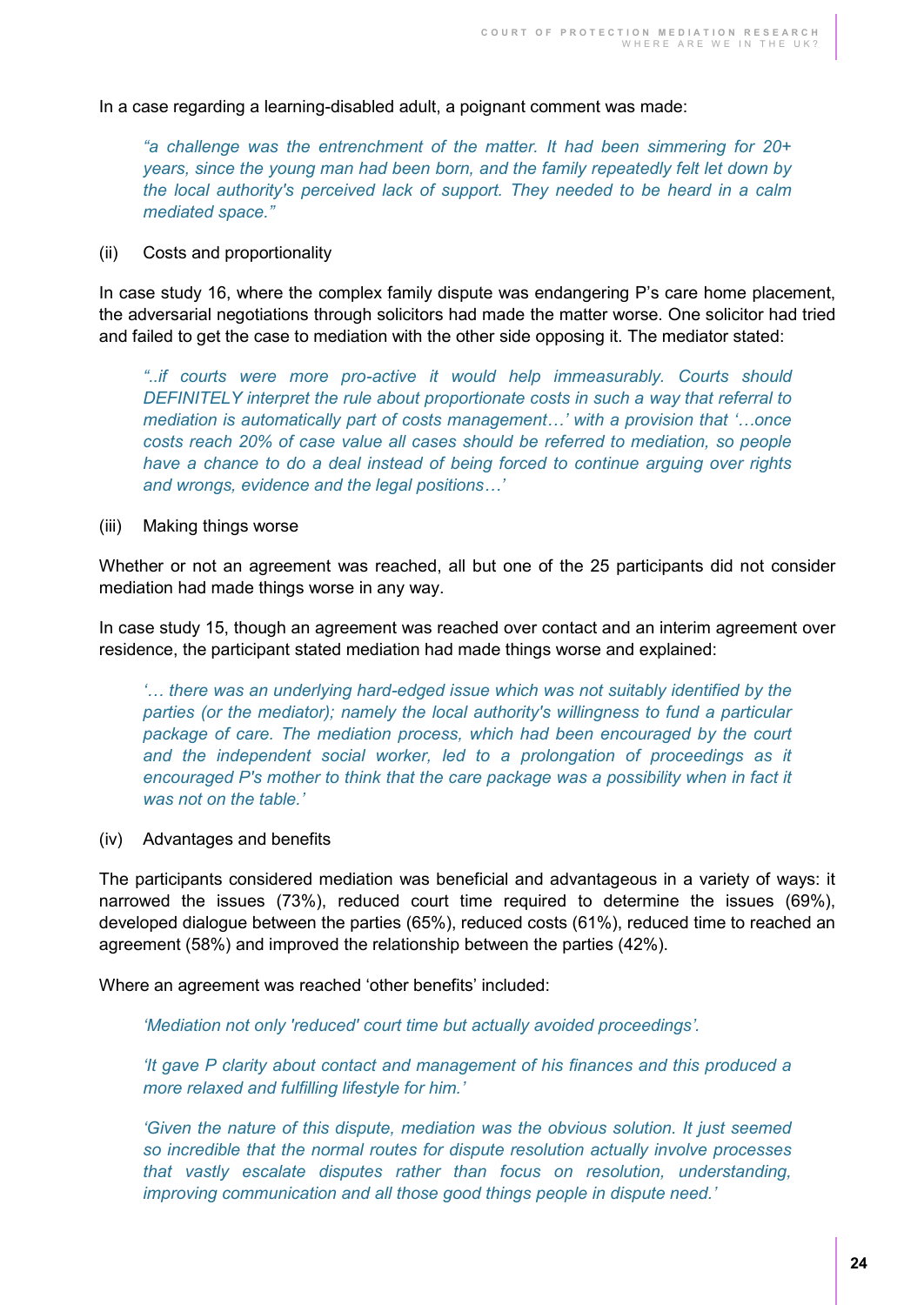*'Detailed heads of agreement drafted during the mediation, though not agreed on the day, with the parties' agreement, were later annexed to the court order therefore saving about a day of court time and associated costs.'*

*'Where a seemingly intractable dispute had previously been to court 6 times, on the last occasion the court ordered the parties to engage in mediation for a period of 3 months before returning to court again. An agreement regarding contact was made over one day. Further, when the mediator checked one year later to see how things were going, the agreement was still being followed.'* 

*'Mediation enabled P to leave the care home which was supposed to have been just*  for respite and to live once again with one of her daughters, more speedily than if full *court proceedings with a final hearing had been necessary to reach a final decision.'*

*'Even where an agreement had not been reached, mediation was beneficial in that it confirmed the parties were not able to communicate positively and act together to ensure the best outcome for P'*

(v) Making things better

To gather other insights as to the benefits of mediation, the survey asked if mediation made things better into any other way? Where an agreement was reached 32% of participants indicated there were other ways in which mediation made things better:

*'It developed a more relaxed approach between all family members (and the girlfriend!)'*

*'It enabled a trial of a different model of care'*

*'It helped the estranged parents feel much better and more positive about the situation.'*

*'P did return to live at home, however, she was now enabled to have regular contact with her daughter, whereas contact between them had previously been obstructed by another family member.'* 

*'The outcome of the mediation resulted in a shift in the local authority being willing to try an assessment of P living with his parents' alternate weeks. It turned out this arrangement of shared living benefitted P directly, he became happier and his behaviour was improved.'*

*'P did return home with a care agency in place to deliver his care (though the issues with the care agency were the same as before).'* 

*'The legal route had made it worse in every possible way. Mediation made it better in every possible way. It was the first time all parties had met and talked. It gave the opportunity for all parties to have their say in a safe (and managed) space. The family felt heard and treated with respect and dignity. The local authority had opportunity to put their perspective and also felt heard and considered. A better, more co-operative relationship was created in the young man's best interests.'*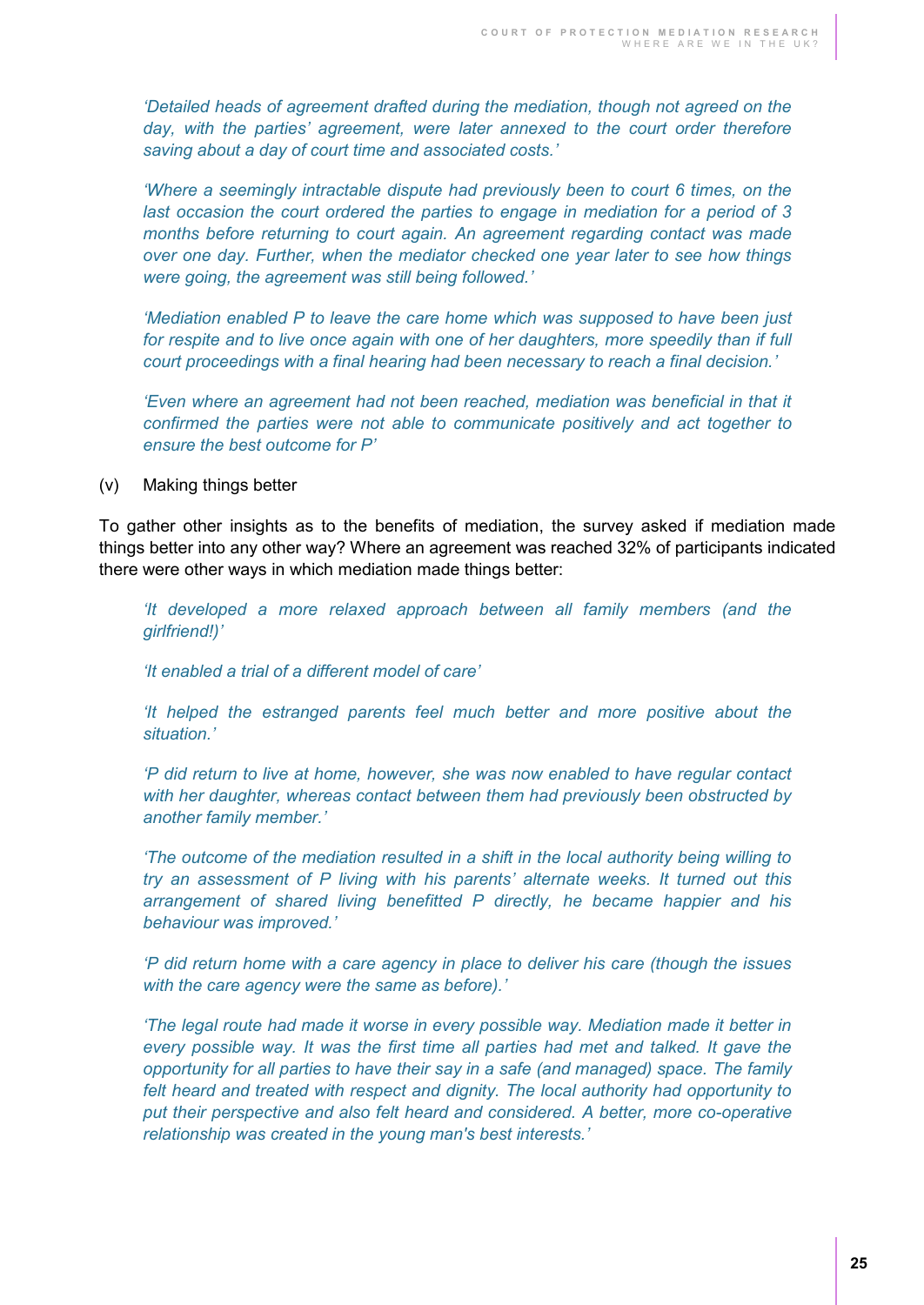## <span id="page-25-0"></span>**DISCUSSION**

#### <span id="page-25-1"></span>**Best time to mediate?**

Over three quarters (76%) of the participants considered mediation should take place early on with 44% stating 'as soon as possible' and 32% 'before proceedings'; whereas in 64% of the case studies cited, the mediation took place during proceedings. As awareness of the benefits of mediation increases, it is likely that more mediation will take place at an early stage to take advantage of the potential for greater savings and other benefits.

#### (i) Entrenchment

In case study 21, the mediator, instructed just after the issue of proceedings, wondered if it may be too early for mediation, as evidence has not yet been exchanged. Two daughters had not communicated at all for 8 months, regarding the issues relating to their elderly mother. Nevertheless, the parties were willing to mediate. During the mediation process, information was exchanged which cast doubt on the truth of allegations made by a teenager which had triggered the dispute between the sisters. The parties were keen that the teenager should not be called to give evidence in a finding of fact hearing. This, together with disclosure of a new accommodation option, resulted in an agreement being made on the day, shortening the proceedings considerably.

One participant thought there was not necessarily a right answer to the question 'when is the best time to mediate?' Participants indicated it is best to mediate as soon as possible, or before proceedings are issued, before parties get too entrenched. With the issue of proceedings comes the service of witness statements. Statements set out a party's case in detail from their own perspective, often making adverse comments against the other party. Therefore, service of statements can cause emotions to escalate and issues of entrenchment to deepen. Others considered before evidence is gathered or the issued identified, it was considered the mediation would be unlikely to achieve much. The challenge of entrenchment is discussed later under obstacles to parties engaging in mediation.

#### (ii) Multiple entry points

One participant considered there could be multiple entry points and mediation should be tried more than once where appropriate. Practice directions and procedural rules could set out requirements to encourage mediation being considered more actively by the parties; for example, pre-proceedings protocols and case management directions. There are options for possible court orders ranging from: parties being ordered to 'consider mediation or ADR', being ordered to participate in a mediation information and advice meeting, or being ordered to participate in mediation.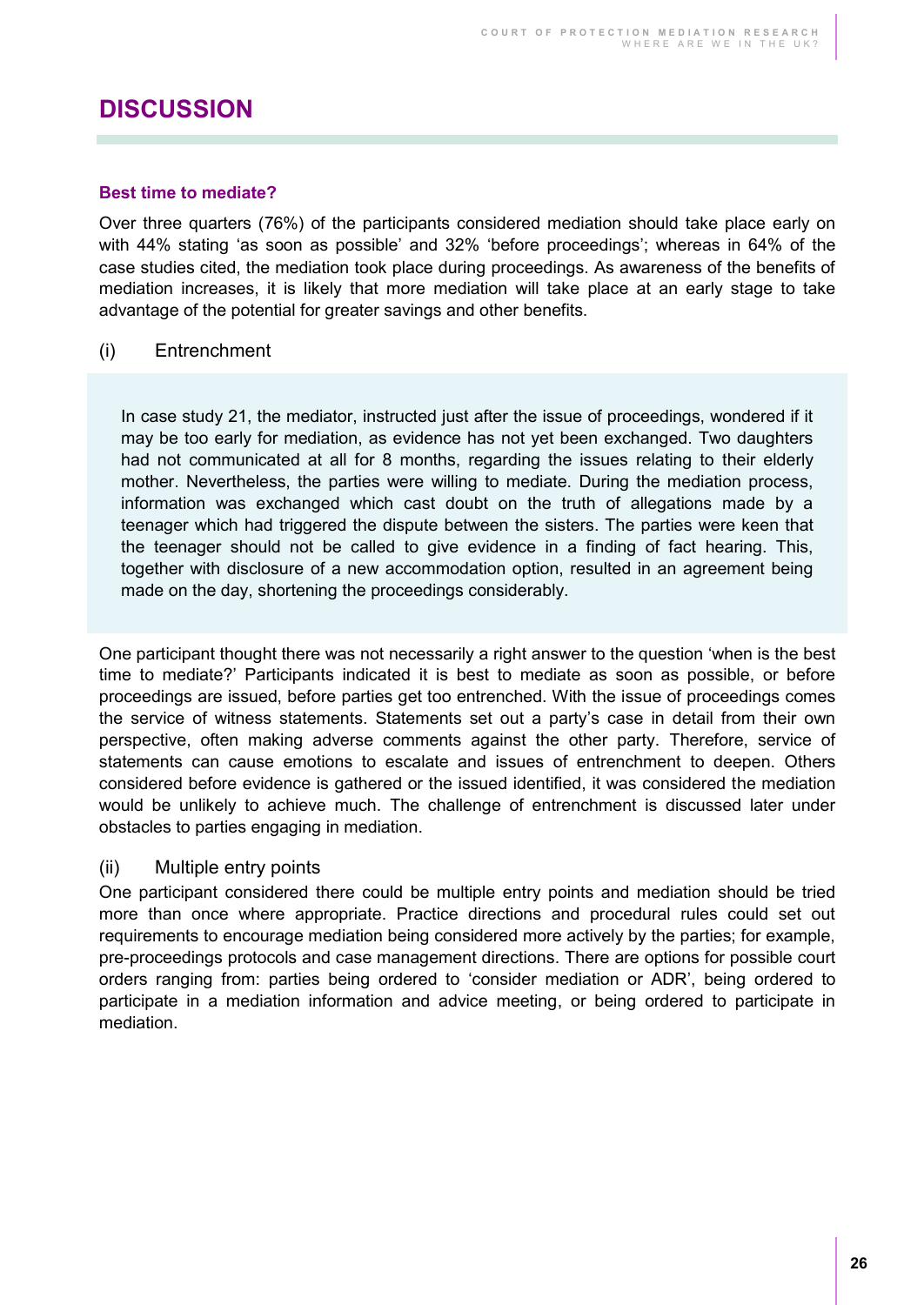#### <span id="page-26-0"></span>**Mandatory and non-mandatory mediation**

The CCEL Report at pages 12-13 and 137-138 discusses mandatory and non-mandatory mediation.

*'With respect to mandatory mediation, our research indicated unanimous agreement that mandatory mediation should be restricted to mandatory attendance but not mandatory participation. Experts and stakeholders stressed that mediation is by definition a voluntary process in which any mediated settlement between the parties must be reached voluntarily and without coercion. As such, all experts further agreed that parties can never be required to reach a settlement.* 

*However, several experts noted that in their experience, court ordered/mandatory mediation (in reference to mandatory attendance) was very effective and that without it, parties were much less likely to choose to try to resolve disputes through mediation. Further, experts noted that it is common that parties who are required to attend mediation often choose to participate once the process is explained to them prior to and/or at start of the mediation. (emphasis added)* 

*A number of experts recommended that indigent<sup>15</sup> parties who are required to attend mediation pursuant to a mandatory mediation program should be assigned an advocate or counsel to represent them, particularly in the case of indigent parties with capacity issues.'*

If the results of the evaluation of the CoP Mediation scheme confirm there are similar benefits and success rates to those identified in this research, it is recommended positive steps are taken to encourage more parties to mediate in CoP disputes. Ways in which this could be achieved include developing the CoP rules and practice directions to require:

(i) parties to attend an initial mediation information and assessment meeting along similar lines to family and SEND disputes - in the absence of a good reason not to attend; and

(ii) to ensure that those with capacity issues are assigned an appropriate advocate or lawyer to represent them at the mediation.

#### <span id="page-26-1"></span>**Lack of awareness**

 $\overline{a}$ 

The study confirmed there is a lack of awareness among professionals and parties. While 80% of participants consider lack of awareness to be an obstacle to CoP mediation generally, 72% consider lack of awareness to be an obstacle which affects parties engaging in mediation.

In case study 17, the parties had been engaged in litigation for over a year, and the arguments were said to have arisen as a result of anger and fear arising from grief; at the end of a successful one-day mediation, according to the mediator, the parties complained that *'..if they had known earlier about mediation they could have been spared what they had been through!'*

<sup>&</sup>lt;sup>15</sup> Indigent means poor, needy, having no money or anything else of value.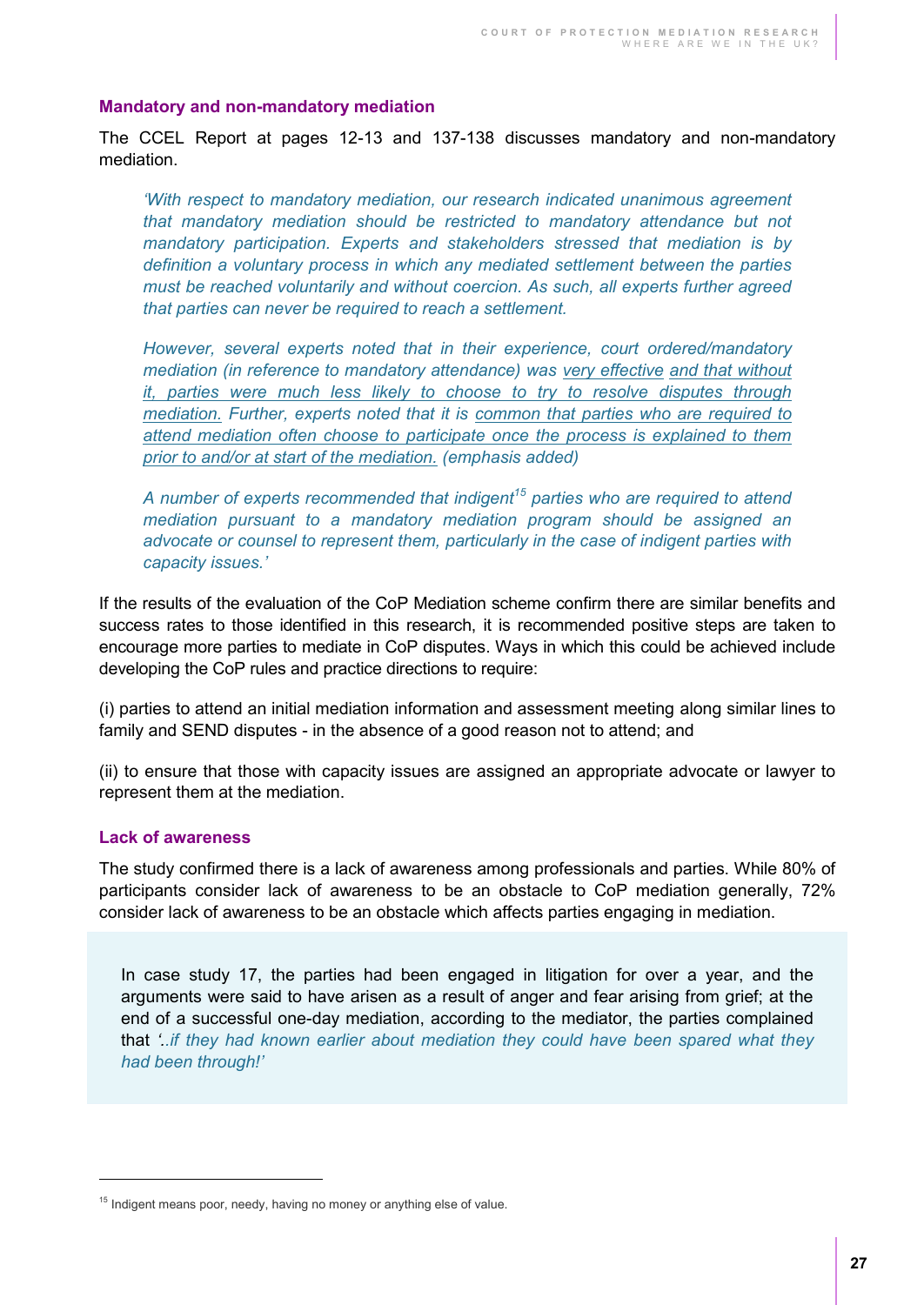Regarding the knowledge and awareness of professionals working in this field, 70% of participants considered there was only a partial awareness of the benefits and risks of CoP mediation; 25% considered professionals are not aware at all. Though not specified within the research, these professionals could include judges, lawyers, health and social care professionals. Raising awareness will be beneficial to professionals and those whom they represent.

One of the main aims of the research was to raise awareness. The research and case studies will be shared by way of publications and presentations to a range of professionals and stakeholders with the aim of raising awareness as widely as possible.

#### <span id="page-27-0"></span>**Decisions for P**

Reaching an agreement on behalf of P, was cited by 20% of participants to be an obstacle. There were two main concerns: (i) difficulty in securing P's participation; and (ii) determining the decision maker in these cases.

(i) Participation by P

Where P has been assessed to lack capacity to make a specific decision and those needing to make a decision, caring or concerned for P are in dispute about the decision; the principles of the MCA play a vital part in the mediation process.

The purpose of the MCA is to protect and empower vulnerable people who lack capacity. All decisions made on behalf of P, including those made in mediation, must be in line with the key MCA principles of best interests and least restriction. It is important for mediators and parties to consider the key principles of the MCA $16$  before and during mediation.

One of the principles at s1(3) MCA states:

*'A person is not to be treated as unable to make a decision unless all practicable steps to help him to do so have been taken without success.'* 

In respect of best interest decision making under s4(4) MCA those making decisions must, as far as reasonably practicable:

*'permit and encourage the person to participate, or to improve his ability to participate, as fully as possible in any act done for him and any decision affecting him'* 

Further, under s4(6) they must consider, so far as is reasonably ascertainable:

(a) the person's past and present wishes and feelings (and, in particular, any relevant written statement made by him when he had capacity),

 $\overline{a}$ 

<sup>16</sup> s1 MCA 2005 The principles:

<sup>(1)</sup> The following principles apply for the purposes of this Act.

<sup>(2)</sup> A person must be assumed to have capacity unless it is established that he lacks capacity.

<sup>(3)</sup> A person is not to be treated as unable to make a decision unless all practicable steps to help him to do so have been taken without success

<sup>(4)</sup> A person is not to be treated as unable to make a decision merely because he makes an unwise decision.

<sup>(5)</sup> An act done, or decision made, under this Act for or on behalf of a person who lacks capacity must be done, or made, in his best interests.

<sup>(6)</sup> Before the act is done, or the decision is made, regard must be had to whether the purpose for which it is needed can be as effectively achieved in a way that is less restrictive of the person's rights and freedom of action.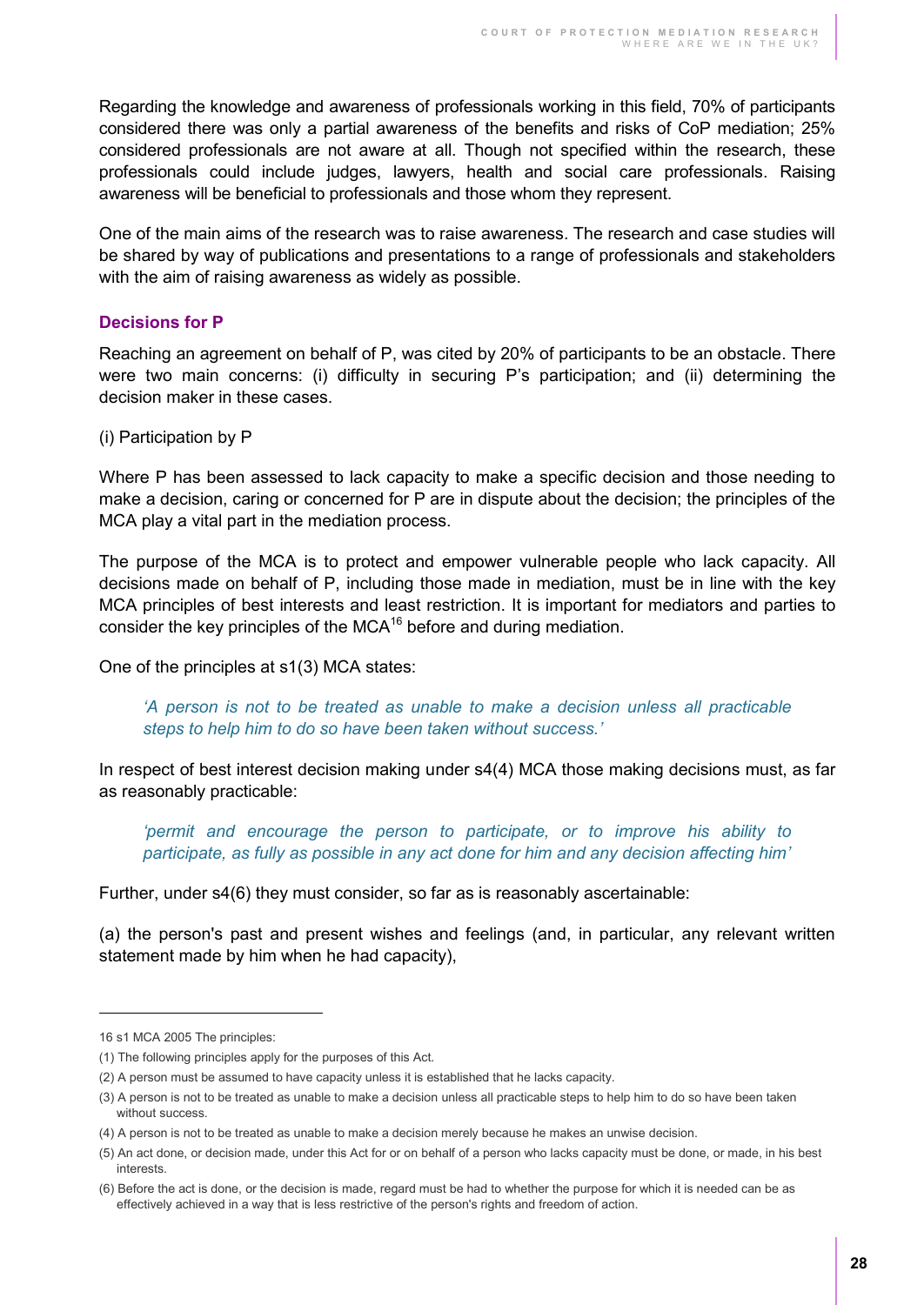(b) the beliefs and values that would be likely to influence his decision if he had capacity, and

(c) the other factors that he would be likely to consider if he were able to do so.

As all practicable steps should be taken to support and empower individuals to make decisions for themselves, the question participants were asked to consider is not, has the person got capacity to mediate, but rather, did they have capacity to participate in mediation with support? The flexibility of mediation enables support and appropriate measures to be put in place to maximise P's participation in mediation. Support could be provided by: an advocate, a professional with specialist expertise in P's disability, a legal representative and family members where suitable. Appropriate measures and reasonable adjustments to the mediation process include for example: the use of communication aids, support persons, choice of venue, assistance with travel, breaks and additional time.

In the human rights context, the general principles of the CRPD at Article 3 include: respect for inherent dignity, individual autonomy including the freedom to make one's own choices, independence of persons, full and effective participation, inclusion in society and accessibility. Article 12 covers the right to equal recognition before the law. Paragraph 12.2 sets out:

*'States Parties shall recognize that persons with disabilities enjoy legal capacity on an equal basis with others in all aspects of life. Under 12.3 States Parties shall take*  appropriate measures to provide access by persons with disabilities to the support *they may require in exercising their legal capacity.'*

In other jurisdictions, the phrase 'reasonable adjustment' is sometimes referred to as 'accommodation'. In addition to the use of a suitable advocate and/or legal representative, Eric Woods at page 42 of the CCEL report states:

*"accommodations might include changing the place or time of session, including a support person, keeping the sessions short, or using techniques and strategies helpful for communications with persons with memory loss or confusion."*

In the CCEL report helpful comments are made on self- determination and capacity. Quoting from an article by Mary Radford (M Radford, 'Is the Use of Mediation Appropriate in Adult Guardianship Cases?') the report notes at page 40  $17$ :

*'Self-determination is the pivotal feature of mediation. Both the process and the outcome are the responsibility of the participants. The mediator has no authority to impose a decision or settlement on the parties, but rather is there solely to assist the parties in resolving the dispute in a way that is mutually agreeable.'*

*'Mediation … is grounded in the principle of self-determination and presumes that the parties are capable of participating in the process and bargaining for their own interests.'*

The fact that the capacity of an adult is typically the central issue in guardianship cases raises the concern about the appropriateness of mediation in guardianship matters. The TCSG Manual<sup>18</sup> notes that:

 $\overline{a}$ 

 $17$  (2002) 31 Stetson LR 611) – please note the Canadian research related to guardianship under a different statutory framework and should not be confused with guardianship in the English context of s7 MHA 1983.

<sup>&</sup>lt;sup>18</sup> The Center for Social Gerontology, Adult Guardianship Training Manual (2002) is quoted widely in the CCEL Report.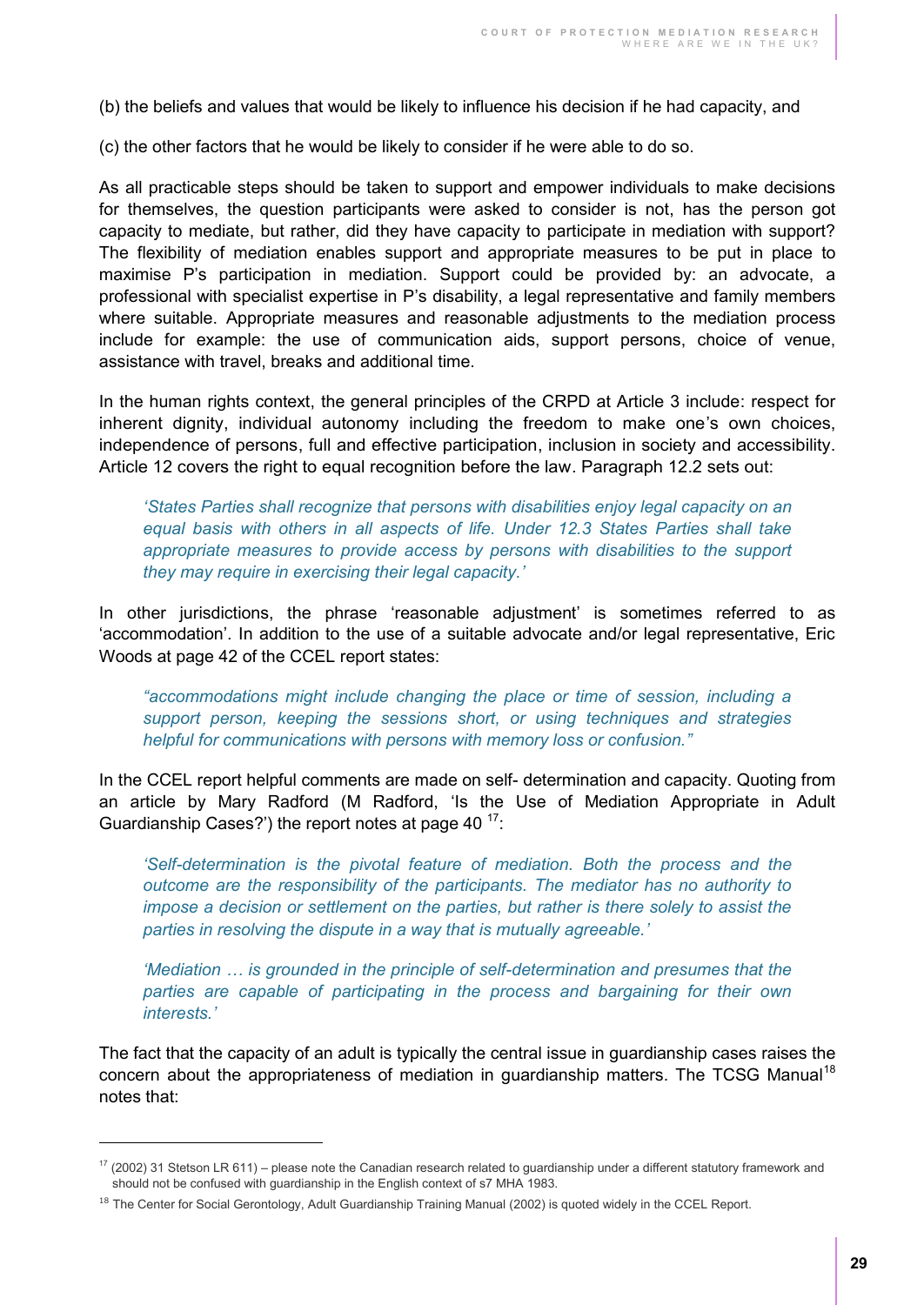*'Mediation assumes an ability of the parties to take part in a negotiation – to express opinions, evaluate options and follow through on decisions. For this reason, many people raise concerns about the appropriateness of mediation in guardianship cases, in which the decision-making ability of a party is often in question.'*

The requirement that every party must be capable of entering into an agreement voluntarily and without coercion means that mediators in guardianship cases must pay particular attention to the adult's capacity and be aware of any coercion or possibility of coercion of the adult by other parties. Radford acknowledges:

*'The challenge in the mediation of an adult guardianship case is to determine whether the adult has the capacity to participate as a party to the mediation, either with or without representation' and/or other support or accommodation of the mediation process.'*

#### Radford notes that:

*'a more subtle obstacle to self-determination by an adult in an adult guardianship case is the tendency of family members, attorneys, judges, and perhaps even mediators to want to structure a framework that is protective of the adult but that may not necessarily protect the adult's fundamental right to autonomy. Therefore, the mediator must be aware of the potential for other parties in the mediation to assert their own values rather than those of the adult. Further, it is stressed that 'the need for the mediator to protect the autonomy of the adult in a guardianship case does not necessarily violate the mediator's impartiality and neutrality.'*

On representation and support, the CCEL report emphasises the necessity in guardianship mediation of ensuring that the voice of the adult respondent is represented, whether or not the adult is capable of participating in the mediation in person.

The TCSG Manual emphasises (at p 42):

*'the overriding question for the mediator when determining an adult's capacity to participate in mediation is whether the adult has the capacity to participate in mediation with support - support may be in the form of a support person or representative such as a lawyer, family member or caregiver, or in the form of physical and/or other accommodations.'*

#### Radford states:

*'the mediator should be aware of the need to make accommodations to maximize each individual's ability to participate in the mediation process, such as accommodating visual and hearing loss and adjusting the schedule and timing of mediation to accommodate medications and other needs.'*

In the case studies, there were no cases where P had attended the mediation and made his views made known directly. This is unsurprising. Nevertheless, if P was aware of the mediation and wished to participate directly, reasonable adjustments could be made to take this into account, when the mediation is set up.

The CoP Mediation Scheme to be launched later in 2019, sets out a range of ways to enable and support P to participate in mediation in order that P's wishes and feelings can be elicited and taken into account during the mediation.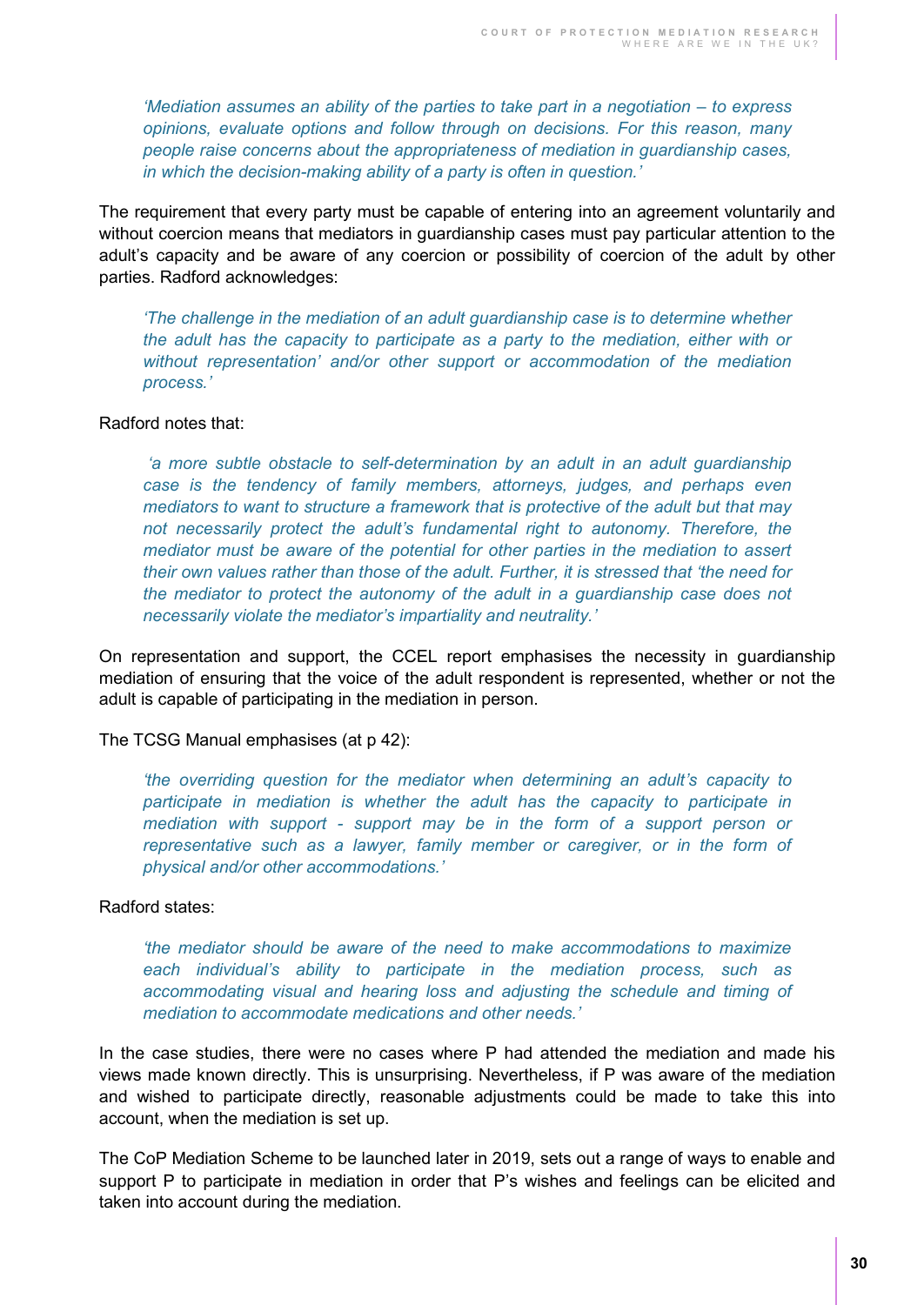For example:

- Litigation Friend
- Rule 1.2 Representative *<sup>19</sup>*
- Advocate
- $\bullet$  Independent professional with expertise in P's disability
- **•** Friend/relative who is sufficiently independent

Once an appropriate person has been identified to seek P's wishes and feelings, the CoP Mediation Scheme will require consideration to be given to the following matters:

- how these should be conveyed during the mediation.
- does P want to attend the mediation? and if so, whether it is in P's best interests to do so, with the identified person;
- whether the identified person will attend and convey P's wishes and feelings on P's behalf.
- a verbatim note, report, or letter could be used where P's wishes and feelings have been expressed more than once, or have changed over a period, in response to who is asking the questions, they could be conveyed orally, by a recording of P or a combination.

#### (ii) Best interest decision-making

Some participants were concerned that it was difficult to secure P's involvement and considered any agreement reached in mediation would need to be agreed by the court, so that in effect, only the court could make the best interest decision. However, mediation can and does take place before proceedings are issued. Where best interest meetings are particularly difficult due to strongly held opposing views between family members themselves and/or professionals, mediation can be used to facilitate a discussion with a view to reaching an agreement.

Where P lacks capacity to make a specific decision, there will be a decision maker. Examples include:

- A power of attorney empowered by a LPA or EPA to make decisions in relation to finance and property or health and welfare,
- A deputy authorised by the court.

 $\overline{a}$ 

- When there is no-one empowered to make decisions on behalf of  $P$ ; where a public body is commissioning care and/or accommodation, they will be the decision-maker on the best available option.
- If a decision is disputed, for example by the family members, or by P himself if he is supported or represented, it is possible for this to be resolved in some other way, such as, informal or formal mediation.

Provided decisions are made in line with the principles of the MCA, and P is enabled to participate in mediation with direct or indirect support*,* best interest decisions and agreements are capable of being mediated. However, when the issue remains in dispute, then the matter must be referred to the court for a decision as to what is in P's best interests together with appropriate orders.

 $19$  This could be an accredited legal representative, or if P has a family member or friend who is appropriate to act as his/her representative, they are likely to be appointed as the representative. The court may decide it is not appropriate to appoint a family member. For example, if the family agree about P's placement and care, but do not have good relationships with each other, it would be difficult for consultation to take place in line with best interests.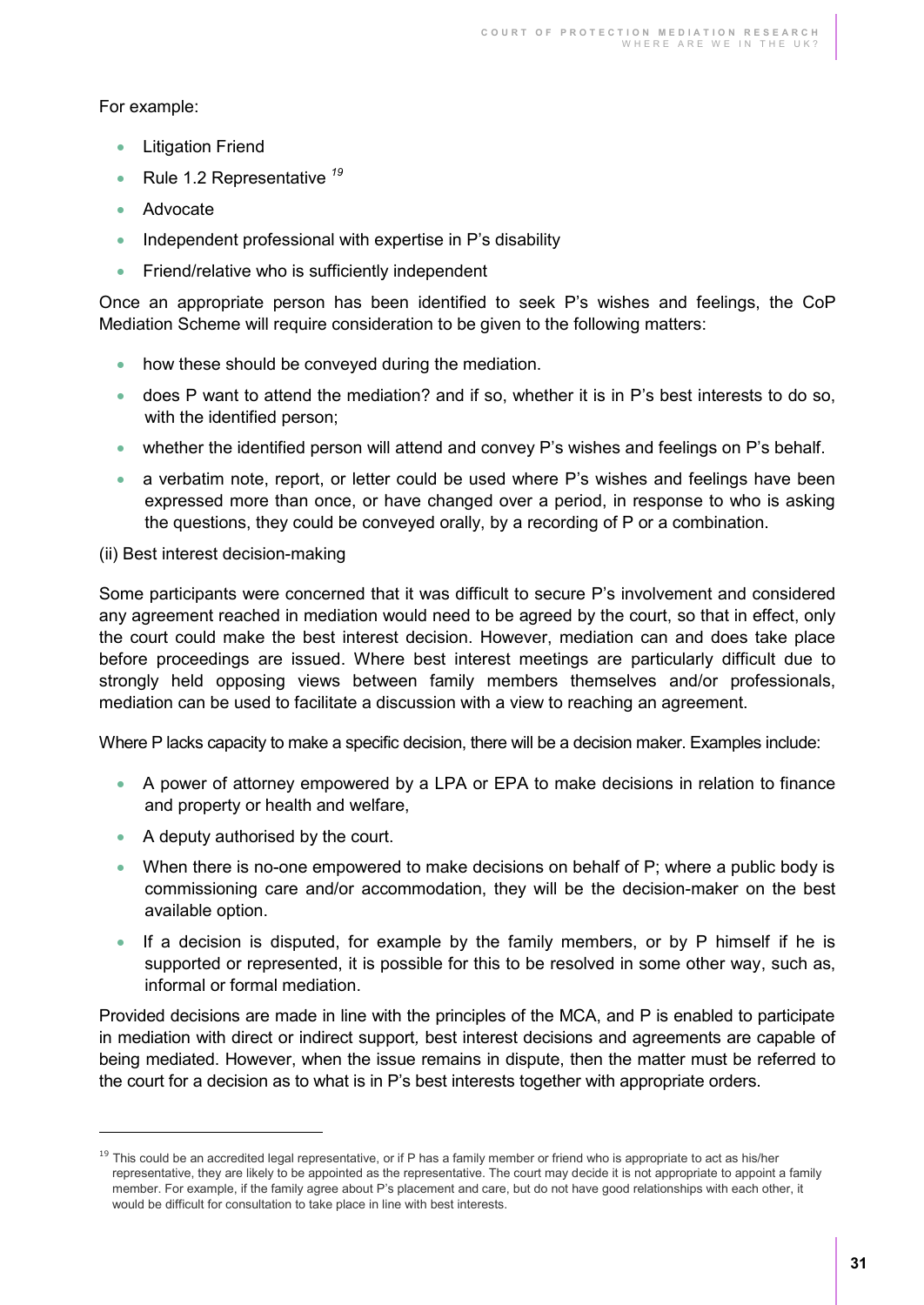#### <span id="page-31-0"></span>**Insufficient legislation and protocols**

In this research, 28% considered that insufficient legislation was an obstacle to CoP mediation.

Chapter 15 MCA Code of Practice does encourage the use of mediation<sup>20</sup> and mentions that using advocates can help people who find it difficult to communicate (including those who have been assessed as lacking capacity) to say what they want, claim their rights, represent their interests, and such advocates may be involved in supporting the person during mediation.<sup>21</sup> In the Court of Protection Rules 2017, though there is not a specific reference to mediation, rule 1.3 which deals with the court's duty to manage cases it states at  $(3)(h)$ :

*'...active case management includes … encouraging the parties to use an alternative dispute resolution procedure if the court considers that appropriate…'*

There are other areas where there is degree of compulsion to consider or take part in mediation:

- (i) In family proceedings, there is a requirement to attend a Mediation Information and Assessment Meeting before certain applications to court are made, **<sup>22</sup>**
- (ii) In Special Education Needs and Disabilities (SEND) cases there is now a requirement, in all but a few exceptions, for parents or young people to consider mediation before appealing to the tribunal, and if they wish to do so the local authority must agree to mediate.<sup>23</sup>

The CoP Mediation scheme is being launched with judicial endorsement. Participants in the scheme will be invited to take part in an independent evaluation led by an academic.

Once the success of the scheme is known, it is recommended that consideration is given by the Court of Protection Rules Committee to developing procedural requirements to enable P to participate in mediation.

#### <span id="page-31-1"></span>**Entrenchment**

 $\overline{a}$ 

A majority (72%) of participants consider entrenched positions to be a major obstacle to parties engaging. One person responded to the question 'when is the best time to mediate?' by stating *'as soon as possible, before people get too entrenched'.* 

In the author's experience, once parties are in proceedings and professionals and/or family members have filed statements, as these include adverse comments about the other; issues of lack of trust and feelings of being judged negatively increase and this is most likely to deepen entrenched positions.

Mediation generally is a less stressful and more flexible process - where the aim for those involved is to come to an agreement rather than having one imposed by the court - it is not of itself an easy process.

<sup>&</sup>lt;sup>20</sup> pages 260-261 MCA Code of Practice 2005

<sup>&</sup>lt;sup>21</sup> paragraphs 15.4-15.6 MCA Code of Practice

 $22$  s10(1) of the Children and Families Act 2014, has a requirement for a person to attend a MIAM before making certain kinds of applications to obtain a court order. A list of which is set out in Practice Direction 3A Family Mediation Information and Assessment Meetings (MIAMS)

<sup>&</sup>lt;sup>23</sup> Children and Families Act 2014 and in 2015 SEND Code of Practice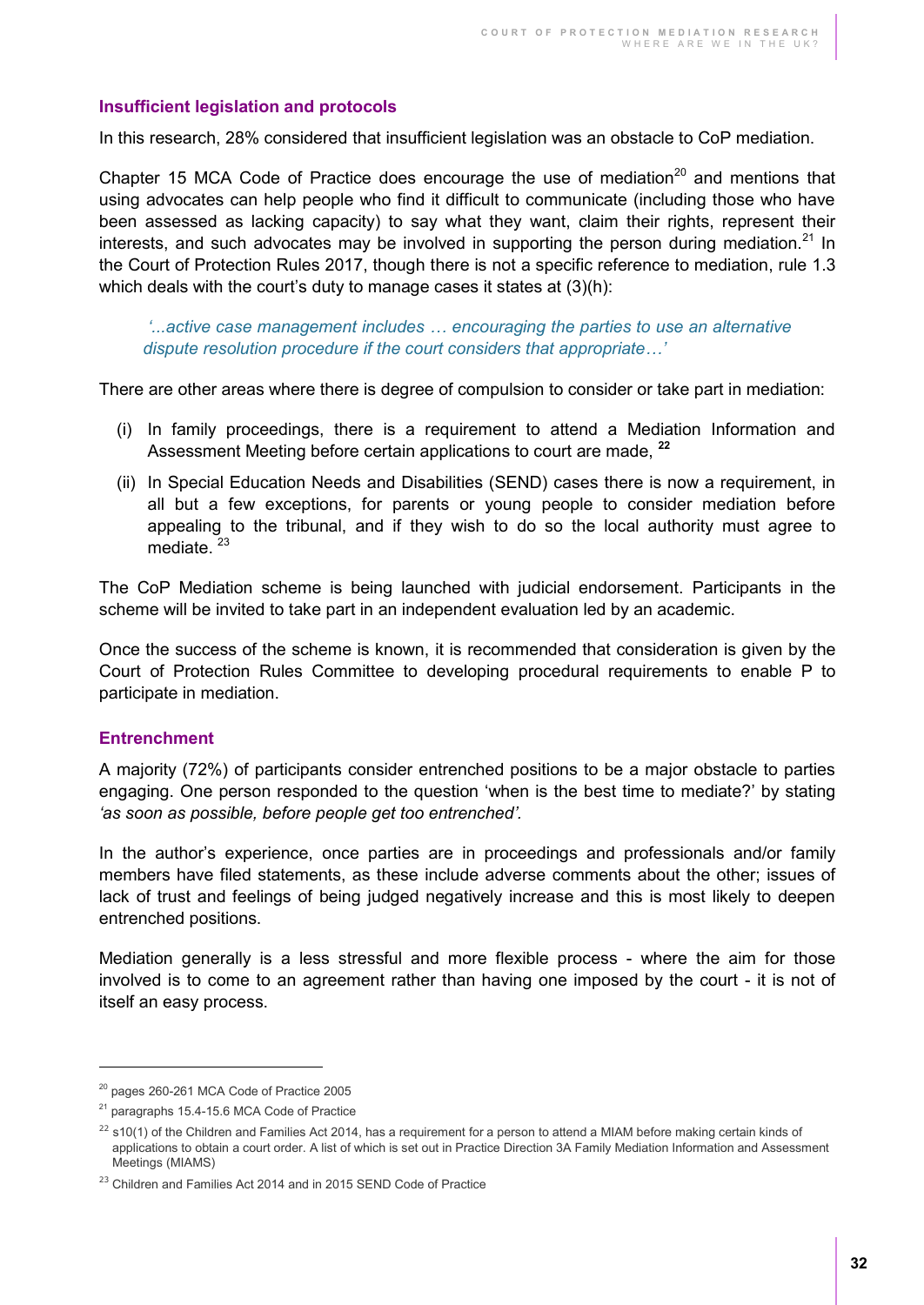Even where an agreement is reached, parties may experience a range of different feelings. They may feel relief and pleased to have reached an agreement without the need for further court proceedings. However, where both parties have given up something and compromised with the aim of finding a solution, they could feel disgruntled even when an agreement is reached. Though it may not feel like 'winning' - there being no victor and loser as there is with a court judgment - a successful mediation brings an array of benefits, which court proceedings rarely achieve.

Entrenchment of the parties is a common challenge for a mediator. Building rapport and developing the trust of the parties in the mediator can assist in resolving issues of entrenchment. Pre-mediation meetings and support persons can assist.

i) Pre-mediation meetings offer several benefits:

- they enable a party enough time to tell their individual story to the mediator. It is an opportunity, and indeed may be the first time, a party has been able to 'get things off their chest' to an independent impartial third party. This facilitates the party to 'feel heard' and truly listened to without blame or judgment, which assists to build trust and rapport with the mediator in advance of the mediation day;
- they provide an opportunity for the mediator to coach the party on how best to convey their views in the mediation in an unpressured way prior to the mediation day.

ii) Support persons:

On the mediation day, support persons who are known and trusted by a party, a relative or advocate can be of assistance. Though not necessarily completely neutral, supporters may be able to reaffirm points made by the mediator to an entrenched party and explain the options and benefits of resolution in the face of resistance.

In case study 25, the parents of a learning-disabled adult, having divorced many years earlier, argued about contact; it would seem continuously. The case had previously been to court no less than six times. On the last occasion, the court made an order prohibiting the parties from returning to court again on the issue of contact, unless they had engaged in mediation for a period of 3 months. The mediator was informed that the mediation was not likely to be successful, but because of the court order it had to be tried. Both parties seemed particularly entrenched. One party was particularly angry, refusing to meet with the mediator, and only reluctantly speaking with her briefly on the phone prior to the mediation. During the pre-mediation discussions, the mediator encouraged both parties to bring a support person to the mediation. It was a shuttle mediation which lasted all day, with carefully arranged breaks, as neither party wanted to have any contact with the other person. As both parties had their partners with them; when the mediator was out of the room, they appeared to play a positive role, acting as sounding boards, and providing an opportunity for their partner to take stock and shift their positions in order to find a solution.

The agreement made on the day covered weekly, Christmas and holiday contact arrangements. As they left one party said to the mediator 'it's a miracle'. When the mediator checked one year later, the agreement regarding contact remained effective.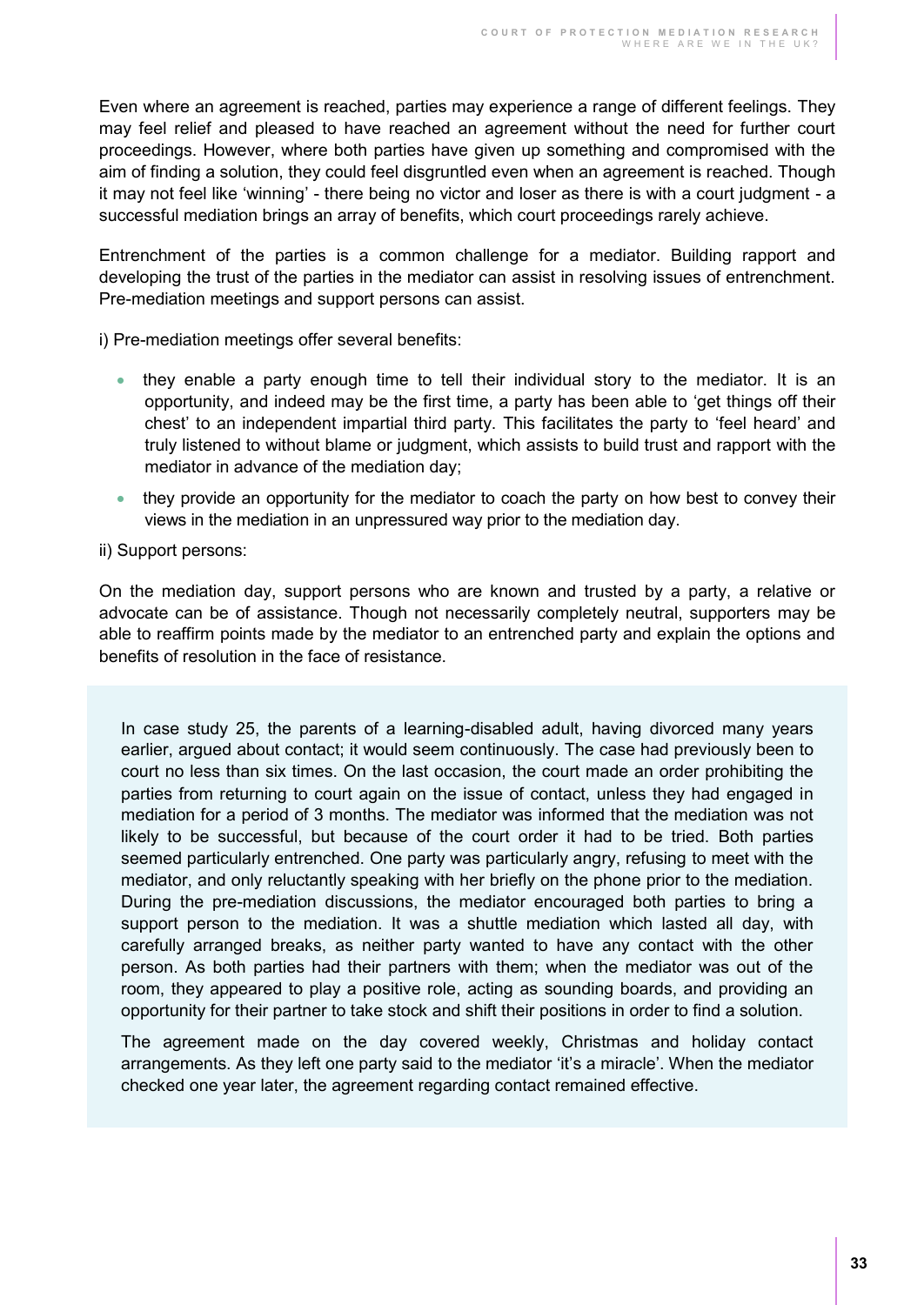#### <span id="page-33-0"></span>**Family dynamics**

While a large majority (72%) of participants indicated family dynamics are an obstacle in CoP mediation, 64% considered mediators should have knowledge of and experience in understanding family dynamics.

All families have their own unique dynamics, however, families presenting with *dysfunctional* dynamics who are 'at war' with each other present as a significant challenge to mediators in CoP mediation. Therefore, mediators will need to have robust skills to deal with highly charged emotions and untangle entrenched family positions.

In the section on Participants Reflections, several indicated mediation is helpful where the issues are triggered or inflated by family dynamics and how these are affected by grief.

Case study 17, is an illustration of a serious family dispute. P had a number of siblings. Following the death of their parents' P had acted like a parent to them. Later in life he had married a much younger wife. He developed fast progressing dementia. The fear and anger arising from their grief caused arguments, leading to a 'massive' dispute between P's siblings and his wife. The issues included: who visited P in the care home and when, took what into his room, where photos were placed and, if and what flowers could be in his room. The fighting within the family endangered the placement in the care. After 1 year and £36,000 in legal costs the dispute was referred for mediation. It was resolved after one day of mediation. The family said: '*if they had been told about mediation earlier, they would have been spared what they had been through'.* 

One participant, discussing family dynamics, referred to Kubler-Ross's 5 stages of grief. This is a model which sets out the 5 stages as denial, anger, bargaining, depression and acceptance. Kubler-Ross later expanded her model to include any form of personal loss, such as the death of a loved one, major rejection, the end of a relationship or divorce, the onset of a disease.

As a high number of participants cited family dynamics as one of the obstacles to parties engaging in mediation and one of the aims of mediation is to act as a facilitator and encourage parties to reconsider their positions, it may be helpful for mediators dealing with the range of issues in the Court of Protection to be aware of the Stages of Grief and how best to respond to parties when they are in a stage of grief or shock.

#### <span id="page-33-1"></span>**Funding**

During proceedings the normal litigation costs rules apply to the funding of mediation unless and until the Court makes a different order. In finance and property cases the starting position is that the costs of the mediation will be met from P's funds. In health and welfare cases the starting position is that each party (including litigants in person) will be expected to pay an equal share. However, the parties can agree otherwise, and the Court can make a different order.

Funding was considered by 68% to be an obstacle to CoP mediation and difficulties cited included: gaining access to P's funds and obtaining legal aid to pay towards the mediation.

On the availability of P's funds, one participant stated *'..often P's funds are not available at the stage of mediation (either pre or during proceedings).'* It is recommended judicial consideration is given to making directions orders permitting access to P's funds for the purposes of funding mediation.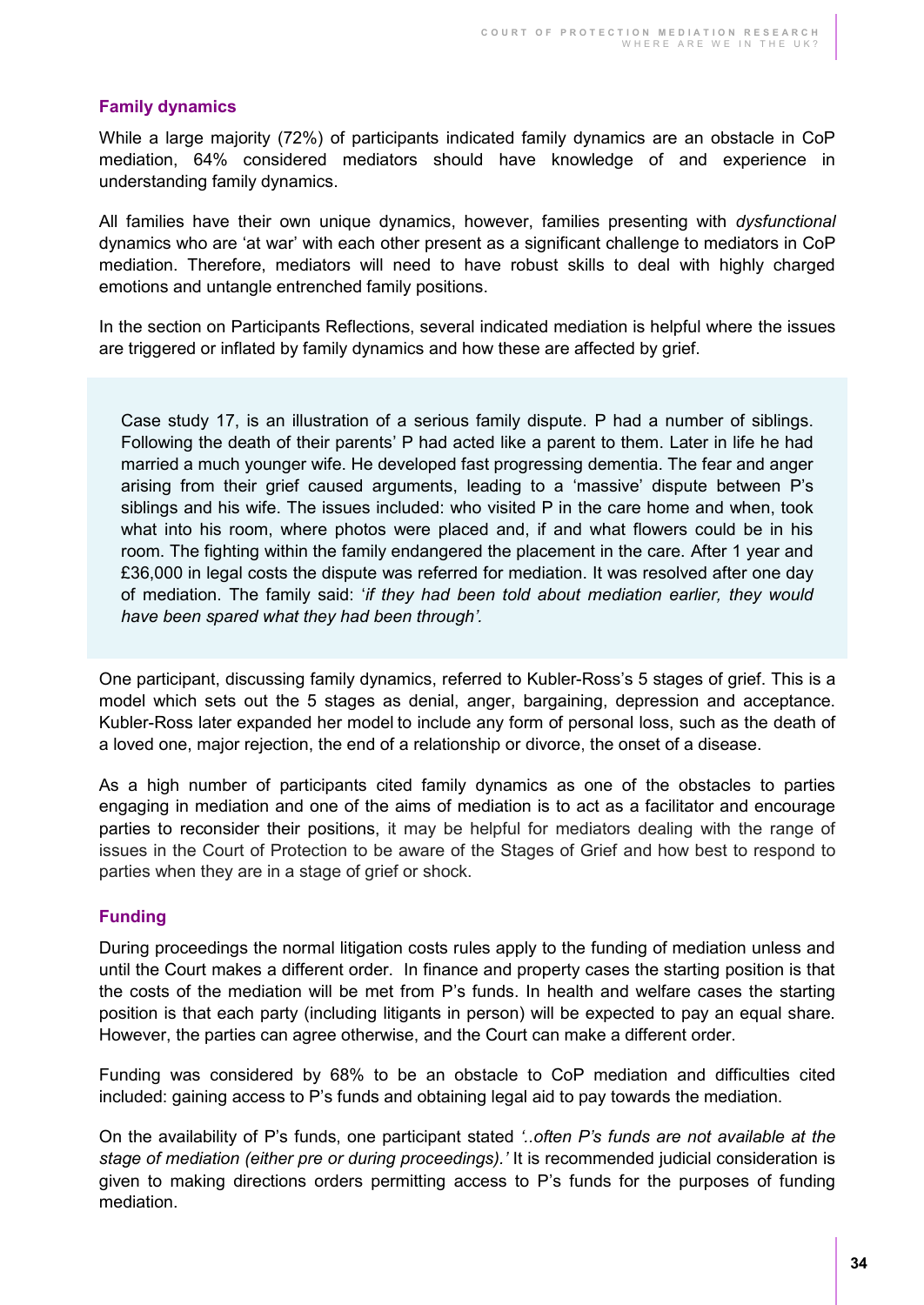Legal aid may be available before and during proceedings, to contribute towards the cost of mediation under the legal help scheme or under a legal representation certificate during proceedings, subject to means and merits criteria, in accordance with the regulations.<sup>24</sup> The Legal Aid Agency has been asked by the Court of Protection working group to provide further guidance in time for the launch of the CoP Mediation Scheme later in 2019.

During the period of the evaluation of the CoP Mediation Scheme it is expected that the panel mediators will act for hourly rates set by the Scheme which will be the current legal aid rates.

#### <span id="page-34-0"></span>**Knowledge and experience of mediators**

Over 80% of participants consider mediators need to have knowledge and experience of the MCA and CoP. Concerns were expressed about a lack of available CoP mediators with relevant specialist experience. The Scheme aims to address these concerns and proposes parties may, if they wish, choose to refer a case to a mediator from a panel of mediators with specialist experience of mental capacity and CoP proceedings.

For the purposes of the trial and evaluation of the CoP Mediation Scheme, there will be a panel of mediators with 5 years specialist knowledge of the MCA and CoP and relevant mediation experience.

#### <span id="page-34-1"></span>**Issues suitable for mediation**

A wide range of issues were considered to be suitable for mediation including: property and money matters, family control issues, disputes between social services and families, contact, care options, medical treatment, residence, best interest disputes, appointment of deputy or attorney, validity of power of attorney and statutory wills; and where the central issues are ones of trust between family members and social care professionals or health clinicians.

(i) mediation between local authorities and family

Case study 5 provides an illustration of a dispute between a local authority and P's parents about where a young adult should live. The local authority paid all the costs of the mediation. Despite initial entrenched positions the mediation was successful. It reduced time to reach an agreement, avoided proceedings and was estimated to save costs of £10,000 per party. Most importantly, the mediation helped the estranged parents feel much better and more positive about the situation, developed dialogue and improved the relationship between the parties.

(ii) mediation between health body and family

 $\overline{a}$ 

Case study 8 is an example of a medical treatment dispute about whether or not a feeding tube should be replaced. The mediation was successful. The parties came to an agreement that there would be one more attempt to replace the feeding tube and then no further attempts if/when that failed. The mediation took place before proceedings therefore reducing court time to determine the issue. It developed dialogue between the parties, improved the relationship between them and saved an estimated £20,000 plus in costs.

<sup>&</sup>lt;sup>24</sup> The Civil Legal Aid (Merits Criteria) Regulations 2013 and Civil Legal Aid (Procedure) Regulations 2012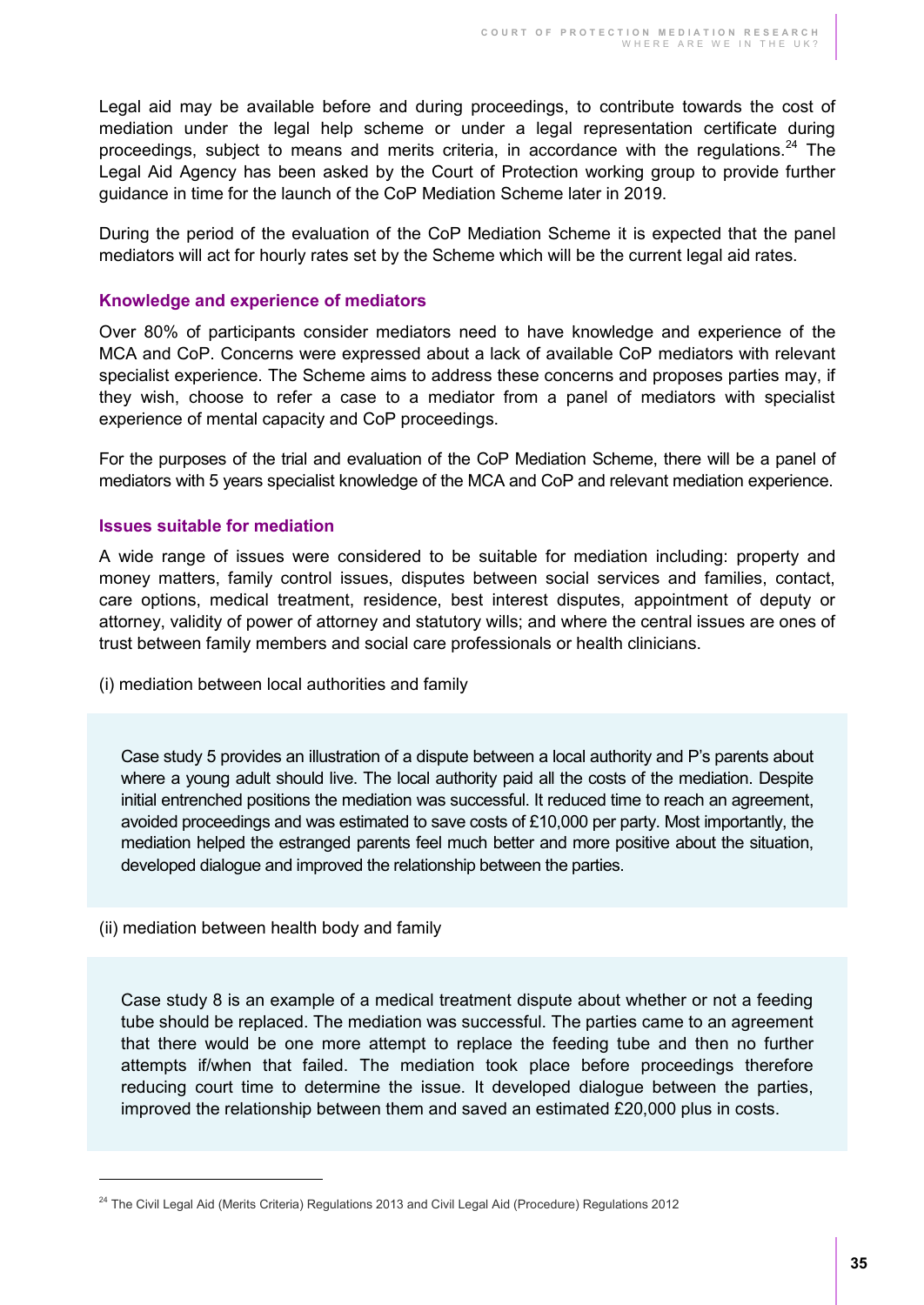#### (iii) Families

When a loved one develops dementia, or other serious condition, family members may experience grief, unconsciously or consciously. Where a family is in dispute over issues surrounding P, the dispute may be triggered by long standing family dynamics and further inflamed by grief. From P's perspective, 'tug of love' arguments and disharmony between family members may cause P significant emotional and psychological distress. Depending on the extent of P's ability to pick up on what is going on within the family and to communicate; P's response and signs of distress may be more or less visible.

One participant felt mediation was particularly appropriate:

*'where P is aware of family conflict, as hopefully a mediation will pave the way for future harmony or closer working between families'.* 

One participant who referred to Elisabeth Kubler-Ross's description of the different stages of grief, loss and death commented:

*'often the war is driven by the anger and blame stage of the grieving process. Even*  when a family member is alive, their identity is changed or gone, and the family are *grieving. This leads people to fight, as they are grieving for their dying loved one.'*

#### (ii) Probate

Mediation was said to be suitable in probate cases. It was stated:

*'there is often a terrible argument over something of virtually no value caused by grief. The dynamics of the early sibling relationships assert themselves, who mummy loved best, control and all sorts,'*

and ..

*'These issues are not issues of right or wrong requiring the administration of a judicial intervention. They need teasing apart and careful mediation to try and preserve family relationships rather than breaking bonds forever with litigation'*

#### **Unsuitable**

Three issues which were cited as not suitable for mediation are discussed below.

(i) Deprivation of Liberty

It was stated: 'whether there is need for a deprivation of liberty safeguard', or 'whether the court needs to decide and make an order to deprive someone of their liberty, cannot be mediated.'

However, where there is a dispute relating to residence, care and contact arrangements and the issue of deprivation of liberty arises, if the underlying dispute is resolved via mediation, the issue of deprivation of liberty may be resolved too as, for example, in case study 21.

In case study 21, two sisters (A and B) were in dispute regarding the residence of their elderly mother, who for many years had lived with A in rented property. When A went on a 6-week holiday, P went to a care home for respite. Without any warning or explanation, B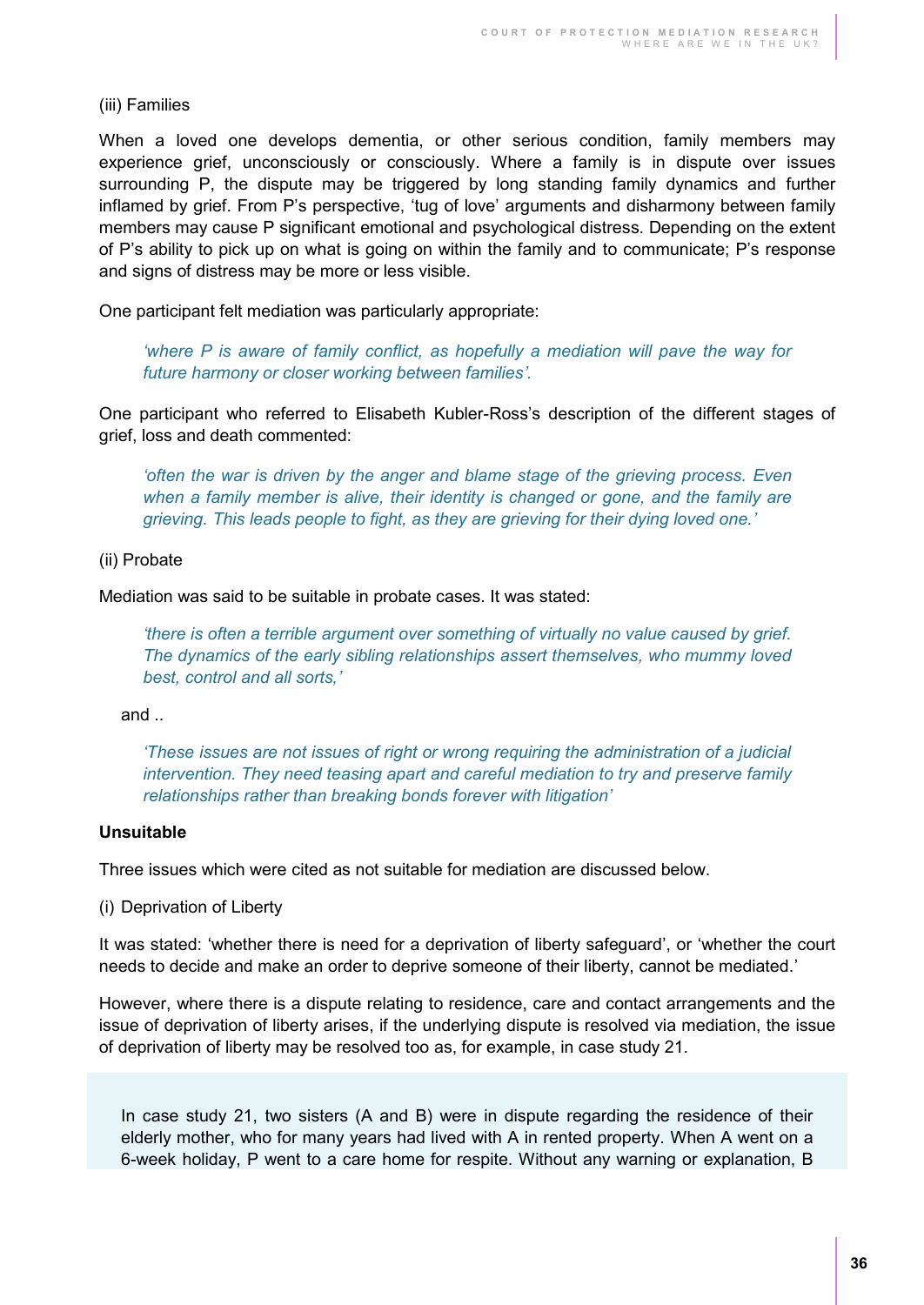(who had an 'enduring power of attorney' for P) cancelled the tenancy of the rental property. There was nowhere for the P to go. The local authority was involved via the DoLs process and because P was vulnerable. During the mediation, A disclosed she had found a new rental property. An agreement was reached. P moved back to live with A sooner than she would have done if court proceedings were necessary to determine the issue. Therefore, the deprivation of liberty issue was resolved by mediation.

Guidance on judging the suitability of mediation from the Social Care Institute of Excellence states:

*"Where there is disagreement as to whether a person is being deprived of their liberty under the DoLS, mediation should not be viewed as an alternative to a person's legal*  right to have their deprivation of liberty formally reviewed. It may complement the *process and avert some applications to the Court of Protection.<sup>25</sup>*

It remains important to remember, if a person who lacks capacity remains deprived of their liberty, it is a legal requirement for there to be an appropriate authorisation under the statutory scheme or court order.

#### (ii) Hard Edged Issue

A helpful point was made about the importance of parties (and mediators) being clear and identifying real options for settlement.

In case study 15, a dispute about residence between a local authority and P's mother, mediation was said to make things worse and led to a prolongation of proceedings as it encouraged P's mother to think a particular care package was on offer, when it was not. The participant considered this was an underlying hard-edged issue, which had not been suitably identified by the parties (or the mediator).

#### (iii) Safeguarding

Several participants considered abuse cases would not be suitable. Two thought where '*any abuse is alleged'*; whereas others specified it was only where there was serious financial or emotional abuse, crime or fraud, that a case should not be mediated.

In Case Study 2: a dispute about finance and property, power of attorney and removal of an attorney, where the challenges were entrenched positions and verbal aggression, an agreement was not reached, '*due to allegations of financial abuse and fraud*'. It was reported, though an agreement was not reached, the mediation was beneficial as: a) it narrowed the issues, b) developed dialogue between the parties and c) reduced court time to determine the issues.

The CCEL Report, in the section dealing with Ethical Considerations provides commentary on Abuse and Neglect (at pages 44-46), is worthy of note.

Below are two relevant extracts:

 $\overline{a}$ 

<sup>&</sup>lt;sup>25</sup> This is supported by reference to (CCEL report 2012; Mental Capacity Act 2005, Code of Practice, section 15.10; Smyth 2011)." https://www.scie.org.uk/publications/mediation/mediation/index.asp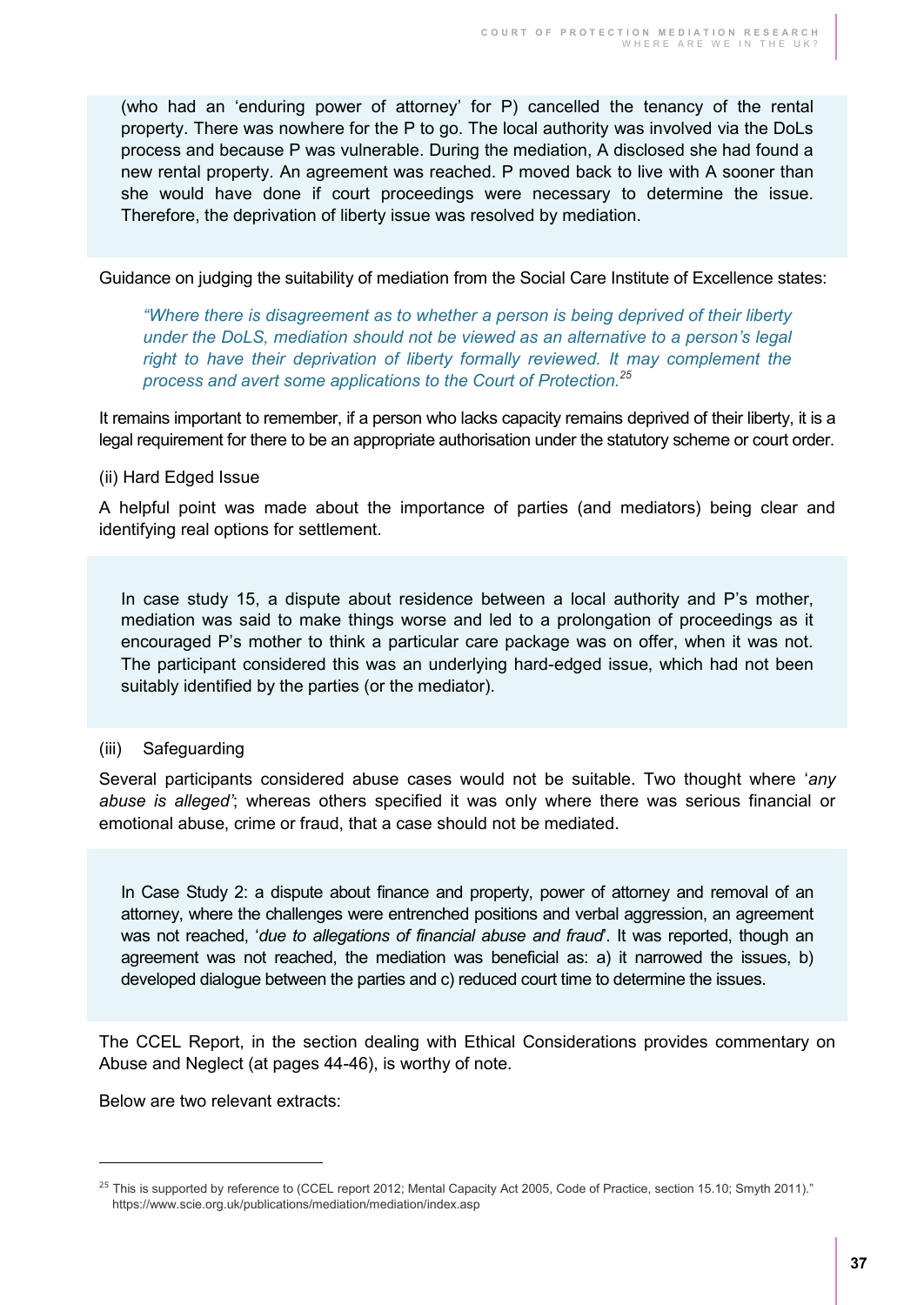*Mediation is usually not appropriate in a case in which there are allegations of serious physical, emotional, or financial abuse of the respondent by another party. Because of the likelihood of coerced agreement, arising from fear or threat from the abuser, the true voluntariness and fairness of agreements reached in these situations are doubtful.*<sup>26</sup> *and;*

*"..most experts agreed that mediation was inappropriate in cases involving allegations of serious physical abuse, the majority of the experts interviewed also agreed that mediation might be appropriate in certain cases involving allegations of financial exploitation or abuse.*<sup>27</sup> *For example, as noted in the TCSG Manual*<sup>28</sup>*, mediation might actually help communication and understanding in a situation involving alleged financial abuse or exploitation where "the allegation concerns different judgment or interpretation of the needs of the respondent (e.g., one person feels that an*  expenditure benefited the respondent and another believes it was wasteful).<sup>"29</sup>

There have been further studies on mediation in safequarding.<sup>30</sup>

 $\overline{a}$ 

<sup>&</sup>lt;sup>26</sup>TCSG Manual, supra note 21, Module 3 at 59

<sup>&</sup>lt;sup>27</sup> See Annex 2

<sup>28</sup> TCSG Manual is published by The Centre for Social Gerontology. http://www.tcsg.org/med.htm

<sup>&</sup>lt;sup>29</sup> TCSG Manual, supra note 21, Module 3 at 60.

 $30$  For example, Judy McCann-Beranger Exploring the Role of Elder Mediation in the Prevention of Elder Abuse'. <http://www.justice.gc.ca/eng/rp-pr/cj-jp/fv-vf/mp-pm/mp-pm.pdf>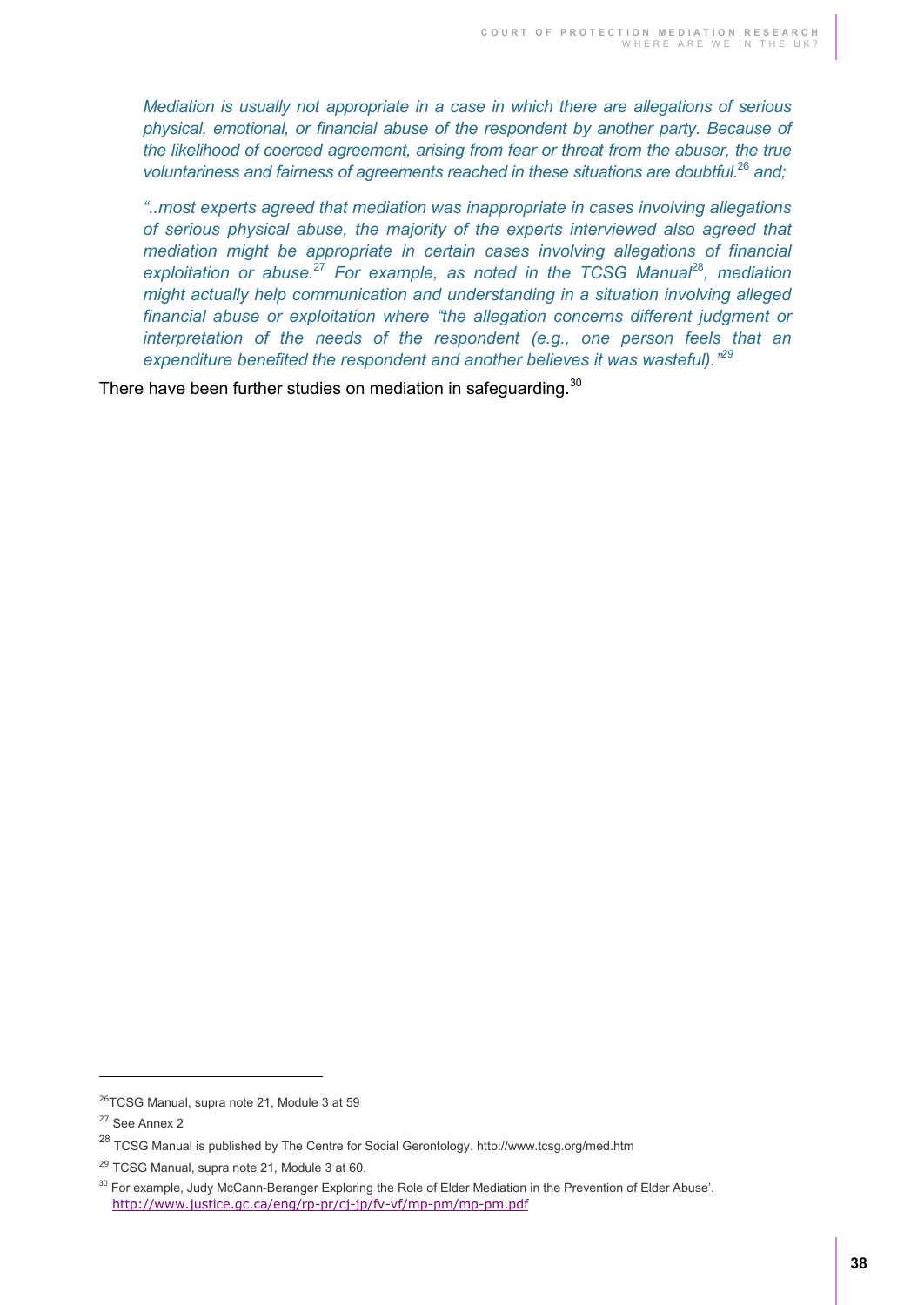# **CONCLUSIONS**

This section briefly sets out the findings from this research, highlights key areas of importance, recommendations and next steps.

## **Key Findings**

#### **Timing**

While the majority (76%) of the participants considered mediation should take place early on, with 44% stating 'as soon as possible' and 32% 'before proceedings'; in 64% of the case studies cited, the mediation took place during proceedings. One participant thought there was not necessarily a right answer to the question 'when is the best time to mediate?' On the one hand, participants indicated it is best to mediate as soon as possible, or before proceedings are issued, before parties get too entrenched. On the other hand, another indicated before evidence is gathered or the issued identified, it was considered the mediation would be unlikely to achieve much.

#### **P's participation:**

The framework of the MCA needs to be considered in CoP mediations, in particular, how P will be represented in the mediation to enable him/her to 'participate' directly or indirectly and whether P's wishes and feelings be can ascertained or conveyed.

There were no cases where P had attended the mediation and made his views made known directly.

Though P was said to have capacity to participate in mediation with support in six cases, it was stated P was represented at the mediation in 10 cases and that P's wishes and feelings could be conveyed during the mediation in 11 cases. No mention was made about reasonable adjustments which could have been made to increase P's ability to participate.

The three most favoured options for P's wishes and feelings to be conveyed about the issues to be mediated were: the involvement of an advocate (32%), a litigation friend (28%) and solicitors (24%). Only a small minority (4%) considered family and friends would be appropriate. No one suggested that P's carers would be appropriate to represent P's interests. In contrast, in the majority of case studies (41%), P's wishes and feelings were actually conveyed by family, with 35% by a social work professional and/or a legal representative, 18% by relevant person's representative,12% by an advocate and 6% by a paid representative/health professional.

#### **Entrenchment:**

A large majority (72%) of participants consider entrenched positions to be a major obstacle to parties engaging. As to when is the best time to mediate? One person said 'as soon as possible, before people get too entrenched'.

In the case studies, whether or not an agreement was reached, 85% of participants stated the biggest challenge was entrenched positions.

Entrenchment of the parties is a common challenge for a mediator. Building rapport and developing the trust of the parties in the mediator can assist in resolving issues of entrenchment. Pre-mediation meetings and support persons can assist with this as well.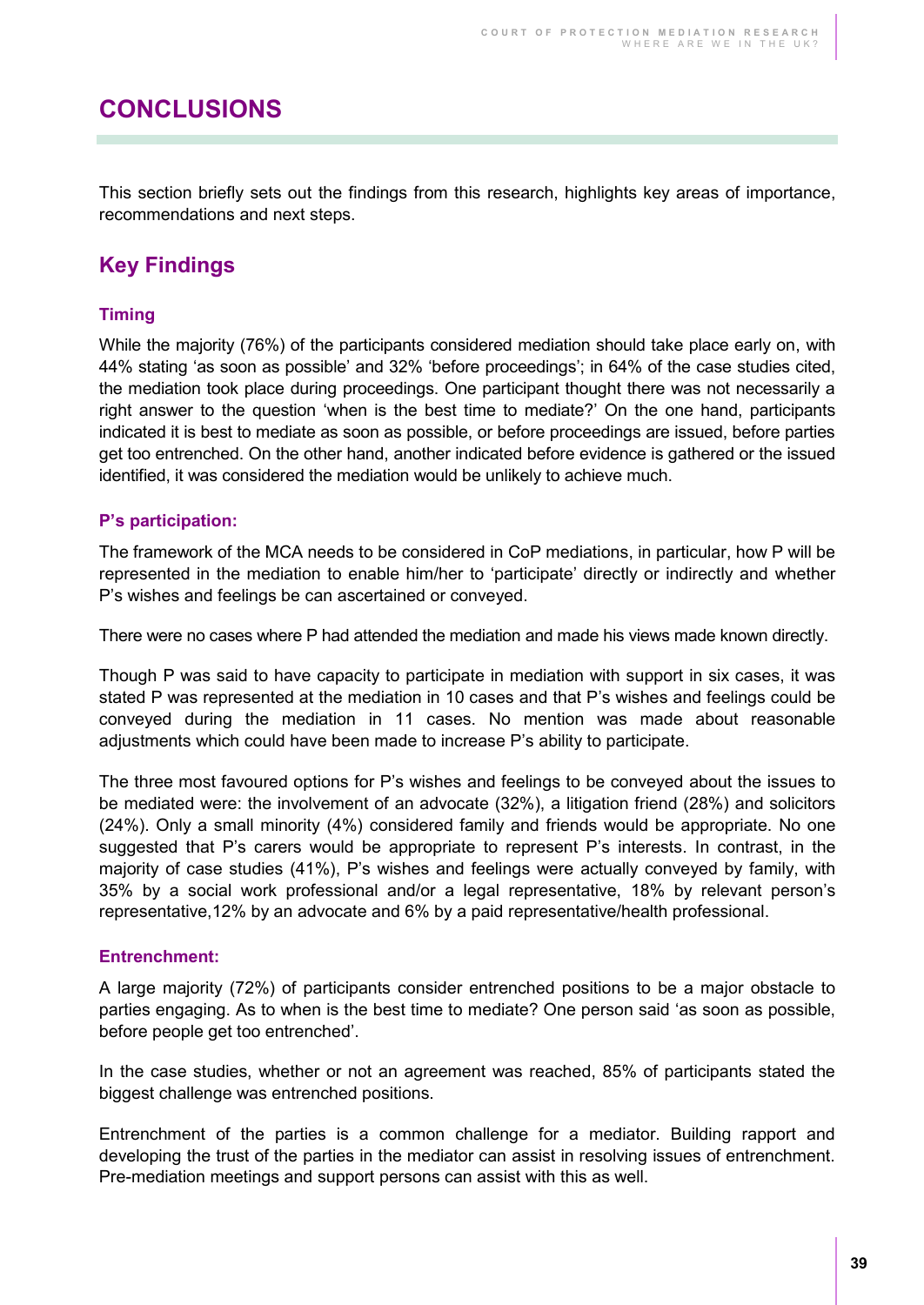#### **Family dynamics**

Family dynamics was cited by 72% to be a major obstacle to parties engaging in mediation and in the case studies, 56% cited this to be a significant challenge within the mediation itself.

Participants considered mediators need to have robust skills to deal with highly charged emotions and untangle entrenched family positions, and in addition, that it would be helpful for mediators dealing with the range of issues in the CoP to be aware of stages of grief and how best to respond to parties when they are in a stage of grief or shock

#### **Awareness**

The study confirmed there is a significant lack of awareness among professionals and parties. While 80% of participants consider lack of awareness to be an obstacle to CoP mediation generally, 72% consider lack of awareness to be an obstacle which affects parties engaging in mediation.

As to the level of knowledge and awareness of professionals working in this field, 70% of participants considered there was only a partial awareness of the benefits and risks of CoP mediation; and 25% considered that professionals are not aware at all. Though not specified within the research, these professionals could include, for example, judges, lawyers, health and social care professionals.

#### **Funding**

Funding was considered by 68% to be an obstacle to CoP mediation and difficulties cited included obtaining legal aid or gaining access to P's funds to pay towards the mediation.

#### **Advantages and benefits**

The participants considered mediation was beneficial and advantageous in a variety of ways: it narrowed the issues (73%), reduced court time required to determine the issues (69%), developed dialogue between the parties (65%), reduced costs (61%), reduced time to reached an agreement (58%) and improved the relationship between the parties (42%).

#### **Making things better**

Where an agreement was reached, 32% indicated there were other ways mediation made things better including: developing a more relaxed approach between all family members, P was able to return and have contact again with her daughter which had previously been obstructed, a better and more cooperative relationship was created in the young man's best interests, the family felt heard with respect and dignity and the local authority had an opportunity to put their perspective and felt heard and considered.

#### **Cases suitable**

Issues cited as being appropriate for mediation included: property and money matters, family control issues, disputes between social services and families, contact, care options, medical treatment, residence, best interest disputes, appointment of deputy or attorney, validity of power of attorney and statutory wills, probate; and where the central issues are ones of trust between family members and social care professionals or clinicians and where it is important to reestablish communication and working relationships for the benefit of P.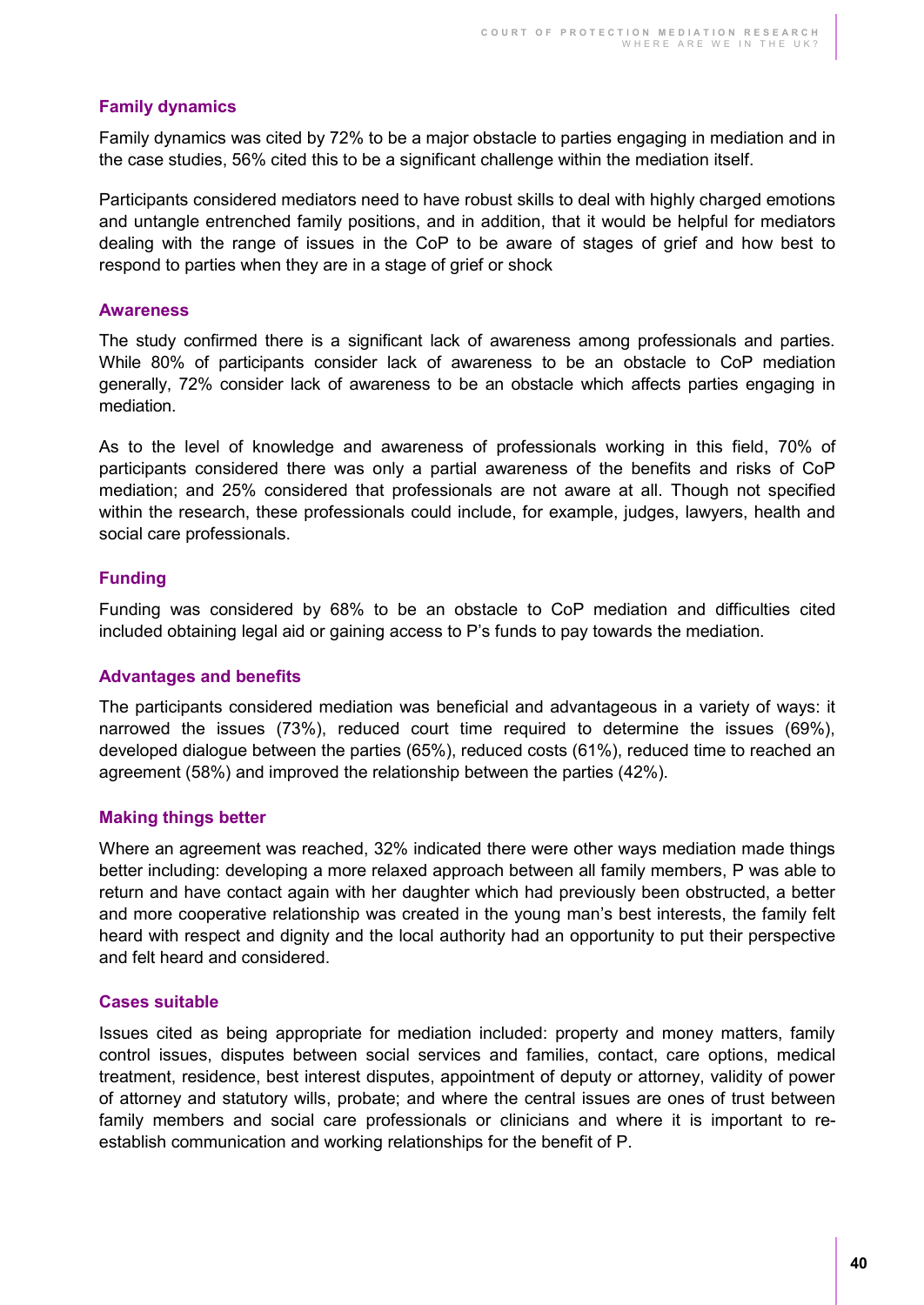#### **Cases not suitable**

Cases cited as not suitable for mediation included: crime and fraud, disputes about legal capacity and serious financial and emotional abuse. Hard-edged issues of law such as whether P has or has not been deprived of their liberty were also cited as unsuitable for mediation. However, where there is a dispute relating to residence, care and contact arrangements, if the underlying dispute is resolved via mediation, the issue of deprivation of liberty may be resolved too.

One person considered serious medical treatment and withdrawal of life support could not be mediated. Nevertheless, in two case studies an agreement was achieved by mediation about serious medical treatment issues: one case concerned one final attempt to replace a feeding tube and another, serious medical treatment in an intensive care unit.

#### **Making things worse?**

One example was given where there is an underlying hard-edge issue, namely, an authority's unwillingness to fund a care package, mediation was said to lead to a prolongation of proceedings as it encouraged P's parent to think the care package was possible when it was not.

#### **Knowledge and experience of mediators**

The majority (over 80%) considered, in addition to accredited mediation training, the most important areas of expertise for CoP mediation were: capacity, the MCA and the CoP. Other areas included understanding of family dynamics (64%), safeguarding (56%), dementia (52%), health and community care issues (48%), learning disability (44%), abuse (44%), the ageing process and dynamics of ageing (36%) and other (28%).

In addition, it was considered: it would be important for mediators to have robust skills to deal with highly charged emotions and entrenched positions arising from dysfunctional family dynamics; and helpful for them to understand the different stages of grief and how best to respond to parties in the various stages.

#### **Legislation**

Though the survey did not ask a question to seek views on whether mediation in the CoP should be mandatory or non-mandatory, lack of legislation was considered by 28% to be an obstacle to CoP mediation.

#### **Outcome of mediation**

There was an overall success rate of 77% and in 59% the agreements were incorporated into a court order. In over half the case studies (52%) a written agreement was made on the day. In 18.5%, a written agreement was made after the mediation and 7% reached a verbal agreement.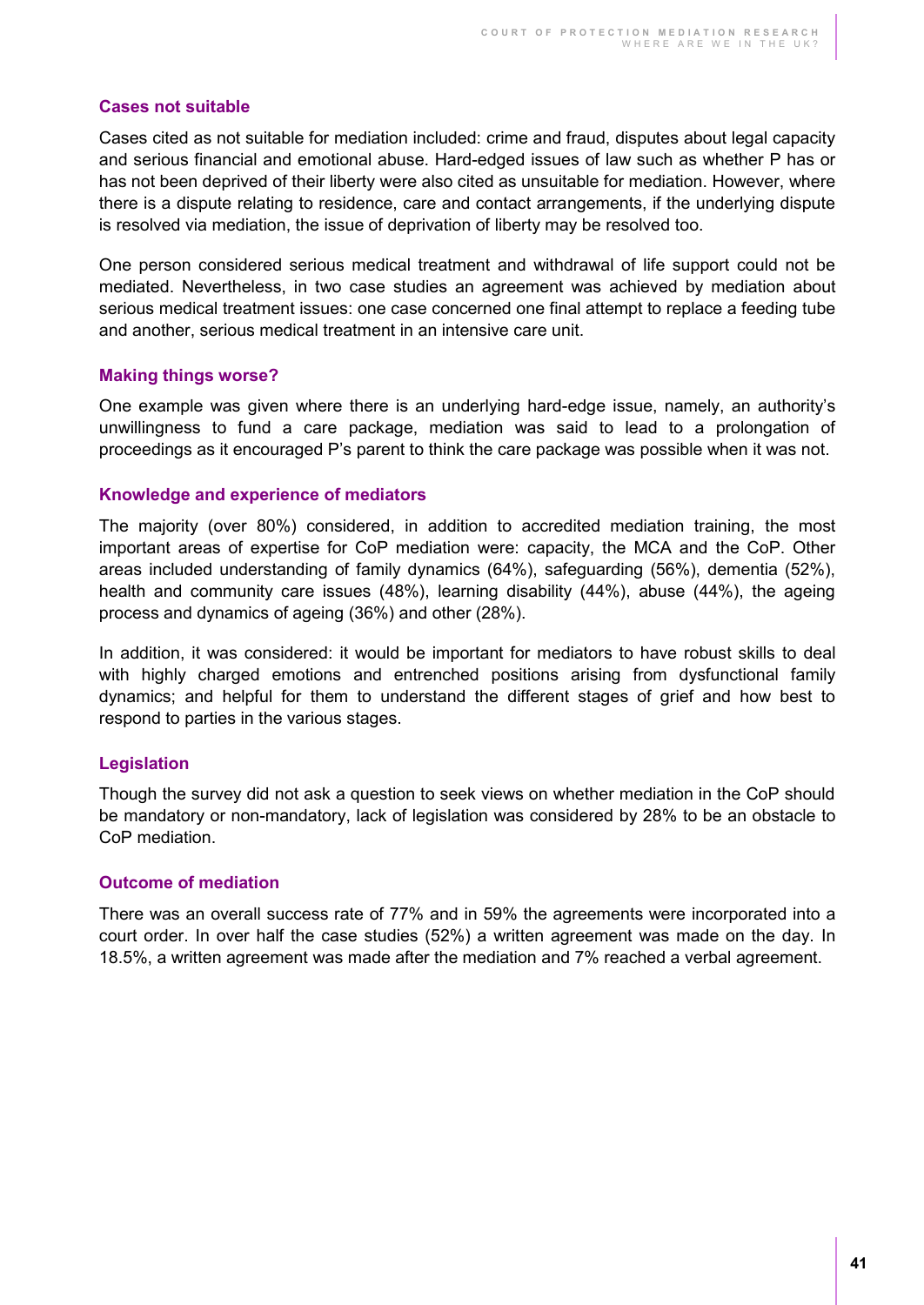## **Key Recommendations**

#### **Participation**

Given the differential in the answers relating to participation, representation and wishes and feelings, it is recommended steps are taken to raise awareness among a wide range of professionals and stakeholders about P's capacity to 'participate in mediation' and ways to make use of support, use reasonable adjustments and how to design the mediation process to maximise P's participation.

In appropriate cases, if P was made aware of the mediation and wished to participate directly, reasonable adjustments could be made to take this into account, when the mediation is set up.

#### **Awareness**

One of the main aims of the research was to raise awareness. It is recommended that steps are taken to raise awareness by sharing the findings and case studies to a range of professionals and stakeholders. A non-exhaustive list could helpfully include health and social care professionals, care homes, care agencies, advocates and organisations providing advice and assistance to those with learning disabilities and issues related to aging.

#### **Funding**

It is recommended:

- For judicial consideration to be given to making directions orders permitting access to P's funds for the purposes of funding mediation.
- For the Legal Aid Agency to provide guidance and clarification as to when legal aid is available to pay towards mediation both pre and post proceedings.

#### **Skills and knowledge**

It is recommended mediators wishing to practice CoP mediation:

- demonstrate a minimum 2 years knowledge and experience of the MCA and the CoP, together with knowledge of safeguarding.
- develop an understanding of the following: health and community issues, understanding family dynamics' and other areas as necessary depending on the situation, for example, an understanding of dementia and learning disability.
- develop robust skills to deal with highly charged emotions and untangle entrenched family positions,
- develop an understanding of the stages of grief and how best to respond to parties when they are in a stage of grief or shock.

#### **Evaluation questions**

It is recommended that the evaluation team for the CoP Mediation evaluation team consider exploring the following questions:

 What is mediation's effect on P's participation in the decision-making process as compared to judicial hearing?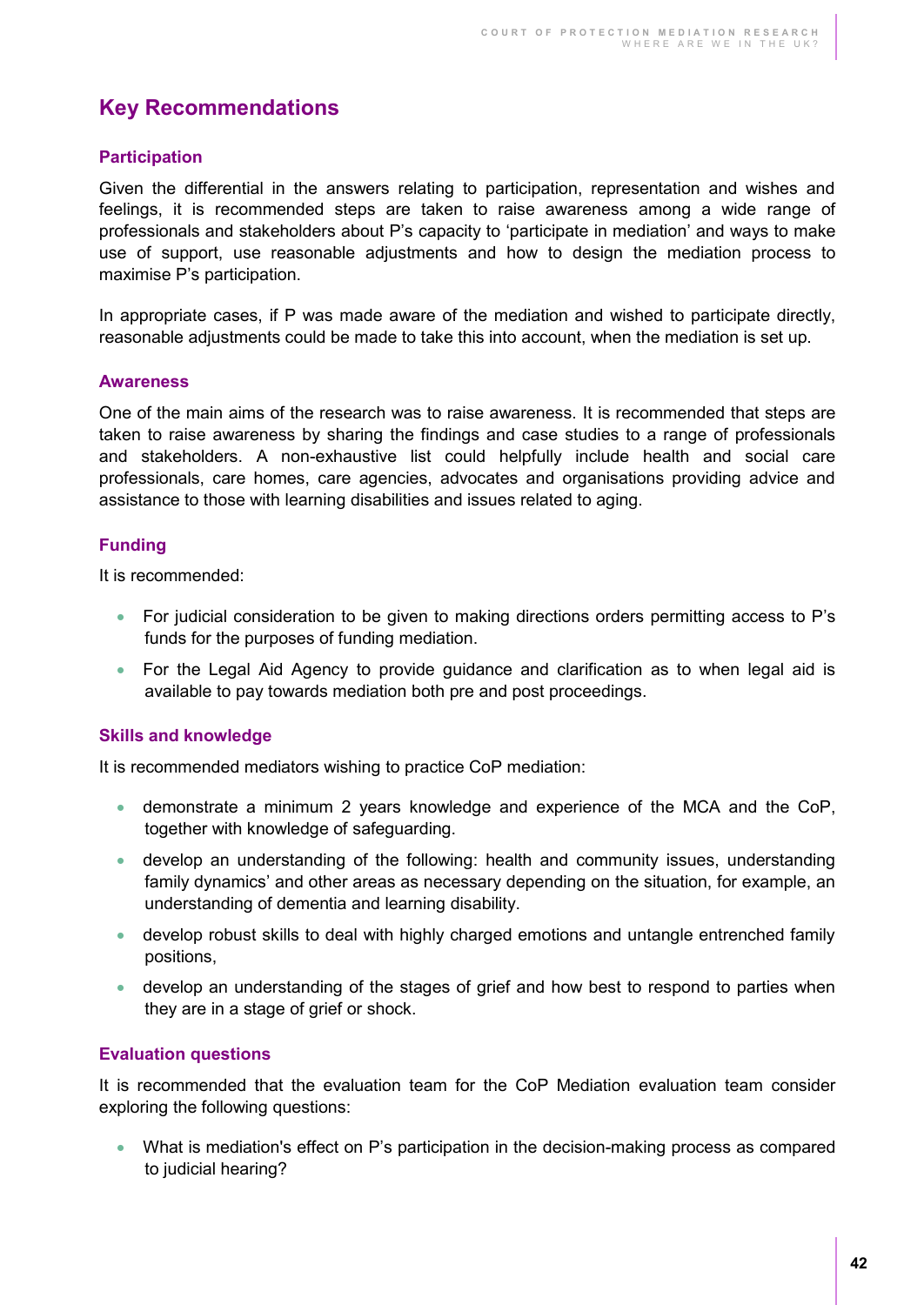- What is mediation's effect on judicial time as compared to legal proceedings including judicial hearing?
- What is mediation's effect on costs including parties' legal costs and the costs to public bodies, as compared with legal proceedings including judicial hearing?
- What is mediation's effect on diverting the time of the professionals from front-line services to mediation rather than litigation (by resolving disputes at an early stage)?
- Whether mediation has improved working relationships?
- Whether an agreement was reached on all the issues, and if not, details of the issues which remained outstanding, as this may indicate whether there are issues which are more amenable to mediation than others.
- the best way to get the views of a wide range of interested stakeholders?

#### **Post evaluation**

If the results of evaluation demonstrate mediation in the CoP is beneficial, it is recommended:

- positive steps are taken towards encouraging more parties to mediate in Court of Protection disputes
- those with capacity issues should be assigned an appropriate advocate or lawyer to represent them at the mediation
- the CoP Rules Committee develops procedural requirements to enable P to participate in mediation
- the Court of Protection Rules Committee considers and develops rules to establish:
	- o a requirement for parties to attend an initial mediation information and assessment meeting prior to the issue of proceedings, in the absence of a good reason not to,
	- $\circ$  a requirement that where proceedings have been issued, parties must consider at first and subsequent direction hearings, whether the case is suitable for mediation, in the absence of a good reason not to,
	- $\circ$  multiple entry points for mediation, including before proceedings to allow for mediation at an early stage, during proceedings and provision for mediation to be tried more than once.

### **Next Steps**

This study has produced a starting point of a necessary evidence base for designing mediation into the CoP process. The findings suggest there is greater scope for mediation in CoP. However, it will be important for an independent evaluation of the CoP Mediation Scheme to build on these findings and provide a robust analysis of the benefits and opportunities as well as the risks and concerns of more use of mediation in the CoP context.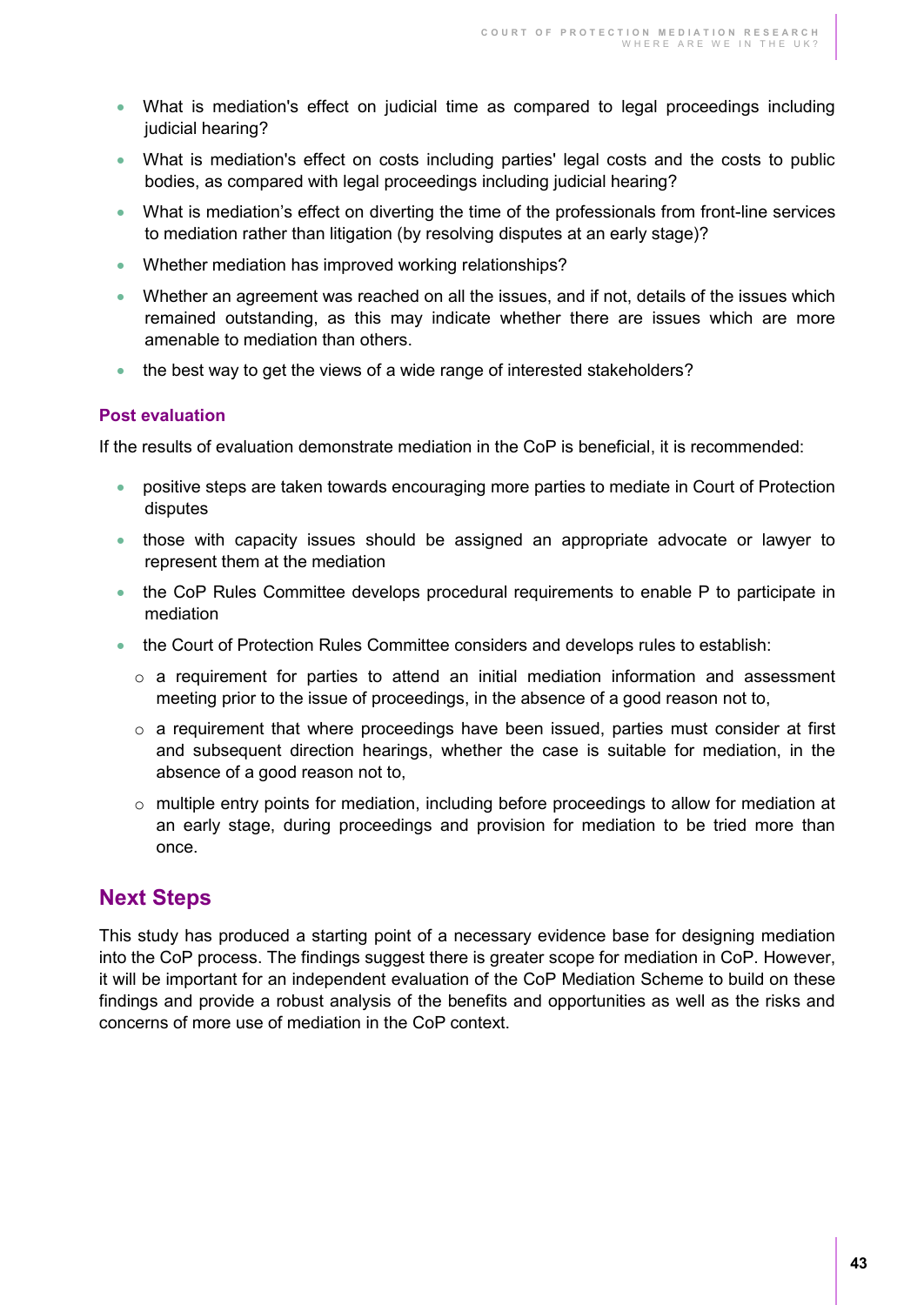# **ACKNOWLEDGEMENTS**

I wish to thank and express my appreciation to those people without whom this research would not have come to fruition:

- Former senior judge, Denzil Lush for telling me about the Canadian CCEL report in the first place as this deepened my knowledge, understanding and interest on mediation in this area.
- Margaret Doyle, UKAJI and University of Essex, for her encouragement and support, publishing the invitation to take part in this research on the UKAJI website to generate interest; and for reviewing and editing the report at the final stage and her support throughout.
- Varda Bondy, University of Essex, for reviewing and editing the report at the final stage.
- Andrew Hannam, mediator and Partner at Enable Law, and Sarah Barclay, Director of the Medical Mediation Foundation who kindly reviewed the draft survey questions, support and encouragement.
- Every one of the research participants, for their interest, views and responses to the research questions and case studies which have been the most essential ingredients to the research, and which have made this report possible.
- Michael Dooley and Lisa Dibsdall at Wiltshire Council for their help with editing and formatting.
- **Frank Cain and Ian Gibbons at Wiltshire Council for their encouragement and support.**
- Garden Court Chambers and 39 Essex Street Chambers for hosting a launch event for this research report.
- My husband, Peter Newland for doing the final edit before the survey launch, collecting and transporting the data into spreadsheets, proof reading the final report and most of all his patience.

Charlotte May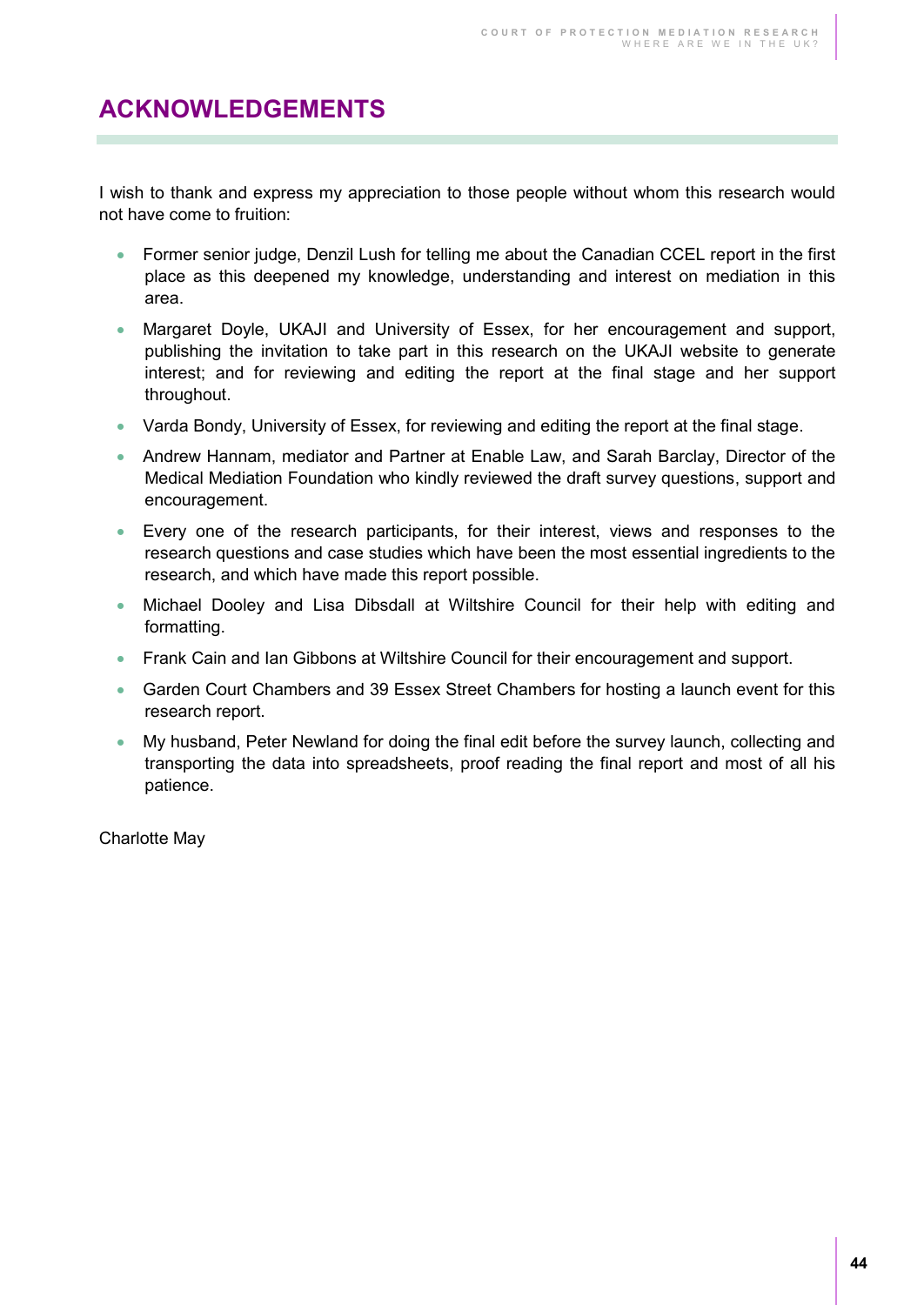# **APPENDICES**

## **APPENDIX A: THE QUESTIONS**

#### **Section 1 General Questions**

- Q1 How many CoP Mediations have you been involved in?
- Q2 When is the best time to mediate?
- Q3 What are the obstacles to Court of Protection Mediation?
- Q4 What are the obstacles to parties engaging in mediation?
- Q5 To what extent are those who deal with a range of Court of Protection disputes aware of the benefits and risks of mediation?
- Q6 Where P lacks capacity to express wishes and feelings regarding the issues being mediated, what is the most appropriate way for P's best interests be represented during the mediation?
- Q7 In addition to accredited mediation training, what specialist knowledge and experience should mediators have? Please tick all which apply.
- Q8 Which issues should not be mediated?
- Q9 Which issues are most appropriate for mediation?

#### **Section 2 Case Study Questions**

- Q1 Give a brief introduction to your case study, such as who was involved and what the dispute was about?
- Q2 What was your role regarding the mediation?
- Q3 Did the court order mediation?
- Q4 If yes to Q3, what did the court order the parties to do?
- Q5 What were the issues mediated?
- Q6 When did the mediation take place?
- Q7 A mediator dealing with Court of Protection disputes will need to consider whether P has capacity to 'participate' in mediation directly by attending in person or with a form of support. Support may be in the form of a support person or representative such as an advocate, lawyer, family member or caregiver, or in the form of physical and/or other accommodations. In the case study did P have capacity to participate either directly by attending in person or with support?
- Q8 If yes with support to Q7, how was P supported to participate in the mediation?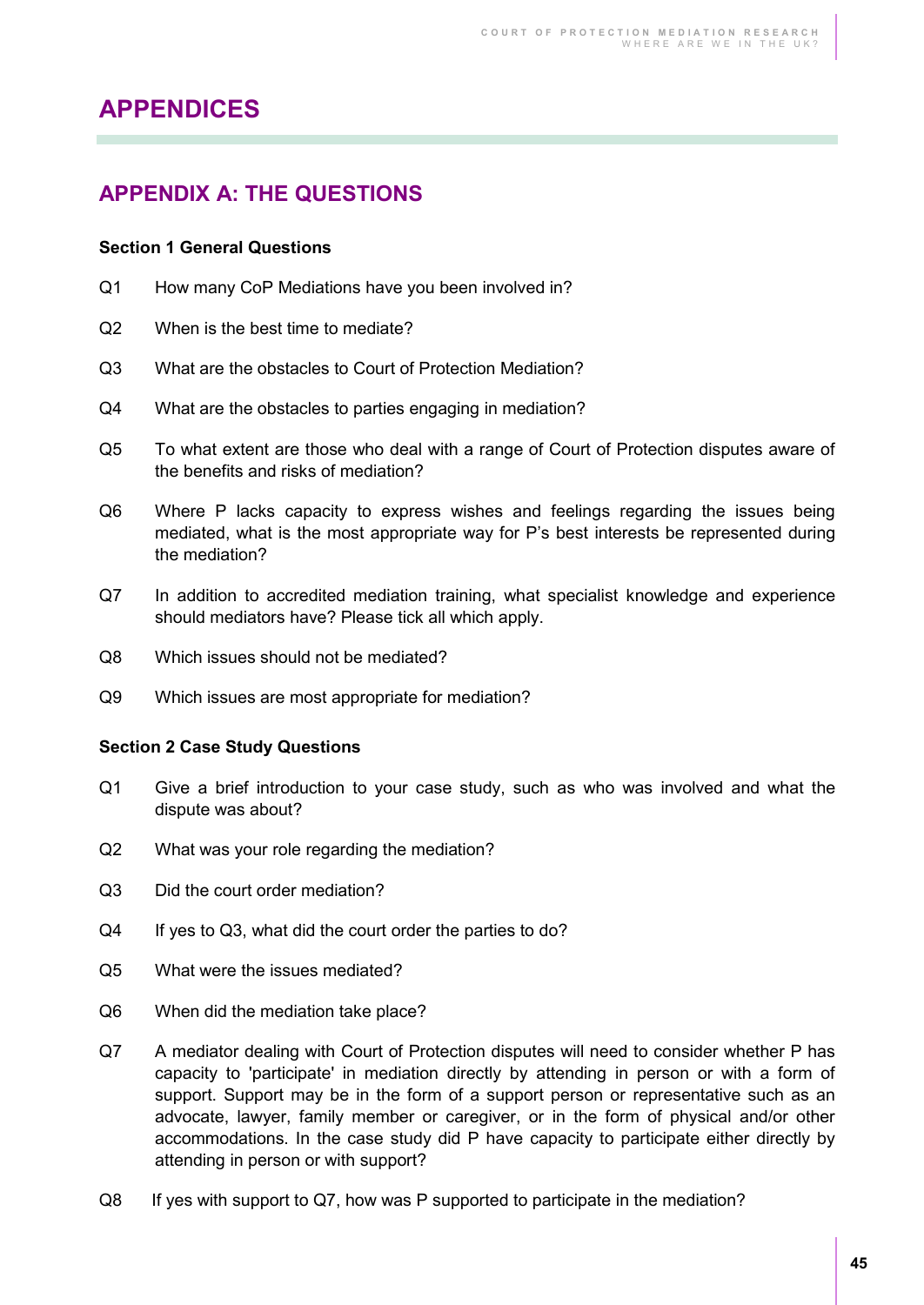- Q9 Were P's wishes and feelings about the issue being mediated able to be conveyed by P or on P's behalf?
- Q10 If yes to Q9, how were P's wishes and feelings made known?
- Q11 Was P represented at the mediation?
- Q12 How was the mediation conducted?
- Q13 How was the mediation funded?
- Q14 Was an agreement reached?
- Q15 If No to 14, please give you view as to why not?
- Q16 If yes to Q14, were the terms of the agreement incorporated into a court order?
- Q17 Did the mediator have experienced of Court of Protection?
- Q18 If the case did not proceed to the Court of Protection, or if the case was in proceedings and mediation reduced the length of the proceedings, is it possible to estimate the cost savings achieved by using mediation?
- Q19 If yes to Q18, please indicate approximate savings.
- Q20 What were the particular challenges and frustrations encountered?
- Q21 Did the mediation make things worse in any way?
- Q22 What were the advantages and benefits of the mediation?
- Q23 Did the mediation make things better in any other way?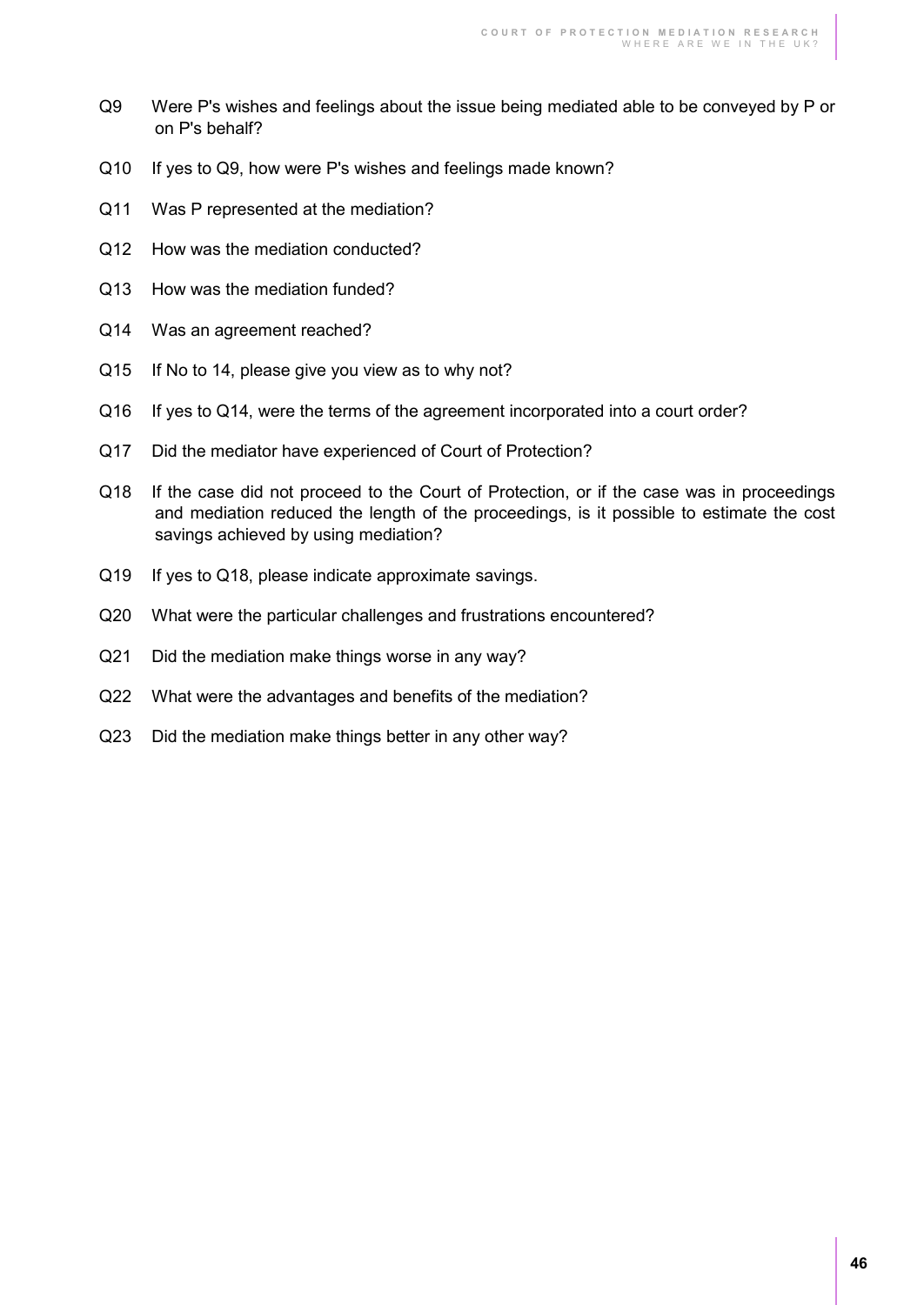## **APPENDIX B: GRAPHIC ILLUSTRATION OF RESPONSES**

#### **Note on Responses**

Where participants were asked to tick just one answer, the total of responses adds up to 100%. Where asked to tick 'all which apply' the totals exceed 100%.

There are no graphic illustrations for questions where there were no pre-set options and respondents were only asked for their own views; namely section one questions 8 and 9 and section two questions 15 and 19.

| Section 1 Question 1<br>How many Court of Protection mediations have you been involved in? |                       |       |
|--------------------------------------------------------------------------------------------|-----------------------|-------|
| Number of mediations                                                                       | Number of respondents | Total |
| 0                                                                                          | 2                     | O     |
|                                                                                            | 6                     | 6     |
| $\overline{2}$                                                                             | 6                     | 12    |
| 3                                                                                          | 4                     | 12    |
| 4                                                                                          | 3                     | 12    |
| 5                                                                                          |                       | 5     |
| 6                                                                                          |                       | 6     |
| 8                                                                                          |                       | 8     |
| 20                                                                                         |                       | 20    |
| Total number of mediations                                                                 |                       | 81    |

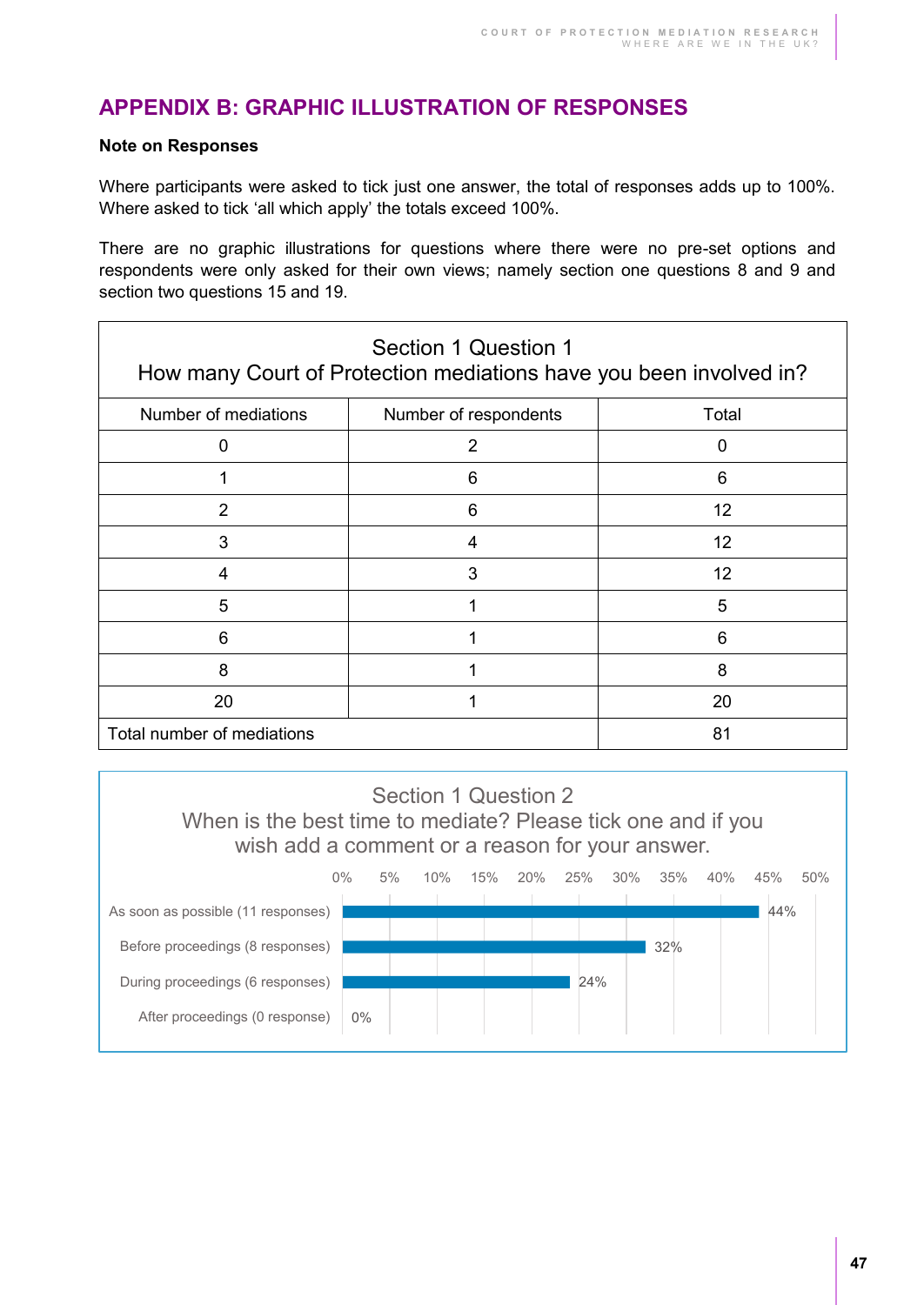



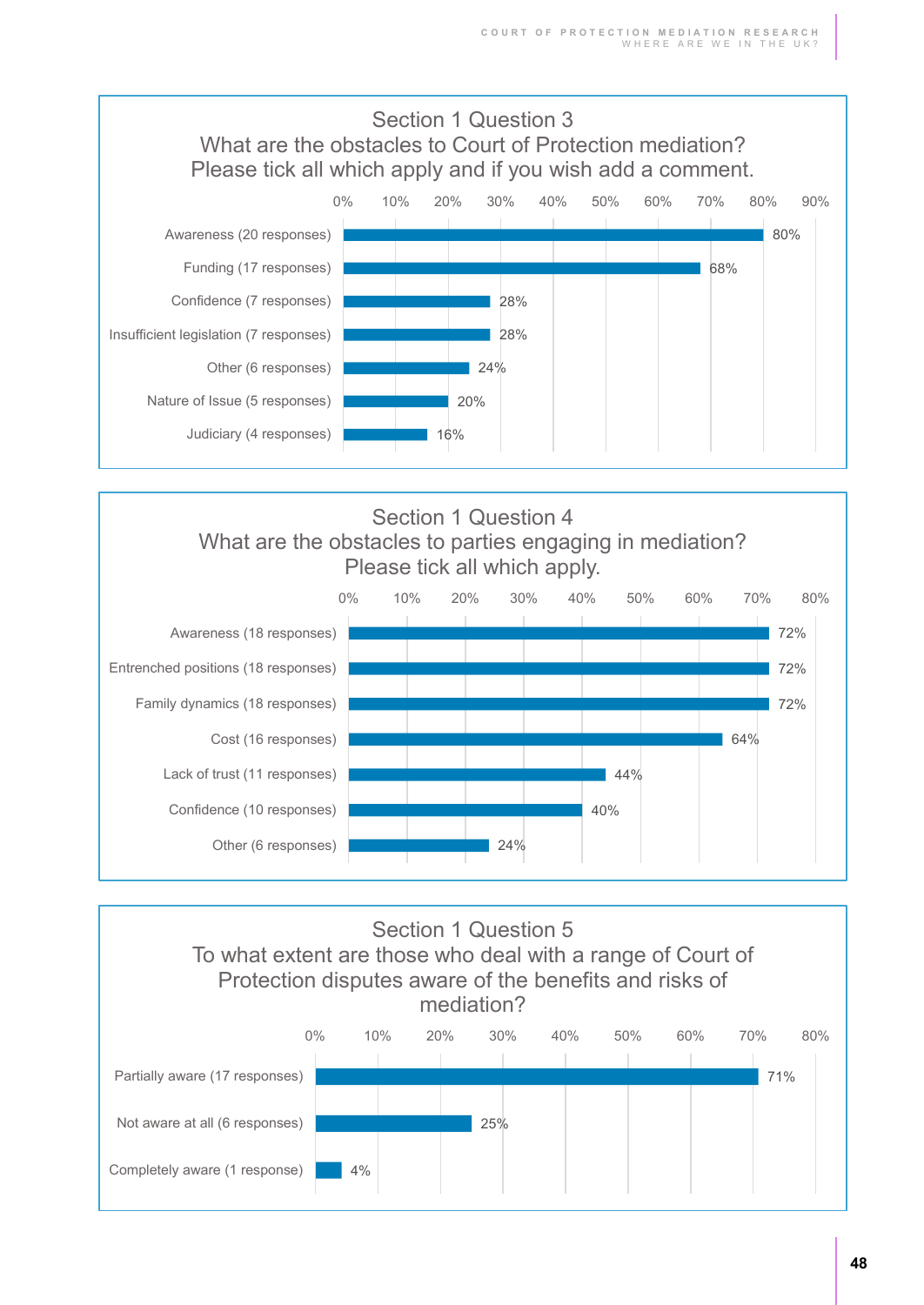

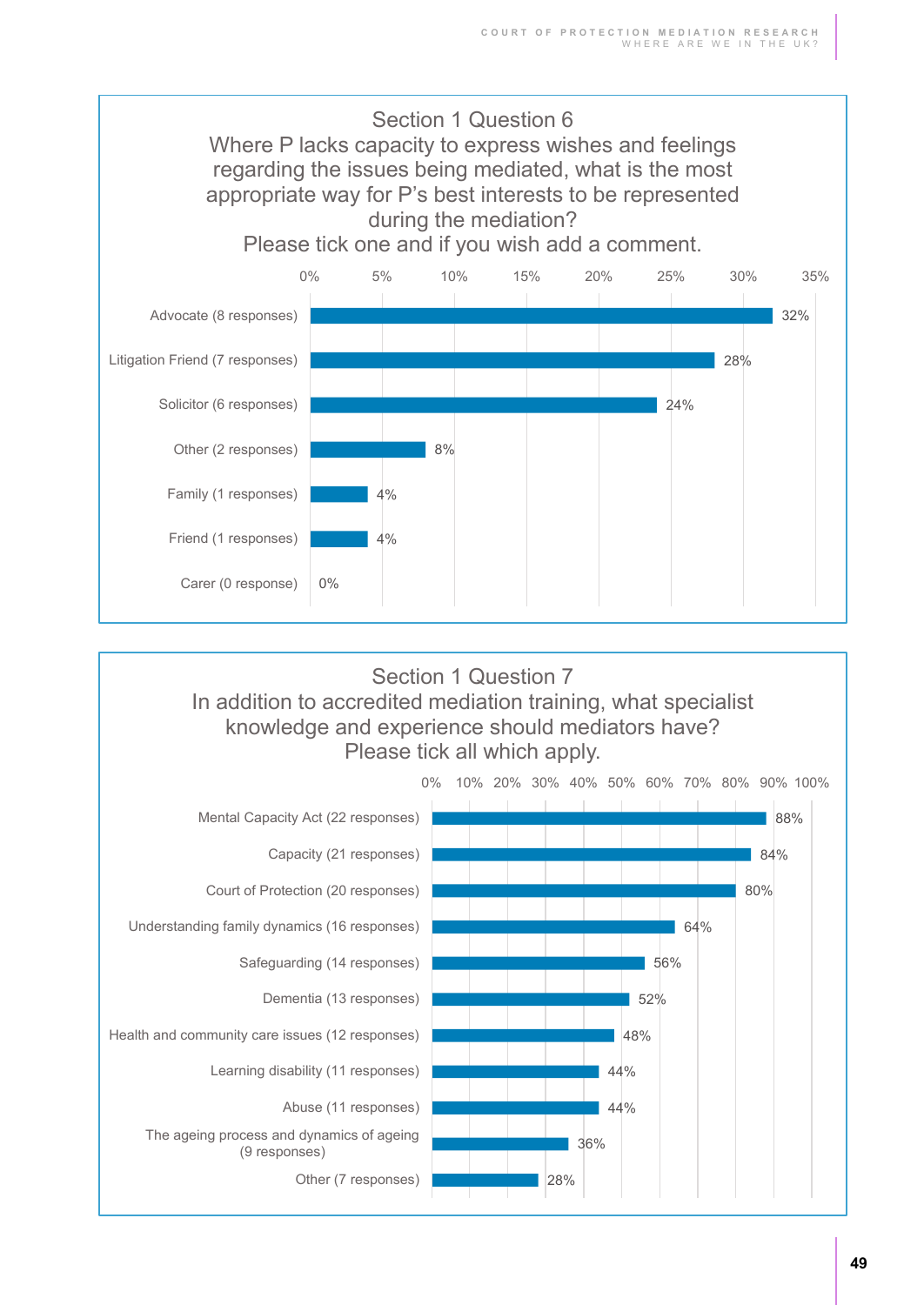



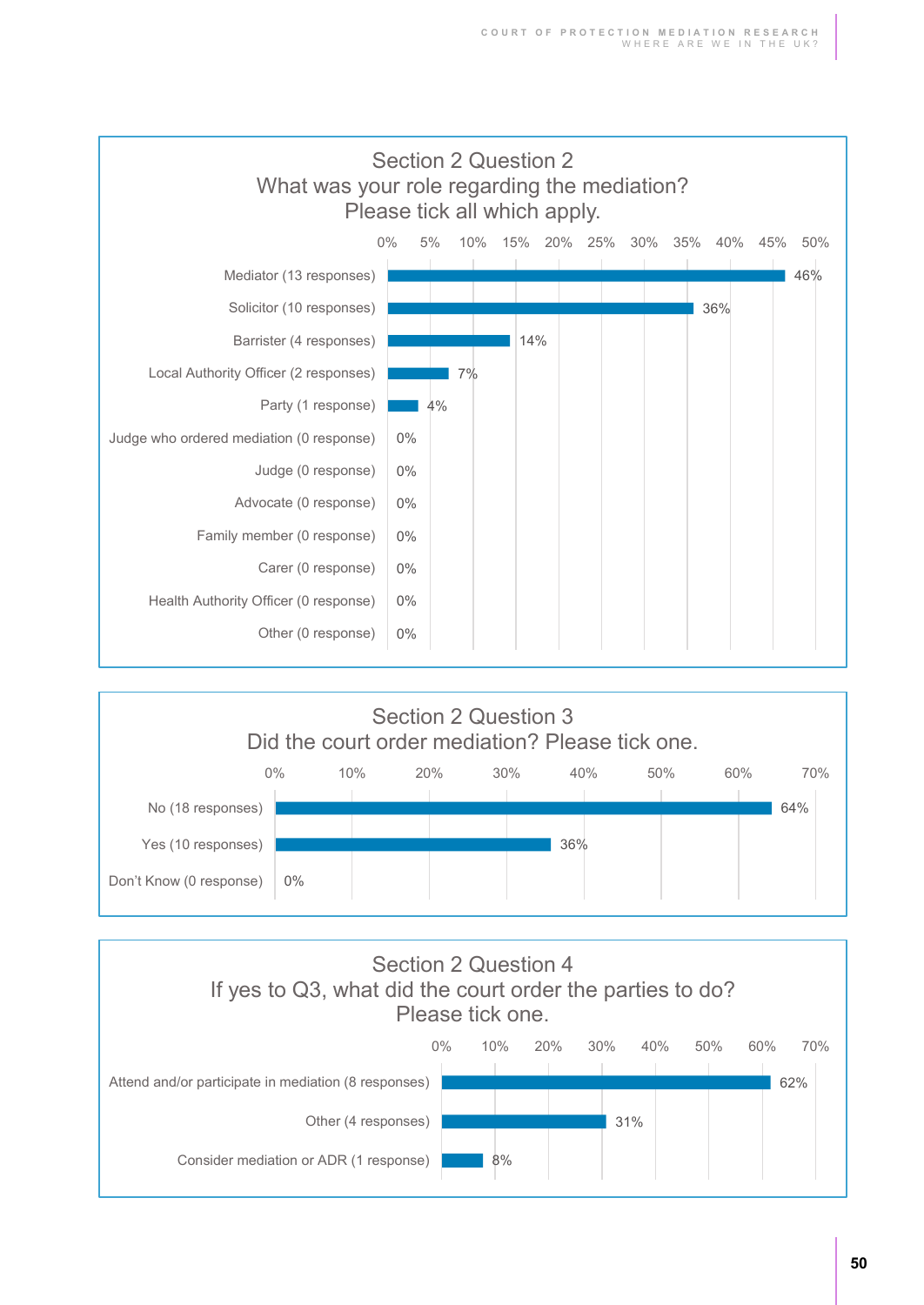

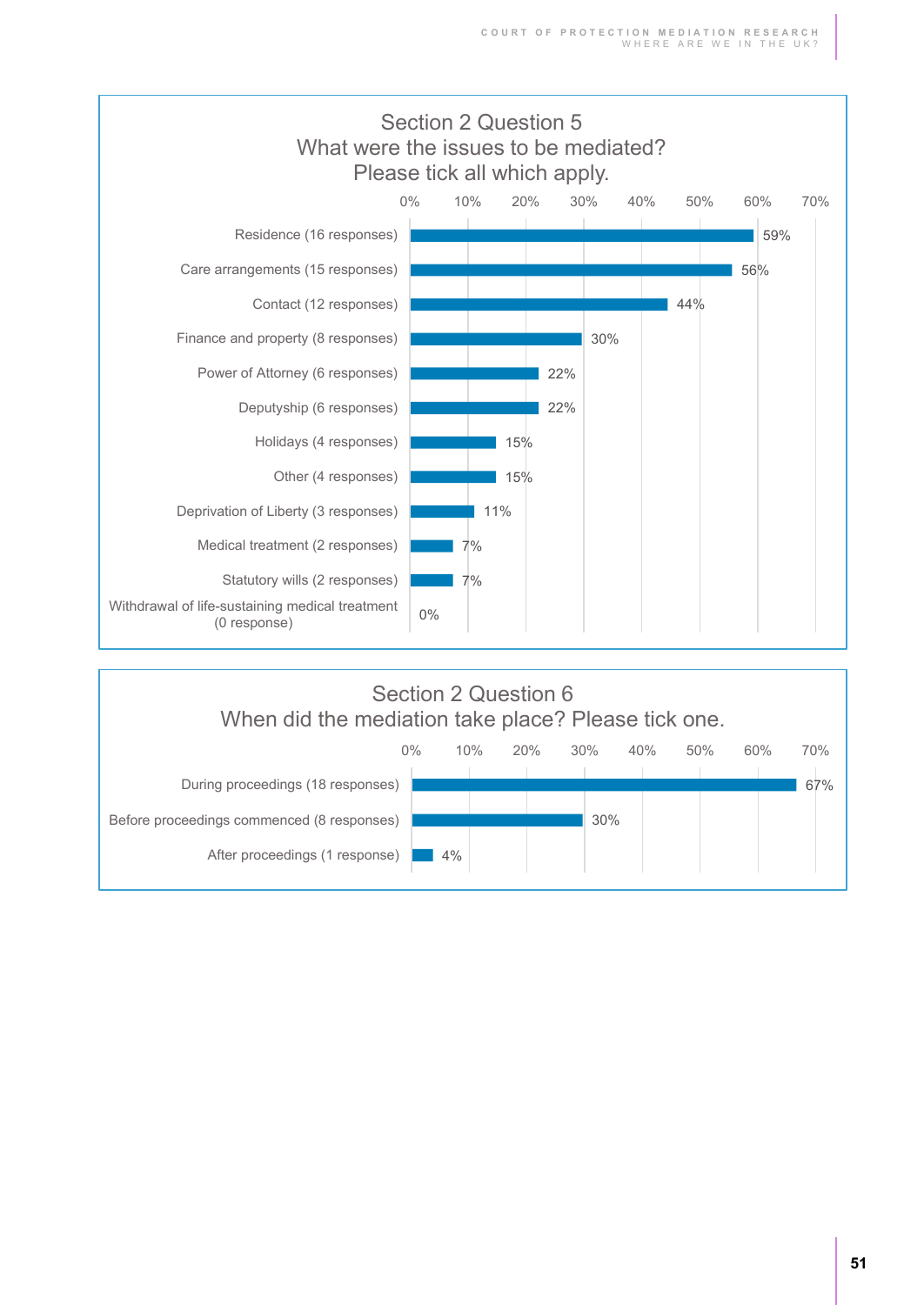



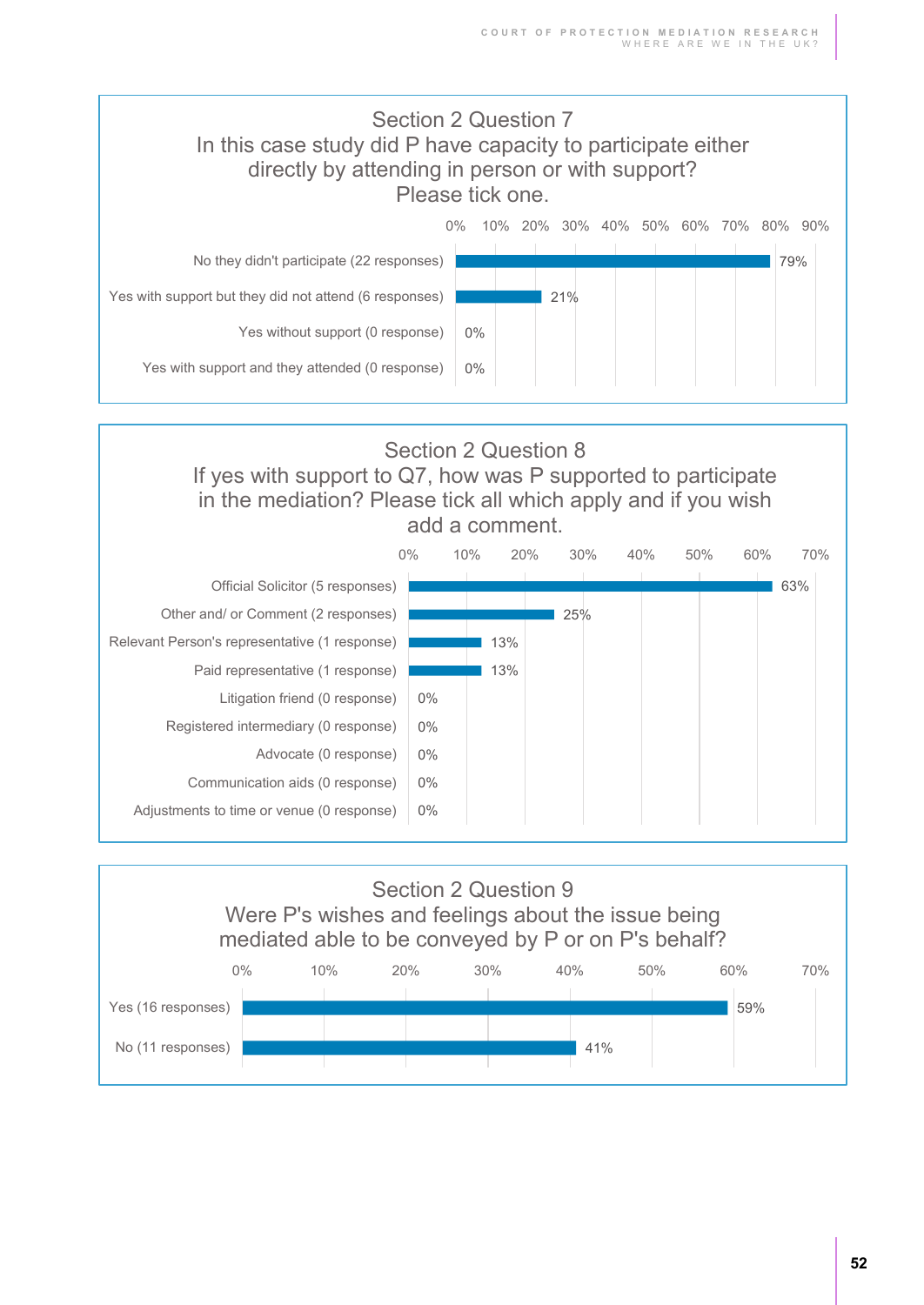



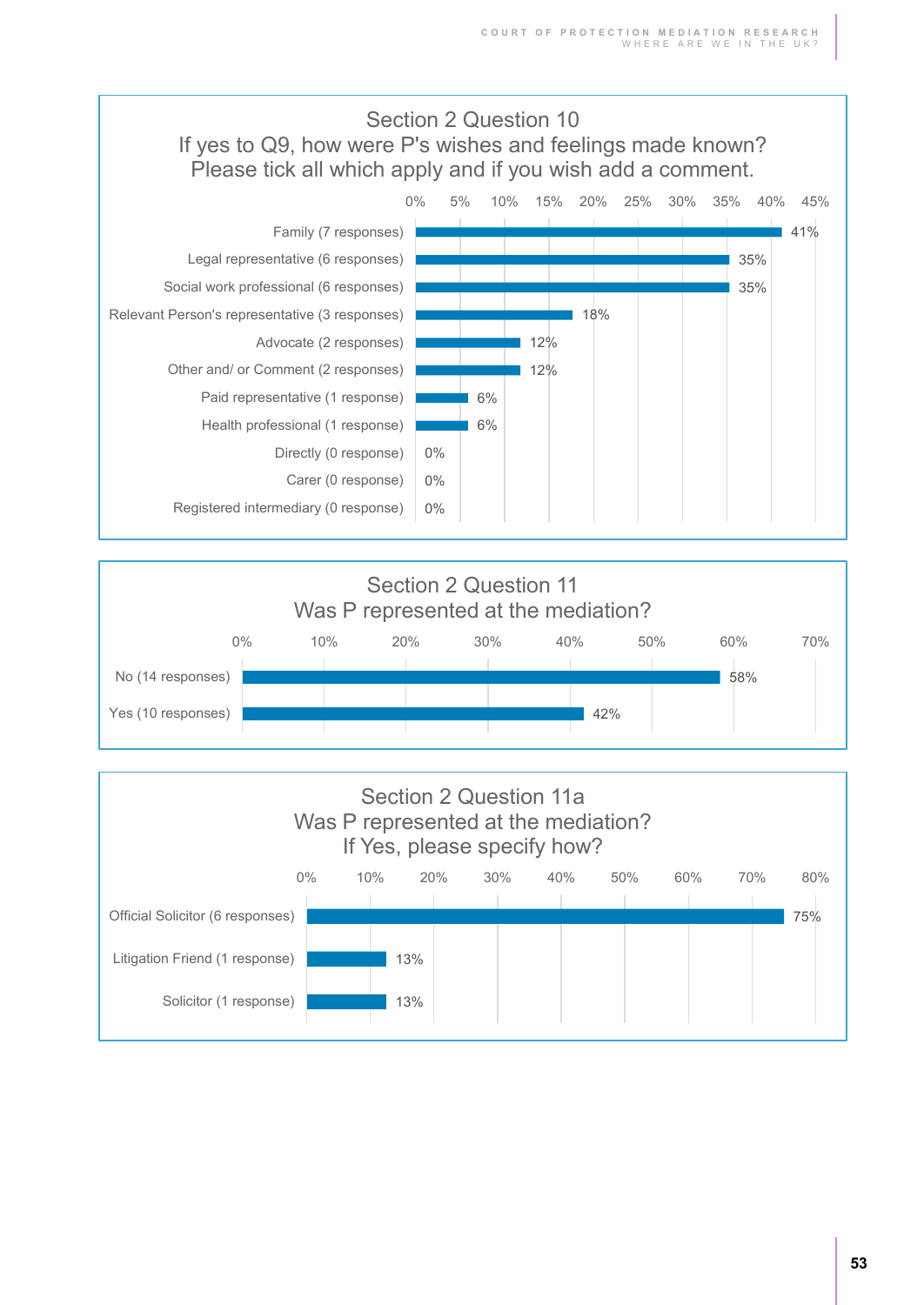

# Section 2 Question 13 How was the mediation funded? Please tick all which apply.

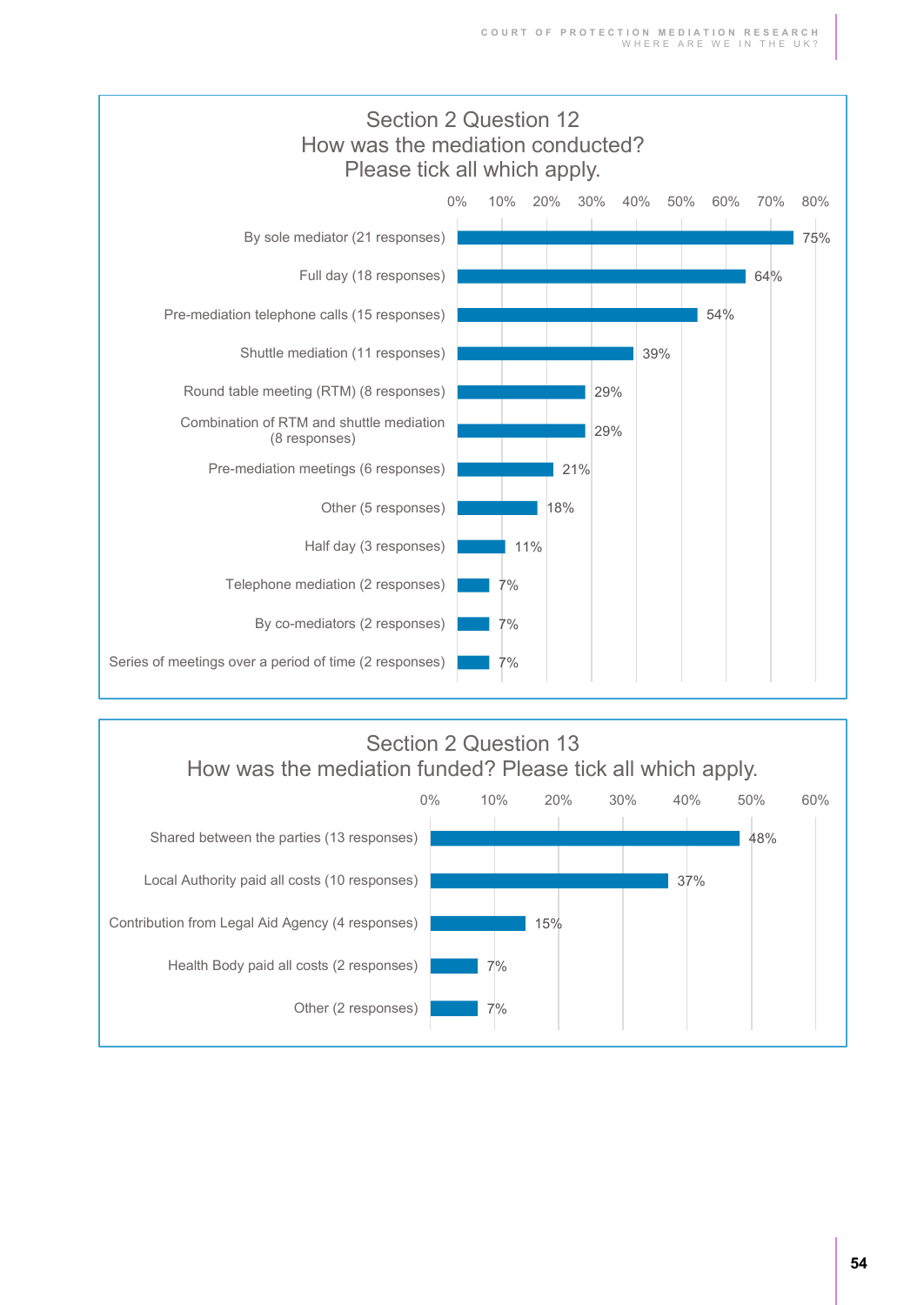



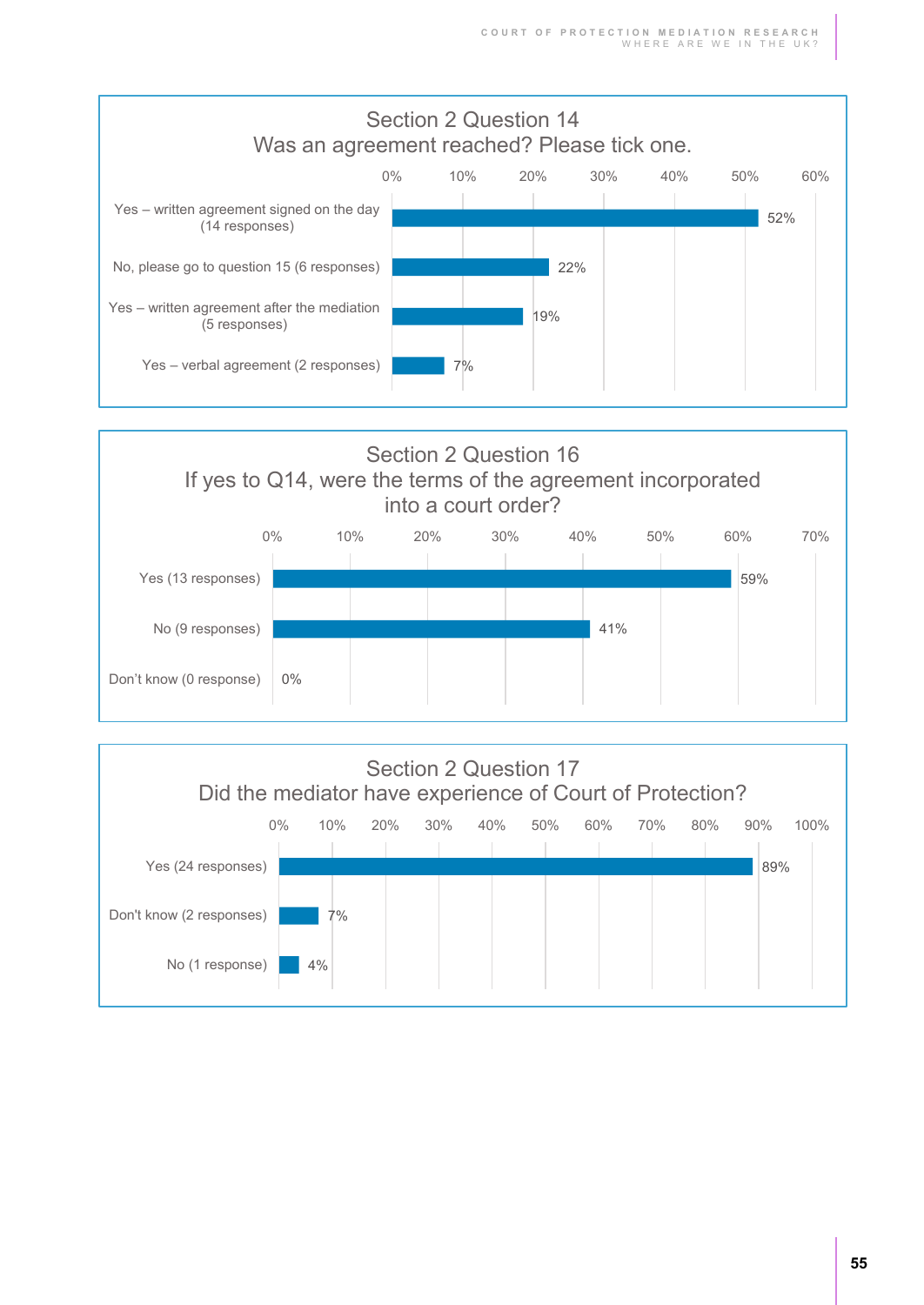





**56**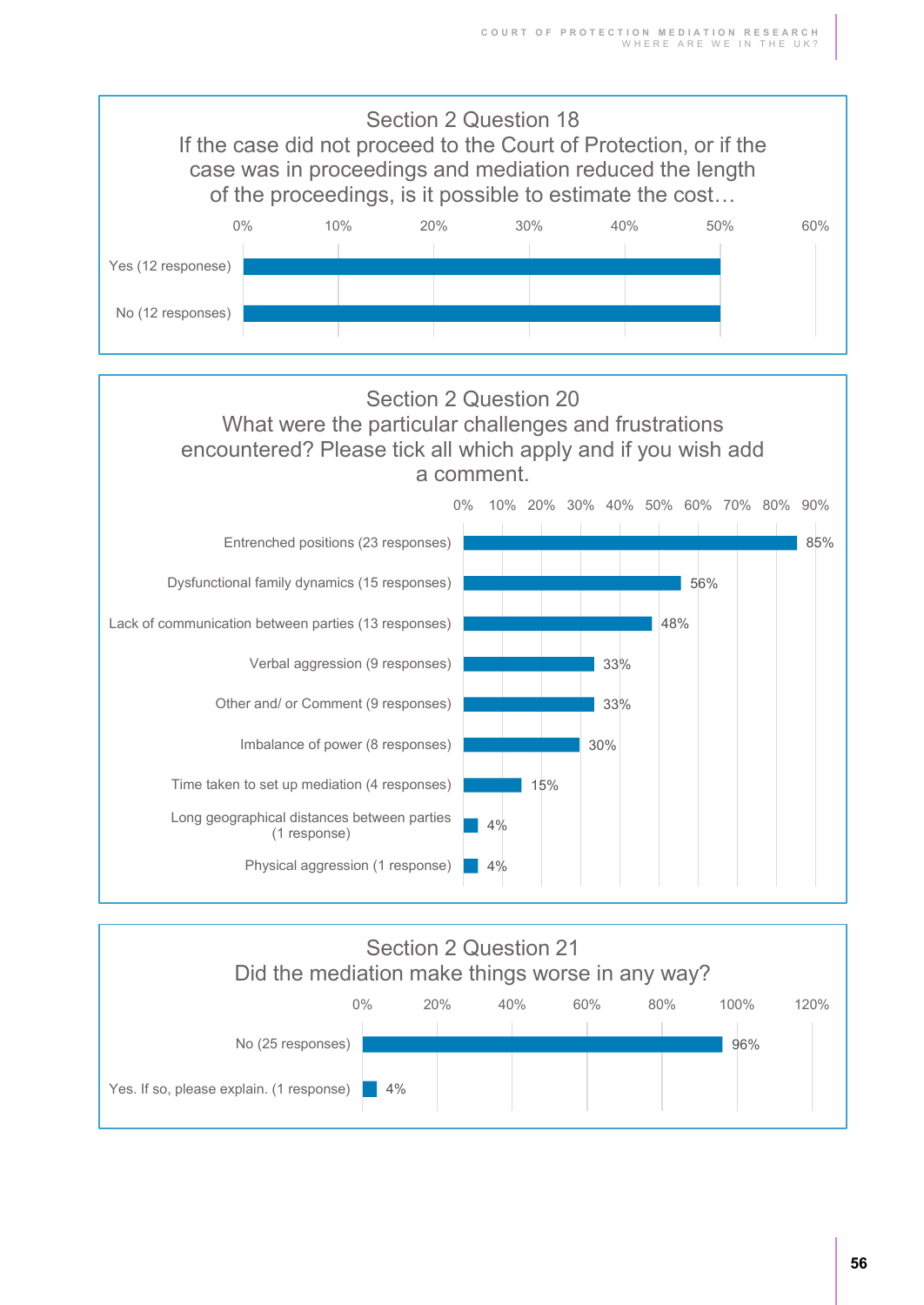

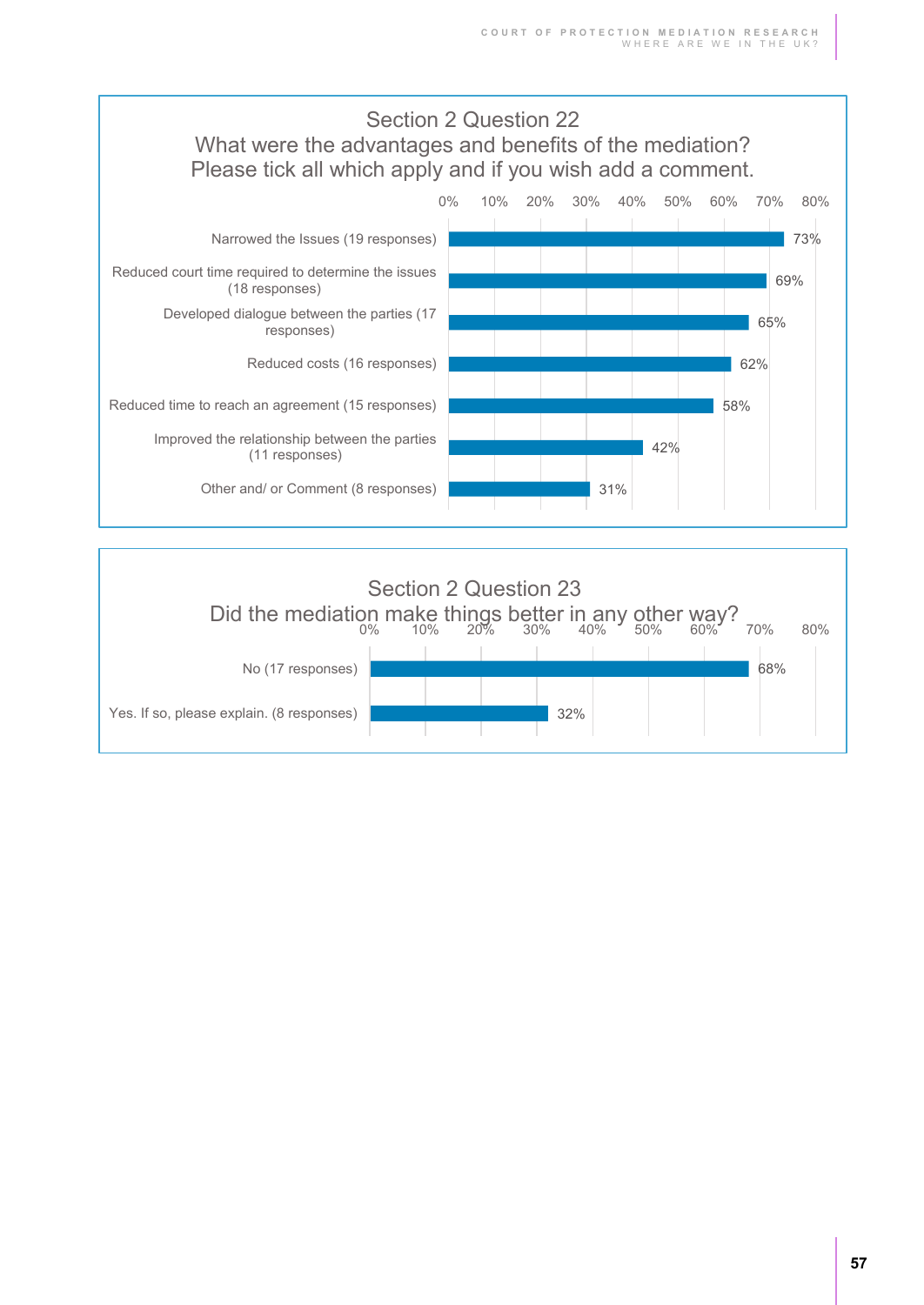## **APPENDIX C: CASE STUDIES**

The author using the participants' responses to questions in section two of the research survey created these case studies. The participant reference number is shown in brackets in the title of the case study.

### **Before proceedings**

#### **Finance and property**

#### 1. **P's business, his sons and second wife** (2)

The background to this dispute was a lasting power of attorney appointing a father and wife, jointly and severally in respect of finances and property. P's second wife controlled P's money and was secretive about the accounts and other information. P had a business, which his sons from his first marriage took over. P's wife disagreed and when she tried to prevent the business from continuing, P did not want this to happen and he objected to her interference. The OPG ordered mediation under its pre-proceedings pilot scheme. The costs of mediation were shared between the parties. In advance of the mediation day, the mediator held pre-mediation telephone calls with the parties. The mediation was conducted by telephone and lasted half a day.

The challenges of the mediation were: lack of communication between the parties, entrenched positions, imbalance of power and verbal aggression.

After the mediation day, a written agreement was reached which: narrowed the issues, allowed access to the bank account for the father to determine if any financial abuse had taken place; and fixed an agreed rental period for the business property.

The benefits: a) it narrowed the issues, b) reduced court time to determine the issues and reach an agreement, c) developed dialogue between the parties and improved their relationship, d) court proceedings were avoided and e) costs savings were estimated to be £8,000.

#### 2. **Removal of an attorney** (11)

In a dispute about finance and property, power of attorney and removal of an attorney; the costs of mediation were shared between the parties. During the mediation, P was not legally represented, though the family did convey P's wishes and feelings. The challenges were entrenched positions and verbal aggression. An agreement was not reached, it was said, due to allegations of financial abuse and fraud.

Though an agreement was not reached the benefits of mediation were a) it narrowed the issues, b) developed dialogue between the parties and c) reduced court time to determine the issues.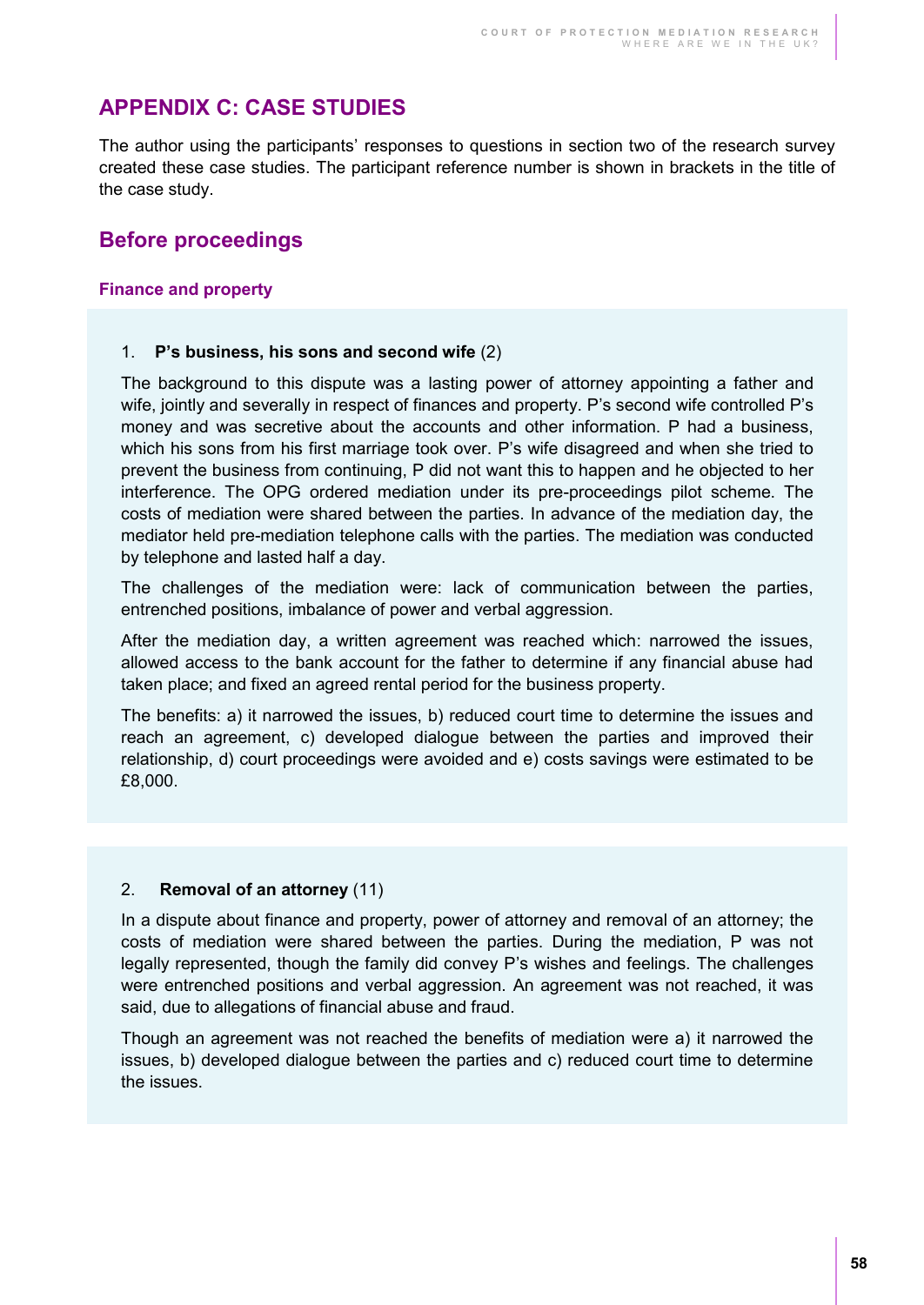#### **Health and welfare**

#### 3. **Discharge from hospital** (3)

The parties in dispute were P's daughter, son and a local authority. The local authority paid all the costs of the mediation. There was only one issue namely, where P should live when he was discharged from hospital? Though P was not represented legally, his advocate conveyed his wishes and feelings, during the round table mediation meeting.

The frustrations and challenges were: the time taken to set up the mediation, dysfunctional family dynamics and entrenched positions.

The benefits: the mediator reported while an agreement was not reached because the parties' positions were too entrenched, the mediation was beneficial as it narrowed the issues between the parties.

#### 4. **Dispute between local authority and mother of two adults with learning disabilities** (13)

The solicitor for the local authority reported this mediation. The local authority funded it. The issues in dispute were i) where P & P should reside and receive care, ii) how this would be funded and iii) whether it would be funded by a direct payment or a directly commissioned service. An agreement was not reached. The solicitor for the authority was of the view this was due to the entrenched position of the mother. The mediator considered this case would have benefitted from pre-mediation meetings with the parties prior to the mediation day. The case proceeded to the CoP.

The benefits: it had narrowed the issues before the court.

#### 5. **Dispute: where young adult should live** (16)

The dispute as to where a young adult should live was between the local authority and P's parents. The local authority paid all the costs of the mediation which was facilitated at a round table meeting. P's family communicated his views, wishes and feelings during the mediation.

The challenges were: the lack of communication between the parties, dysfunctional family dynamics and entrenched positions. Despite the initial entrenched positions, the mediation was successful in moving the parties towards an agreement.

The benefits: a) mediation developed dialogue and improved the relationship between the parties, b) reduced time to reach an agreement c) not only reduced court time but actually avoided proceedings d) reduced costs with an estimate of costs savings of £10,000 for each party and e) helped the estranged parents feel much better and more positive about the situation.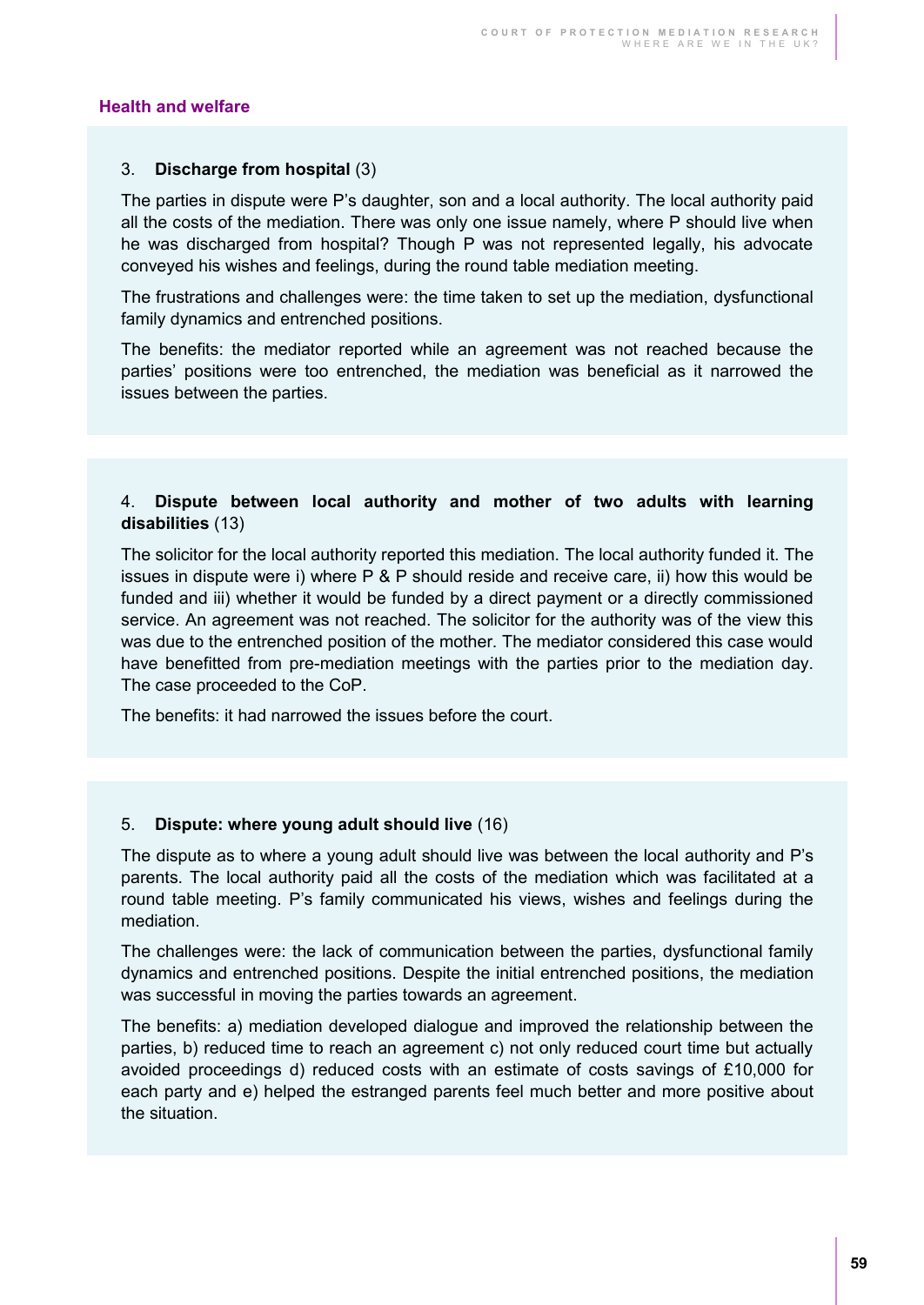#### 6. **Flexibility: mediation at home** (25)

P, an elderly gentleman with dementia and physical disabilities, had been discharged from hospital to a care home. A DoL standard authorisation was in place. The dispute was between the local authority, P's wife and two adult sons. The family wanted P to return home with a package of care provided by a care agency. As no less than 8 care agencies had previously withdrawn, the local authority initially considered, P could only return home if the family directly employed PAs to deliver care.

Before proceedings, the local authority commissioned and funded mediation. There were two challenges, firstly, P's wife was refusing to go to any meetings and secondly, it appeared the family members had mild learning disabilities. This made it difficult for them to sustain insights into the reasons care agencies kept withdrawing. The mediator spent time speaking with different family members about mediation over the telephone and listening to their concerns. P's Paid Representative informed the mediator over the phone about P's wishes and feelings. He confirmed P wanted to return home. The flexibility of the mediation process encouraged P's wife and sons to agree to a series of mediated meetings at their home. Firstly, they met with the mediator, secondly, with the mediator and manager from the independent living organisation, who discussed the benefits of having direct payments and employing PAs. Finally, they met with the mediator and the social worker for P.

The benefits: a) P's wife agreed to an advocate for herself b) P did return home with a care agency in place to deliver his care. It was later heard the care agency still experienced difficulties with the assignment.

#### 7. **P's wife and girlfriend** (24)

The dispute was about where P should live and contact. P owned his home but when his wife discovered P had had affairs for a long time, she would not look after him in the matrimonial home (which was in his name). P's wife wanted P to live in a care home, whereas his 'current' girlfriend wanted him to live with her. P's children were split over where P should live. P's wife wanted to prevent the current girlfriend have access to him at any time.

The mediation took place before proceedings, paid for by the deputy from P's funds. It was reported, P was represented in the mediation, only in so far as the mediator, visited him and tried to ascertain whether he had any ability to understand the nature of the dispute and the concepts of mediation and resolution. The mediator reported that unfortunately, P had none of these understandings and his mental capacity was virtually non-existent.

A sole mediator held pre-mediation meetings and facilitated the mediation by way of round table meetings, shuttle mediation and a combination of both; holding a series of meetings over a period of time.

The challenges were: entrenched positions, dysfunctional family dynamics, lack of communication between the parties, imbalance of power and verbal aggression.

An agreement was made on the day which enabled: i) P to go to a very good residential care home, ii) P's girlfriend to visit him regularly and iii) P to leave the care home to visit his girlfriend too.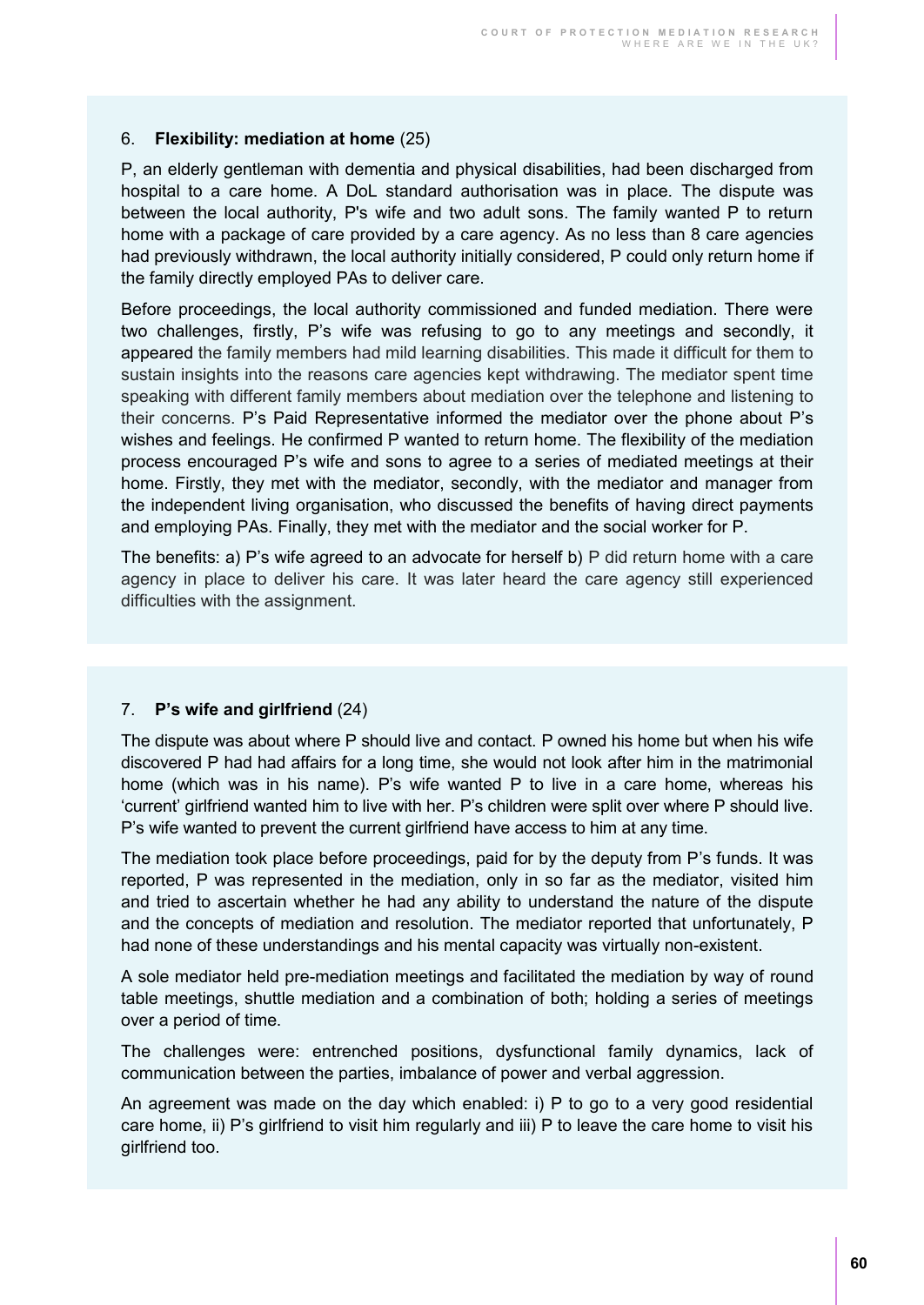The benefits: a) it narrowed the issues, b) reduced time to reach an agreement, c) developed dialogue between the parties, d) improved the relationship between the parties, d) the dispute was resolved without the issue of proceedings, e) savings were estimated to be over £30,000.

In addition, it was reported mediation made things better creating a 'more relaxed approach between all family members (and the girlfriend)'.

#### **Medical treatment**

#### 8. **Medical treatment: replacing a feeding tube** (19)

This medical treatment dispute was about whether a feeding tube should be replaced. The Health Body paid all the mediation costs.

P had never had capacity. Her wishes and feelings were not capable of being conveyed. P's family advocated for what they believed would have been her wishes. By way of a written agreement, which was signed on the day, the parties agreed there would be one more attempt to replace the feeding tube and then no further attempts if/when that failed.

The benefits: a) reduced court time required to determine the issues, b) reduced costs, c) developed dialogue between the parties d) improved the relationship between them and e) costs savings were estimated at £20,000 plus (the Health Trust costs and the usual contribution from P's estate to the Official Solicitor's costs.)

### **During proceedings**

#### **Finance and property**

#### 9. **Lasting power of attorney – sibling dispute** (1)

The dispute between the siblings was twofold: firstly, who should act as attorney and how information should be provided to the non-attorney sibling and secondly, a professional negligence complaint by P's sister and his new deputy about how a previous professional who had been removed had acted (including a fee dispute about charges).

The court did not order mediation and the cost of mediation was shared between the parties. P did not participate nor were P's wishes and feelings able to be conveyed. Prior to the mediation the mediator spoke with the parties on the telephone. A sole mediator facilitated the telephone mediation, which lasted 1 day.

The challenges were: the dysfunctional family dynamics, imbalance of power, entrenched positions and unrealistic expectations of one of the parties.

A written agreement was reached on the day.

The benefits: a) the mediation reduced the length of the proceedings, b) costs savings were estimated to be over £30,000.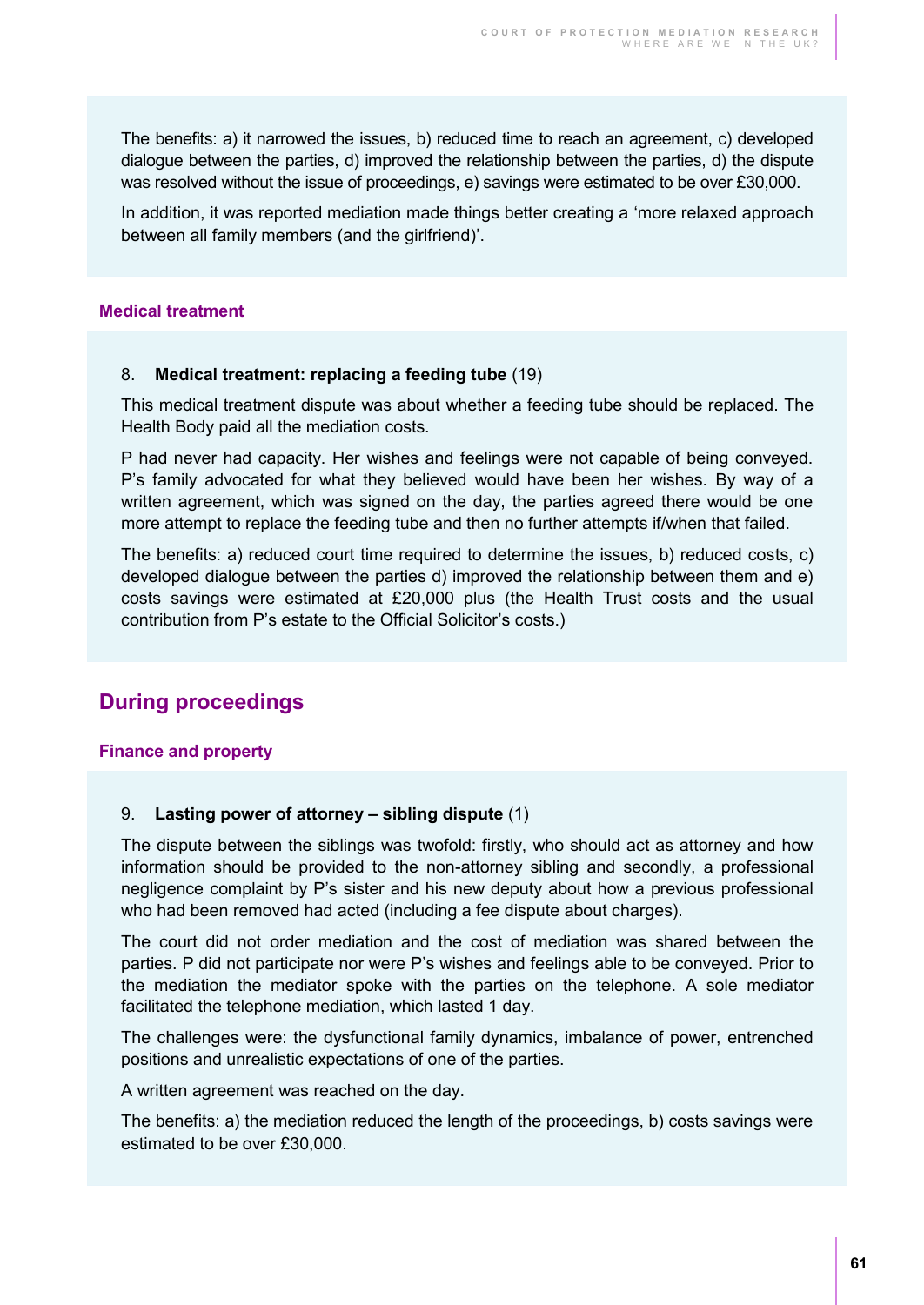#### 10. **Family dispute causes care home to serve notice** (9)

There was a dispute between certain family members, resulting in the care home serving notice on P. Proceedings had been issued and stayed for mediation, with court ordering the parties to attend and/or participate in mediation. The local authority paid all the costs of the mediation. The issues were residence, care arrangements and contact. The Official Solicitor, as litigation friend, represented P in the mediation. P's wishes and feelings could not be conveyed.

In advance of the mediation, the sole mediator spoke with the parties on the telephone. The mediation took place as a series of shuttle meetings over a whole day.

The particular challenges and frustrations were: the dysfunctional family dynamics and entrenched positions. An agreement was not reached. It was the view of the mediator, this was because there were 8 parties and one day which was not enough time.

#### 11. **Appointment of financial deputy** (11)

In this case, the issues mediated were finance, property and deputyship. The court ordered the parties to attend/participate in mediation. The costs of the mediation were shared between the parties. One of the challenges in setting up the mediation was the long geographical distance between the parties. During round table mediation, P was not represented, though the family conveyed P's wishes and feelings. A verbal agreement was made on the day and the applicant agreed to withdraw his application. However, immediately after the mediation the applicant reneged on his agreement.

Notwithstanding the applicant had reneged, mediation was reported to be beneficial: a) it narrowed the issues, b) developed dialogue between the parties, c) reduced court time required to determine the issues and d) reduced costs.

#### 12. **Dispute about will and gifts** (17)

In a dispute about a will and gifts, P was joined as a party. The Official Solicitor who was appointed to act as litigation friend, took part in the mediation on P's behalf. It was reported there was a lot of money at stake and the expense of the mediation was proportionate. A sole mediator facilitated the mediation over one day. The challenges were: the lack of communication between the parties, dysfunctional family dynamics and entrenched positions. An agreement was not reached.

The benefits: though the mediation did not entirely resolve the dispute, it was beneficial as it did narrow the issues.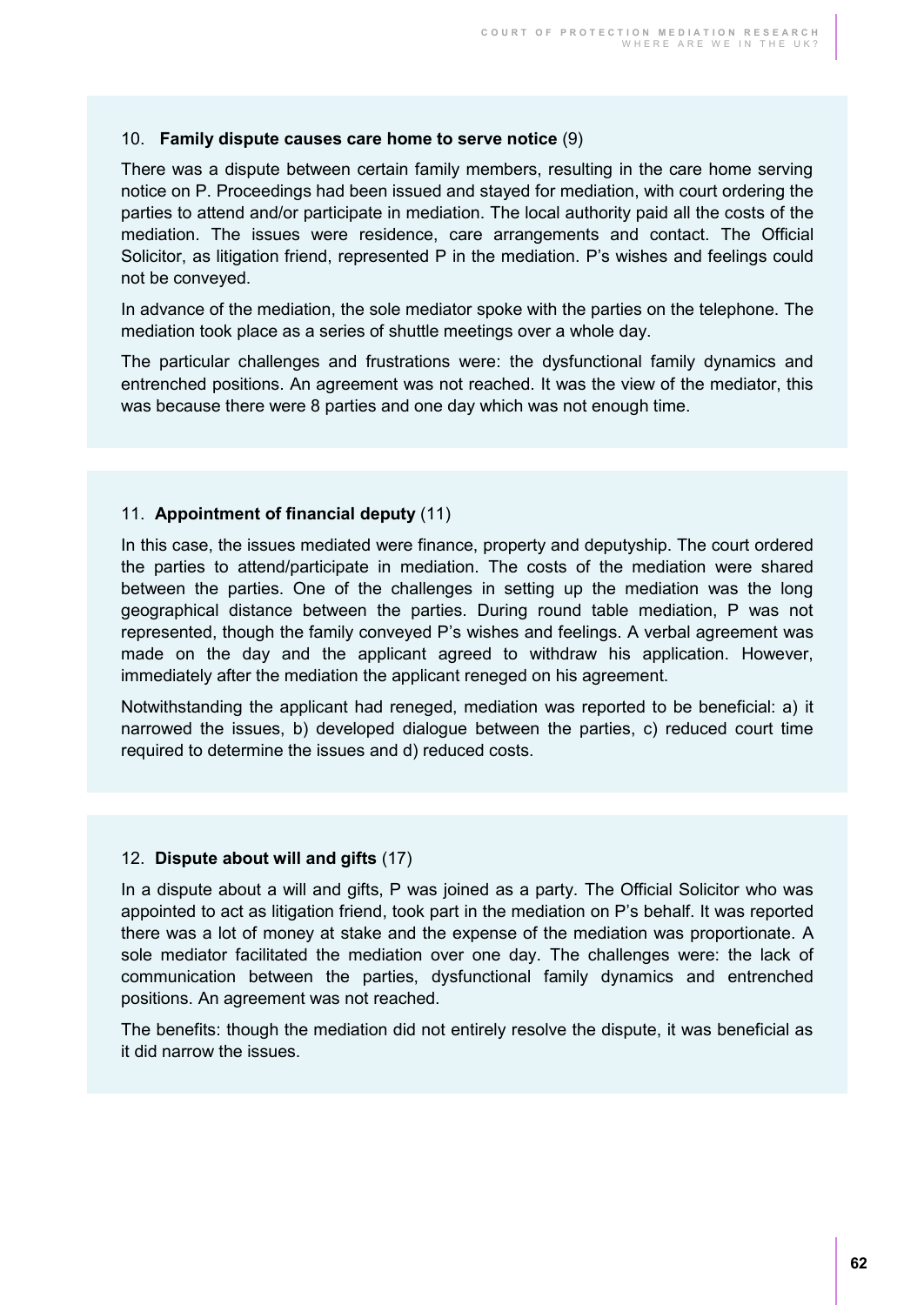#### 13. **Deputyship: dispute between P's husband and P's daughter** (2)

P's husband made an application to act as her deputy. P's daughter (from a previous relationship) opposed the application as she thought she should act as deputy. The court did not order mediation. The costs were paid for from P's funds. The mediation took place at a round table meeting over half a day.

The particular challenges and frustrations encountered in the mediation were: entrenched positions, lack of communication between the parties and verbal aggression.

A written agreement was reached after the mediation, which was later incorporated into a court order.

The benefits: a) it reduced the length of the court proceedings and b) costs savings were estimated at £10,000.

#### **Health and welfare disputes**

#### 14. **Residence of 22-year-old (home or supported living)** (8)

The dispute was between the local authority and a family as to where the family's 22-year-old son with Down's Syndrome should reside - at home or in supported housing. The court ordered parties to attend/participate in mediation. The costs were shared between the parties including a contribution from the Legal Aid Agency

P's legal representative and Relevant Person's Representative represented him during the mediation; with his wishes and feelings being conveyed by them, together with his social work professional and health professionals.

The sole mediator had pre-mediation telephone calls with the parties. The mediation was a combination of shuttle and round table meetings over one day, with a half day follow up mediation four months later. The lawyers drafted a consent order on the day with all parties' input. Over the next few days, the order was amended by the parties, signed by them and then endorsed by the court.

The challenges and frustrations were: dysfunctional family dynamics, lack of communication between the parties, verbal aggression, entrenched positions and imbalance of power. A particular challenge was the entrenchment of the matter itself, which had been simmering for over 20 years. Since the young man had been born, his family had repeatedly felt let down by local authority's perceived lack of support. They needed to be heard in a calm mediated space.

The benefits: a) narrowed the issues, b) reduced court time required to determine the issues, c) reduced time to reach an agreement, d) reduced costs, e) developed dialogue between the parties and improved the relationship between them f) Costs: This matter had been in proceedings for a long time and already cost the parties in excess of £80,000. It settled after 1.5 days mediation at the comparatively low cost of £4,000. h) in addition, mediation was said to make things better as ".. *it was the first time all parties had met and talked. It gave the opportunity for all parties to have their say in a safe (and managed) space. The family felt heard and treated with respect and dignity. The local authority had an opportunity to put their perspective and felt heard and considered. A better, more co-operative relationship was created in the young man's best interests.*'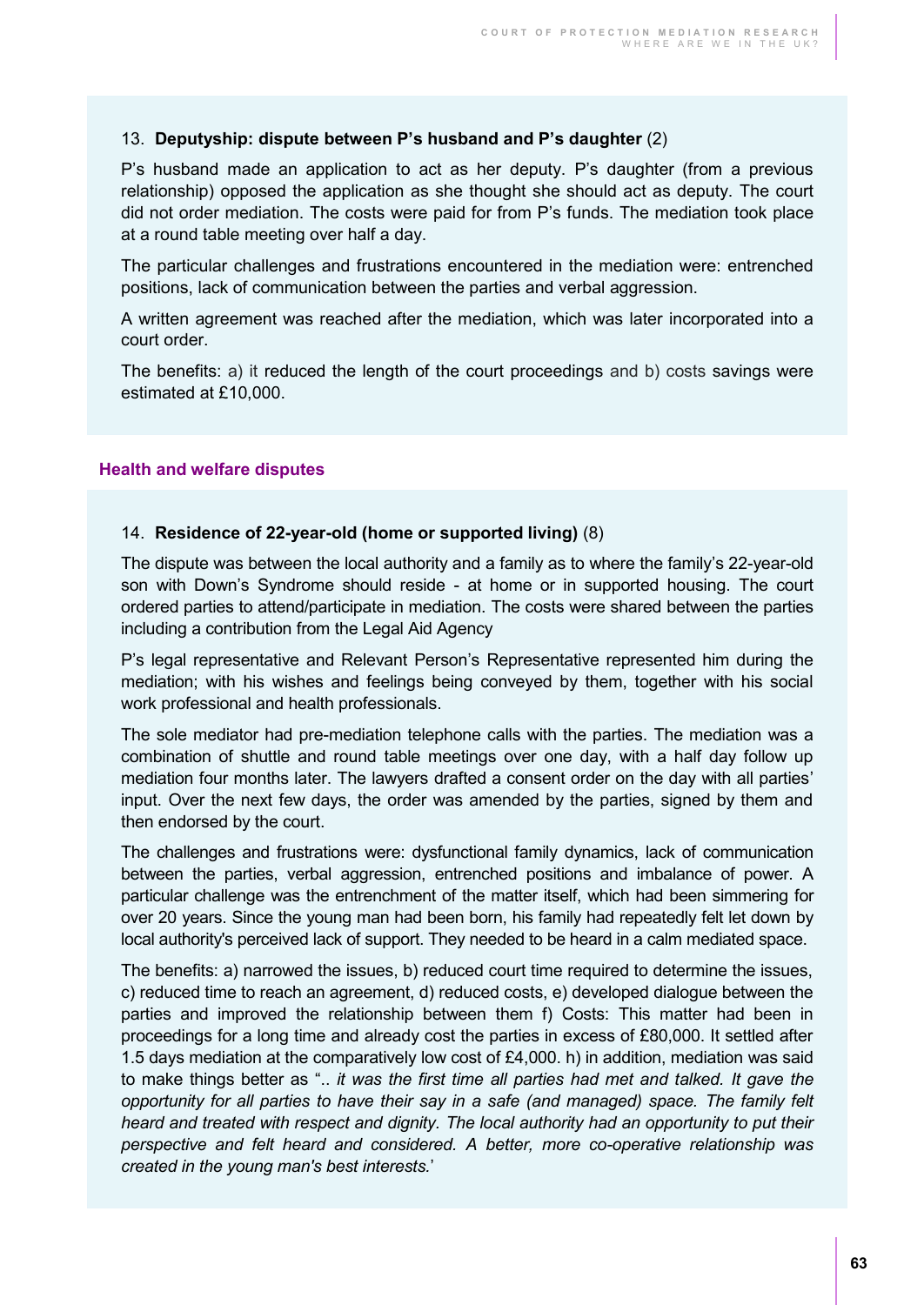#### 15. **An underlying hard-edged issue** (14)

In a dispute between a local authority and P's elderly mother, the issues were: residence, care arrangements, contact and holidays. The mediation took place during proceedings following encouragement from an independent social worker and the court, though there was no specific court order to mediate. The costs of the mediation were shared between the parties. A sole mediator at a round table meeting facilitated the mediation. The Official Solicitor, acting as litigation friend, represented P and conveyed P's wishes and feelings during the mediation.

A written agreement was reached on the day i) as to contact and ii) an interim agreement as to residence

The particular frustrations were: the time taken to set up the mediation and entrenched positions. In addition, it was stated the mediation made things worse because the mediation process, actually led to a prolongation of proceedings as it encouraged P's mother to think that the care package was a possibility when in fact it was not on the table.

This case study illustrates a view that mediation only works where the public body has worked out what it is actually prepared to do and not do, namely fund a particular care package and has made this clear at the outset.

#### 16. **'Massive' family dispute** (18)

This was a dispute between a group of P's siblings and his wife and another sibling. Years before, when P's parents died, he had acted in loco parentis to his siblings, provided them with a home and bought them up. P married very late in life and his wife was the same age as a younger sister. When P was diagnosed with fast progressing dementia, he appointed his wife as attorney for property and financial affairs, but was advised as he was married, he did not need health and welfare power of attorney.

This was reported as a 'massive' dispute between P's siblings and his wife about: who visited him in the care home when, took what into his room, where photos were placed and, if and what flowers could be in his room (as one party was allergic to pollen). P had totally lost capacity and was not aware of anything or anyone.

The fighting within the family endangered P's placement in the care home. After 1 year and £36,000, in legal costs the case was referred for mediation. It was resolved in one day. The arguments were caused by anger and fear arising from grief.

The court did not order mediation and the mediator commented: *'Eventually, far too late really, the solicitors managed to get everyone to mediation. Mediation needs to be ordered or encouraged much sooner as a lot of avoidable damage had been done.'*

The costs of mediation were shared between the parties.

The issues to be mediated were: power of attorney, care arrangements, contact, end of life contact with P and funeral arrangements.

P was not represented legally. He was '*sort of represented in that everyone there cared about him, but he was so far gone it wasn't really about him.'*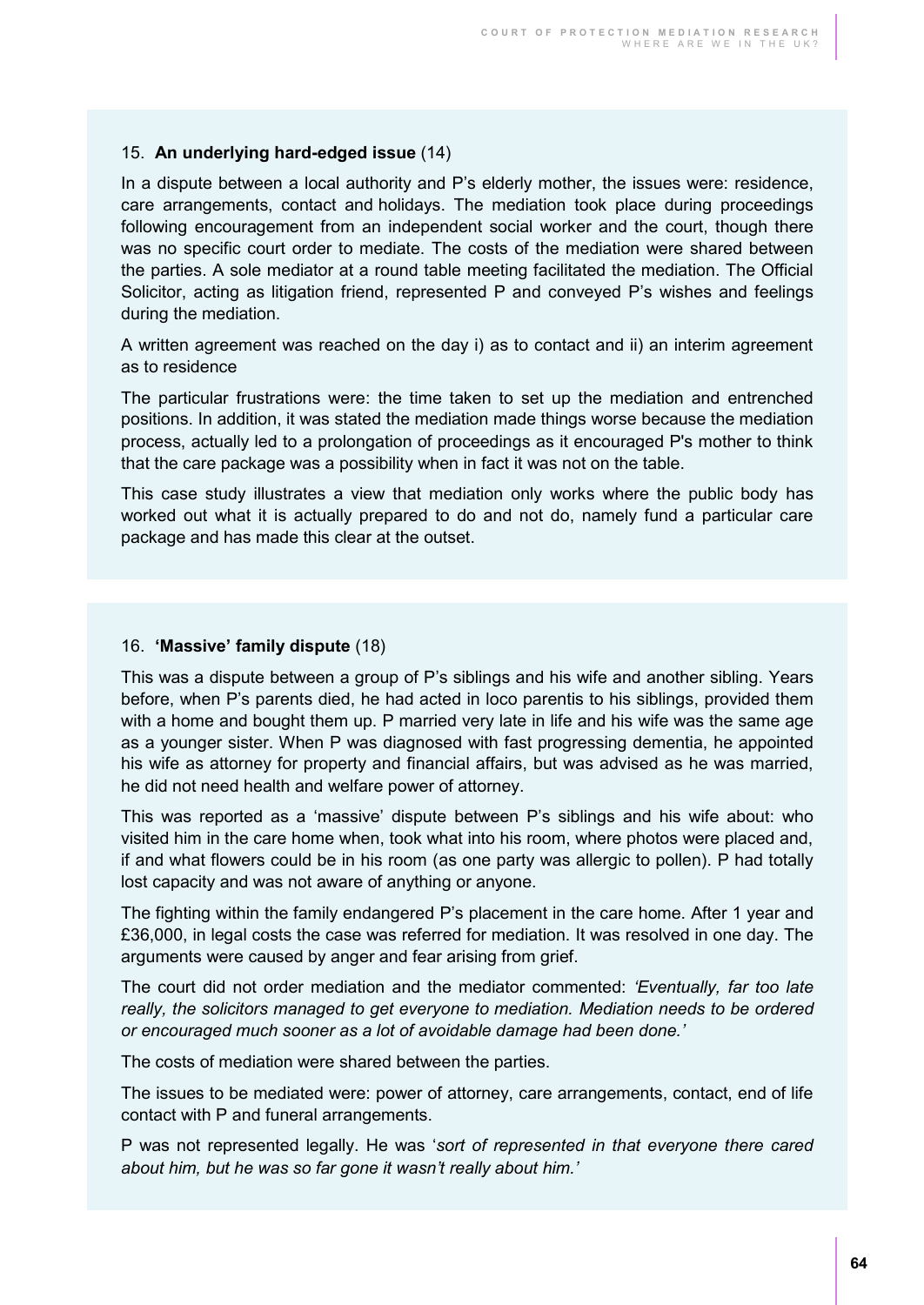There were pre-mediation telephone calls and co-mediators facilitated the shuttle mediation over a whole day.

The challenges encountered were: the time taken to set up the mediation, lack of communication between the parties, dysfunctional family dynamics, entrenched positions, imbalance of power and verbal aggression.

A particular frustration in this case was:

'*adversarial negotiations through solicitors had made matters worse. One solicitor had tried*  and failed to get the case to mediation with the other side opposing it – if courts were more*active it would help immeasurably.'* 

The issues were resolved in one day, a written agreement signed at the mediation. The terms of the agreement were then incorporated in a court order. The main points of the agreement were: i) who would visit P when, ii) what was allowed in the room, (iii) contact at end of life, (iv) how and when P's wife would notify the siblings about the death and funeral, (v) funeral arrangements agreed and (vi) an action plan for all family members.

The benefits: a) it developed dialogue, b) improved the relationship between the parties b) narrowed the issues, c) reduced time to reach an agreement, d) reduced costs.

Additional comment by the mediator:

*'..If mediation had been used earlier it would have saved family members tens of thousands of pounds..'*

'Given the nature of this dispute, mediation was the obvious solution and it just seemed so incredible that the normal routes for dispute resolution actually involve processes that vastly escalate disputes rather focus on resolution, understanding, improving communication and all those good things people in dispute need'

Mediation made things better 'in every possible way, and the legal route had made it worse in every possible way.'

The mediator cited the only criticism by the parties and solicitors:

'If they had known about mediation earlier, they could have been spared what they had been through!'

#### 17. **Multi-party dispute re profoundly learning-disabled adult** (21, 25)

The dispute was between the father of P, a 48-year old profoundly learning-disabled woman, and a number of professionals from two Local Authorities and a Health Trust. The issue was whether P's care should be provided at home with the father with a package of care or in a residential care type setting. The mediation was arranged by agreement between the parties. The parties shared the costs (including a contribution from the legal aid agency).

The mediator held pre-mediation telephone calls and meetings. At the mediation, the Official Solicitor's legal representative represented P, though P's wishes and feelings were not capable of being conveyed. The mediator facilitated a round table meeting discussion. Using a best interests balance sheet approach, she created a balance sheet with the parties to set out the advantages and disadvantages of the options.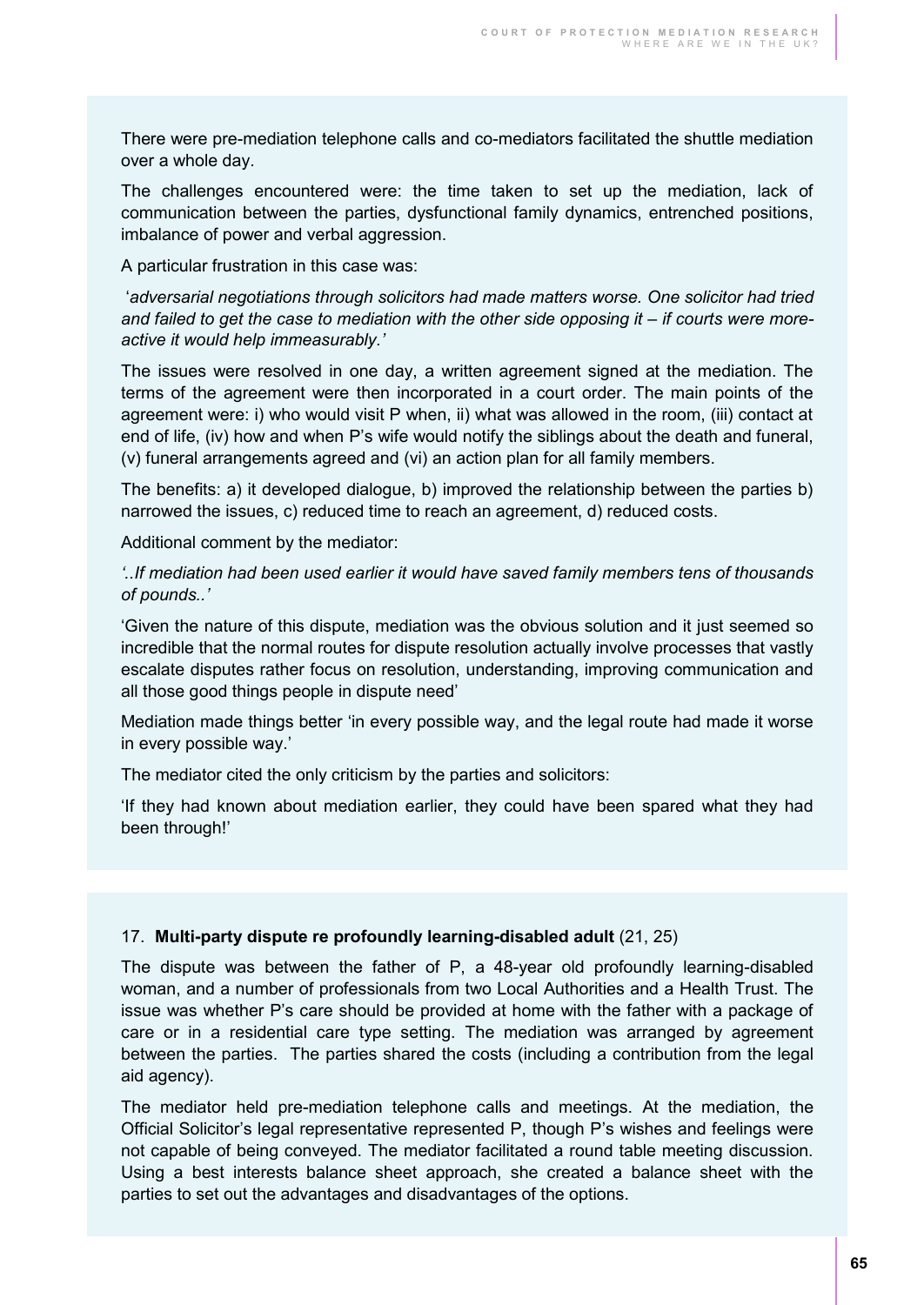The challenges were: an imbalance of power and entrenched positions. An agreement was signed on the day. It set out the next steps including: i) for P's father to explore the provision of a motability vehicle, ii) increased weekday contact and staying weekend contact, iii) completion of risk assessments of the father's home, v) care planning by the local authority, vi) contact reports to be completed and shared with the parties and vii) the prepared balance sheet of options would be shared at further meetings and viii) the mediation agreement was to be attached to a court application to vacate the next hearing with a request for a stay of the proceedings.

The Official Solicitor's legal representative reported; the mediation made things better as it gave rise to a trial of the father's preferred option for care at home; which did not succeed. P's father then dropped the case without the costs of a lengthy final hearing.

The benefits: a) mediation narrowed the issues, b) developed dialogue between the parties, c) reduced court time required to determine the issues, d) reduced costs and e) made things better as it had enabled a trial of a different model of care.

#### **Health and welfare & finance and property disputes**

#### 18. **Dispute between P's divorced parents and a local authority re P, aged 22 with learning disabilities** (23, 25)

The dispute was between P's father on one side and his mother and sister on the other; and the local authority. The issues were: care, residence, contact, finance and property.

The parents had been divorced for 10 years. P had been living with his father and stepmother for approximately 2 years and attending day activities locally. The father held appointeeship and refused to disclose financial information to the mother. P's mother and sister wanted a shared care arrangement. The relationships were very strained and contact arrangements were problematic. The local authority was concerned about the detrimental effect this was having on P's well-being.

The local authority paid all the costs of the mediation.

The Official Solicitor was acting for P in the CoP proceedings. They did not attend the mediation but were kept informed about its progress during the day. P did not participate in the mediation; his wishes and feelings were not capable of being conveyed.

The main challenges and frustrations were: the entrenched positions, dysfunctional family dynamics, highly charged emotions and verbal aggression.

There were two main shifts in party positions: firstly, the authority agreed to a trial of care with P living with each his parents in two-week blocks and to assess whether this worked well for P and secondly, the father agreed to the trial of shared care and to the disclosure of financial information.

On the day an agreement was made which included i) there would be an assessment period with P living alternately with his mother and father in 2 week blocks, ii) the transition point would take place at P's day work placement scheme, iii) the father would continue as appointee, iv) the father would share information of P's benefits with the local authority and the mother v) P would be provided with personal monies during his stay with each parent and vi) P's assessment would be subject to regular review.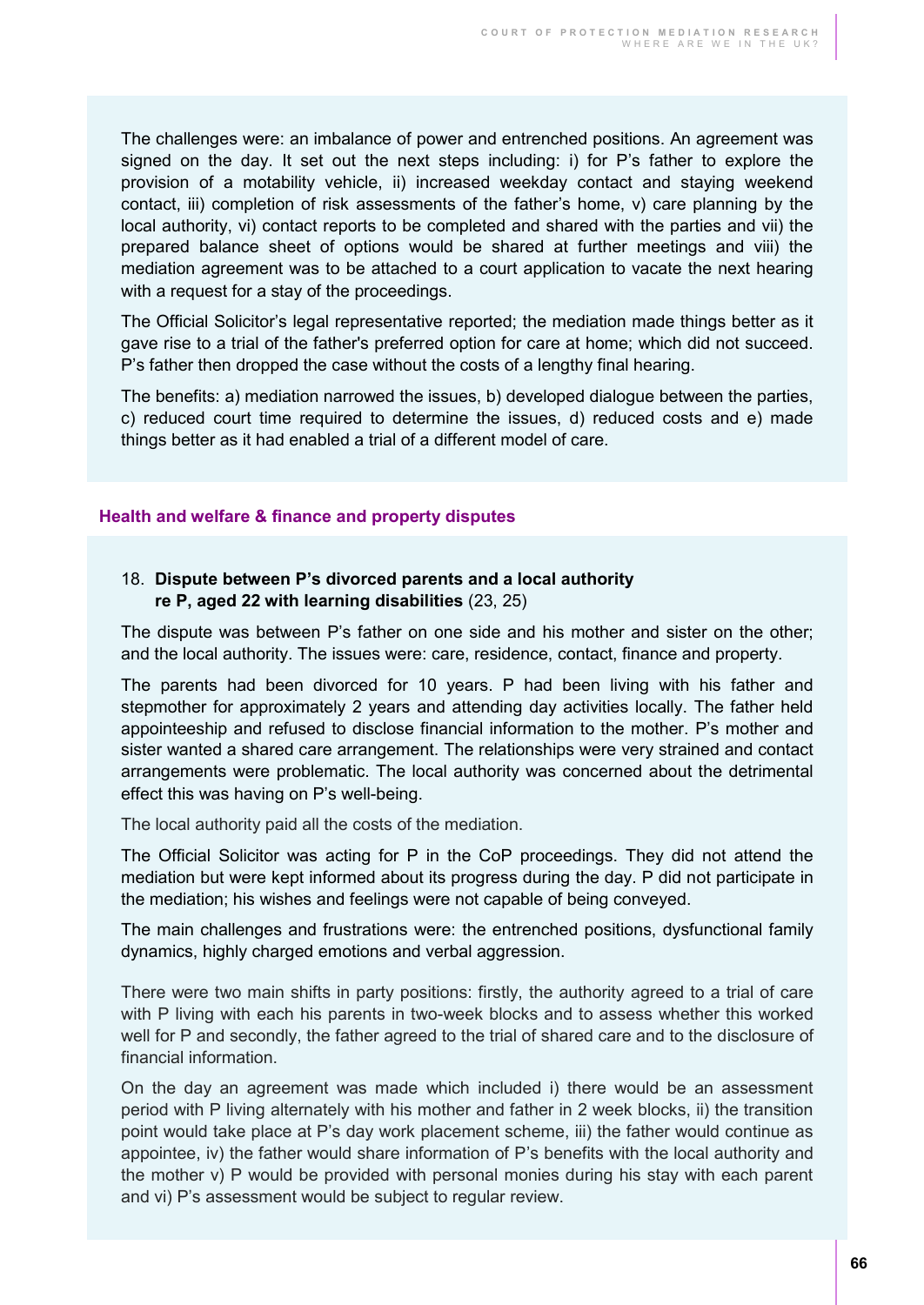A frustration was that a few days later the father (who had previous history of reneging on agreements) filed a statement with the court stating he had been 'bullied' into signing the agreement. The court heard the parties and ordered similar arrangements to those covered by the mediation 'agreement', namely for P to have a trial of living alternatively with his parents, such as 2 weeks with one and 2 weeks with the other.

The benefits: the authority reported, mediation was beneficial in that it confirmed the parties were not able to communicate positively and act together to ensure the best outcome for P. Later it was heard the shared care arranged had worked well for P.

#### 19. **Family dispute re contact and residence** (11)

In this family dispute over care and contact, P's wishes and feelings were made known by his legal representative. The costs were shared between the parties, one part being a contribution from the Legal Aid Agency. While some points in dispute were narrowed, an agreement was not reached, and an ongoing dispute remained. The solicitor reporting the case considered this was because of the entrenched positions and dysfunctional family dynamics.

The benefits: a) narrowed the issues and b) developed dialogue between the parties.

#### 20. **Elderly mother with dementia** (8)

The dispute was between five siblings who were in dispute with each other and concerned arrangements for their elderly mother, who had advanced Alzheimer's. Decisions needed to be a made by five siblings about where she should live, her will and about her house. The issues to be mediated included finance and property, residence, contact, care arrangements and statutory wills. The court ordered parties to attend and/or participate in mediation with the costs being shared between the parties with a contribution from the Legal Aid Agency.

The Official Solicitor represented P at the mediation. It was not possible for P's wishes and feelings to be conveyed during the mediation.

Before the mediation the sole mediator spoke with the parties on the telephone. The mediation, lasting one day, was a combination of round table meetings and shuttle mediation.

The particular challenges were: lack of communication between the parties, dysfunctional family dynamics, entrenched positions, verbal and physical aggression.

The agreement was signed on the day and later incorporated into a court order. The main points agreed were: i) the mother should stay in her care home and not return to her home and her children's care, ii) her house should sold, iii) how items of sentimental value should be divided, iv) separate visiting plans to the care home for the children and v) funeral plans.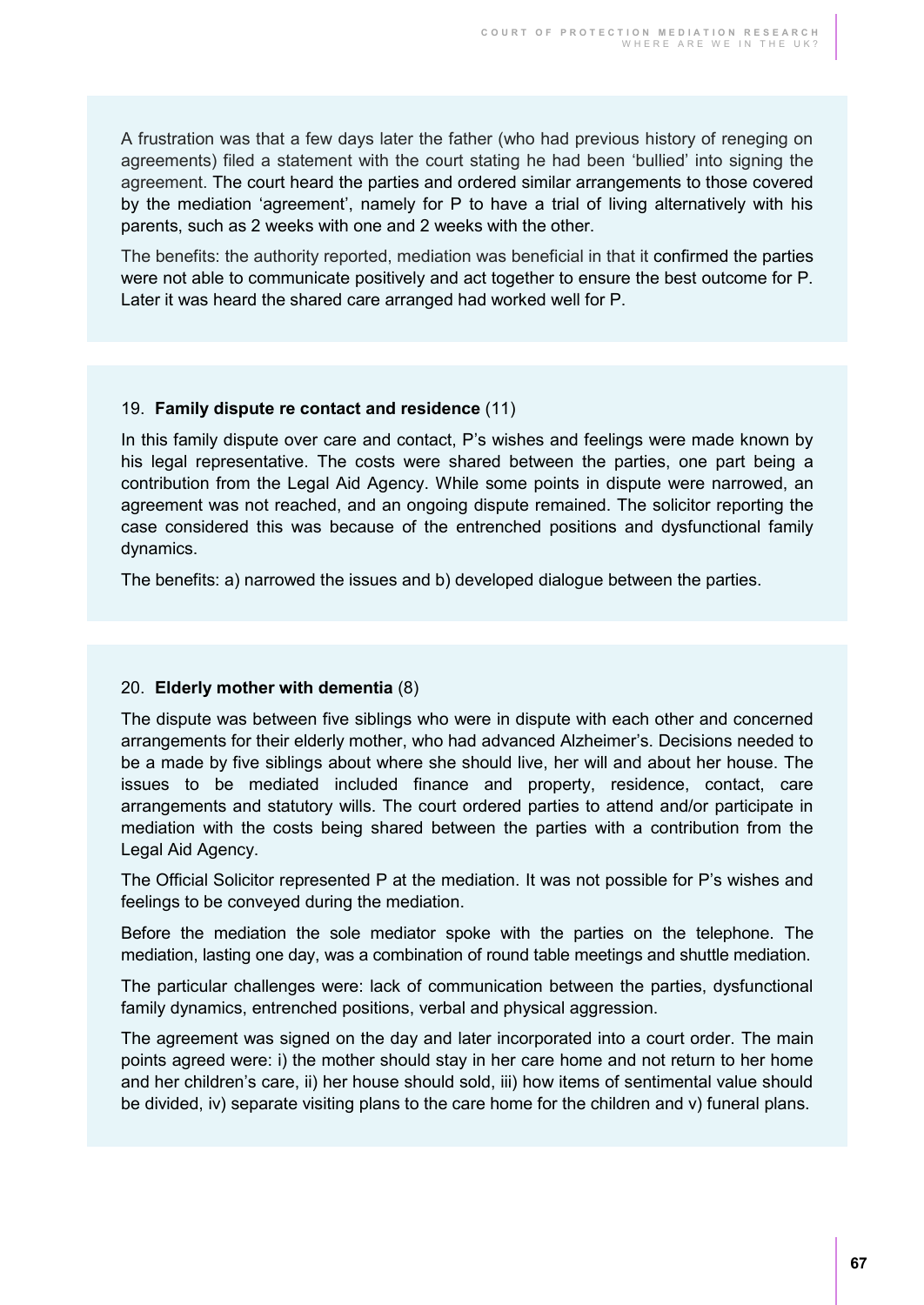The benefits: a) narrowed the issues, b) reduced court time to determine the issues, c) reduced time to reach an agreement, d) developed dialogue between the parties and e) reduced costs as a consent order was written up on the mediation day.

#### 21. **A 'teenage trigger'** (10,25)

This case was report by a local authority social care professional and the mediator. It was a dispute between two sisters (A and B) about where their elderly mother should live. The local authority was involved via the Deprivation of Liberty safeguards process and because P was a vulnerable person. The issues were: deprivation of liberty, residence, care, finance and property, power of attorney and deputyship,

P had lived with A for many years. It was agreed while A was on holiday; P would go into a care home for respite. While A was on holiday, her daughter T, complained to her aunty B about A's care of her which raised concerns about the ability of A to care for P too. T's allegations acted as a trigger. B, who held an LPA, cancelled the tenancy of the rental property where P had lived with A. B did not explain to A why she had done so. When A returned from holiday P had to remain in the care home. The local authority was involved under the DoLs scheme as P did not wish to stay in the care home.

The court order did not order mediation; it was suggested by one of the solicitors. The local authority paid all the costs.

By the time the mediator was instructed, the sisters had not communicated for 8 months. Prior to the mediation the mediator met with both sisters and spoke with the LA representative on the phone.

P was supported to participate indirectly in the mediation by way of her DoLs Representative. The Official Solicitor represented P during the mediation. The social work professional, relevant person's representative and her litigation friend conveyed P's wishes and feelings. She was consistent in expressing a wish to live with A again.

The mediation was conducted by way of shuttle meetings with each sister, with the solicitor for the Official Solicitor joining the individual meetings with their agreement.

The challenges were: the lack of communication between the parties, dysfunctional family dynamics and entrenched positions.

There were significant developments during the mediation: the enduring power of attorney was invalid, and A announced she had found a new rental property for herself and P. However, the main turning point was when the mediator was asked by A to tell B, T had told a friend she was being treated for a serious medical condition. This was not true and cast doubt on T's disclosures. B was visibly shocked. None of the parties wished for T to be involved in a finding of fact hearing.

An agreement was reached and signed on the day. It was agreed i) P would live with A in the newly rented accommodation ii) the local authority would carry out a needs assessment and a review after 3 months and iii) a panel deputy would be appointed to deal with P's finances.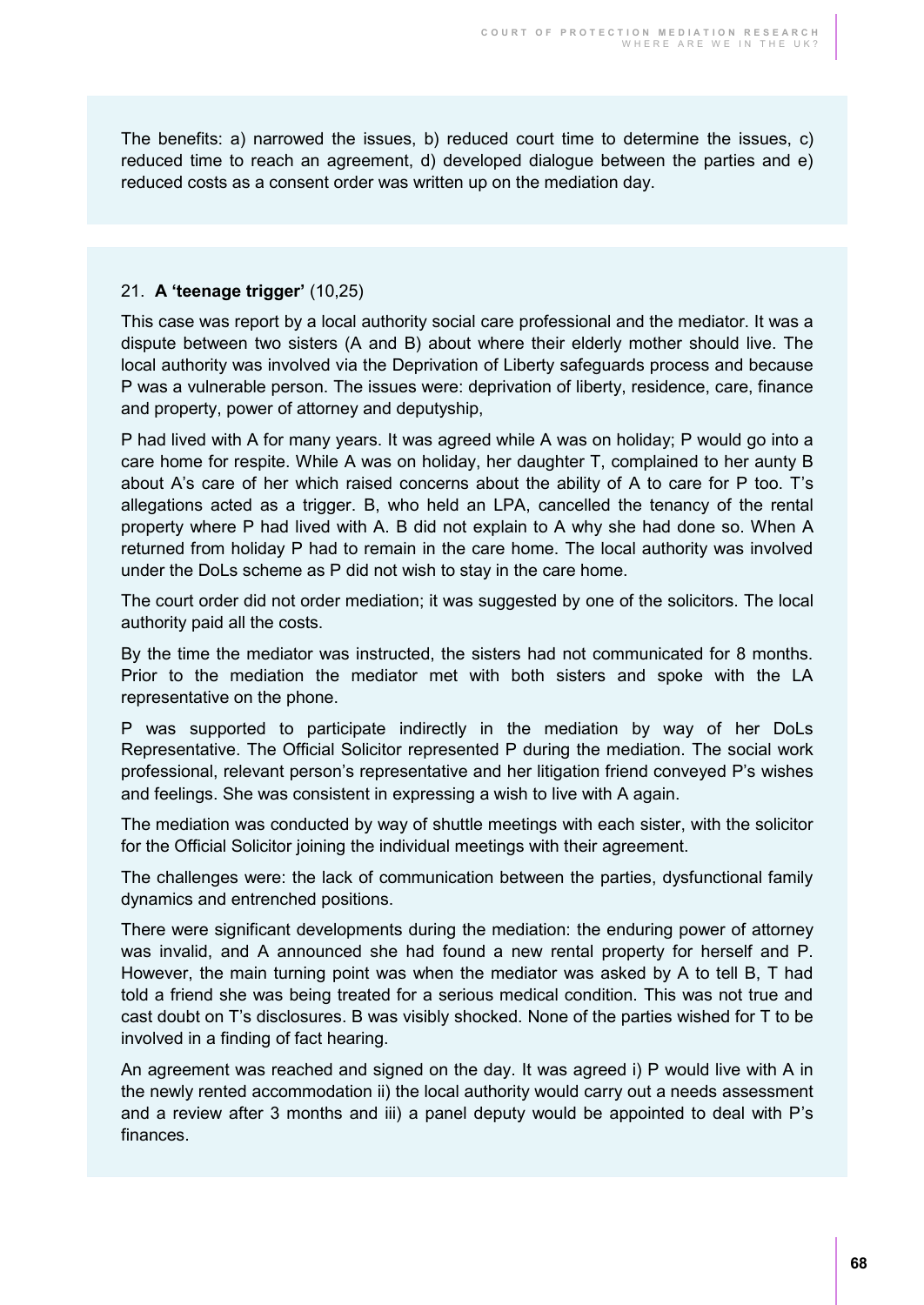The benefits: a) it reduced time to reach an agreement, b) reduced court time required to determine the issues and c) as mediation took place early in proceedings, it is expected cost savings would be considerable; d) it enabled P to leave the care home which was supposed to have been for respite only and to live once again with A, more speedily than if full court proceedings with a final hearing had been necessary.

#### 22. **A more relaxed fulfilling lifestyle for P** (15)

The dispute centered on the revocation of one lasting power of attorney appointing some siblings and the making of a new one, appointing other siblings. The issues mediated included: power of attorney, finance and property, deputyship, contact, care arrangements and the tenancy of a let cottage and land.

The court ordered the parties to consider mediation or ADR.

P was not represented at the mediation. However, P's views were made known during the mediation by way of statements made to family members prior to mediation in response to an agreed list of questions, which were posed to P and his views recorded.

Prior to the mediation there were numerous pre-mediation calls between solicitors to try to narrow and define the issues. A sole mediator facilitated the one-day mediation, mainly by way of shuttle meetings, though some members of each party were able to meet in a room to resolve some issues.

The challenges and frustrations encountered included: a lack of communication between the parties, dysfunctional family dynamics and a 'sense of one-up-man-ship and long burning anger' of issues from long ago.

An agreement was reached and signed on the day. The main points agreed included: i) deputies from each side of the family to be appointed, ii) property and land lettings in principle, iii) arrangements for contact, iii) the current care arrangements to remain in place.

The benefits: a) narrowed the issues, b) developed dialogue and improved the relationship between the parties c) reduced time to reach an agreement and the length of the court proceedings d) reduced costs and made a costs savings estimated to be £25,000-30,000 and e) it enabled P to have clarity about contact and management of his finances which would produce a more relaxed and fulfilling lifestyle for him.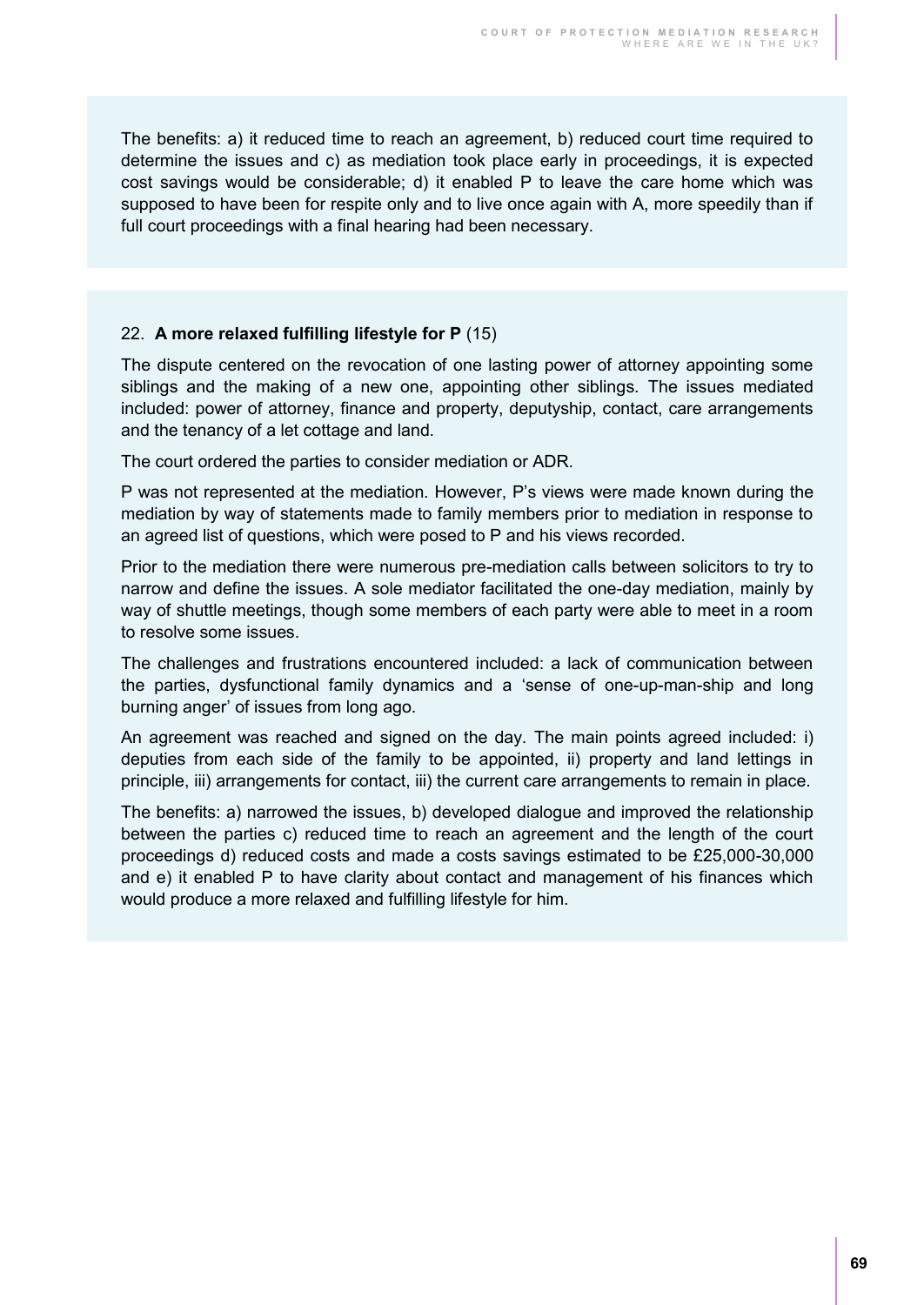#### 23. **Local authority concerns for P re care and contact** (25)

P's adult grandson had lived with P in her home for many years. There had been a underlying family tension between the grandson and P's daughter for some years. The local authority had concerns about i) her care at home and ii) contact between P and her daughter being curtailed by the grandson. P was admitted to hospital suffering from dehydration. P was discharged from hospital to a care home.

The issues to be mediated were where P should reside (back at home with her grandchild or in residential care), her care, direct payments and contact.

The local authority paid the costs of mediation.

A significant challenge and frustration was an imbalance of power. An agreement had been reached and was in the process of being drawn up. There was one dominant party taking up much of the mediator's time with minute detail. At 8pm the other party who had been in a room with their support person for long periods of time, tired and upset after such a long day walked out.

The parties later agreed that the document prepared in mediation could be used in proceedings and annexed to the court order as Heads of Agreement.

The benefits: a) the mediated detailed heads of agreement reduced court time, b) an estimated one day of time was saved for the court staff, judge, barristers and solicitors for the authority and official solicitor together with local authority professional's time - estimate of cost savings was £6,000, c) when P did return to live at home she was able to have contact with her daughter.

#### **Medical treatment**

#### 24. **Serious medical treatment in an intensive care unit** (20)

The dispute was between an NHS Trust and the Official Solicitor on behalf of P about serious medial treatment in an intensive care unit. The court did not order mediation, which it was said, took place more by accident than by design. The Health Body paid all the costs of mediation. The mediation was carried out by a sole mediator by way of a combination of round table and shuttle meetings. It lasted a full day. During the mediation, the Official Solicitor represented P. P's family and legal representative conveyed P's wishes and feelings about the issues on P's behalf. One particular challenge encountered by the mediator was an adversarial barrister representing the NHS Trust. A written agreement was signed on the day about which medical treatment which would be in P's best interests and which would not. A judge of the CoP later endorsed it.

The benefits: a) mediation reduced the time to reach an agreement, b) reduced court time required to determine the issues, c) narrowed the issues, d) developed dialogue between the parties, e) improved the relationship between the parties.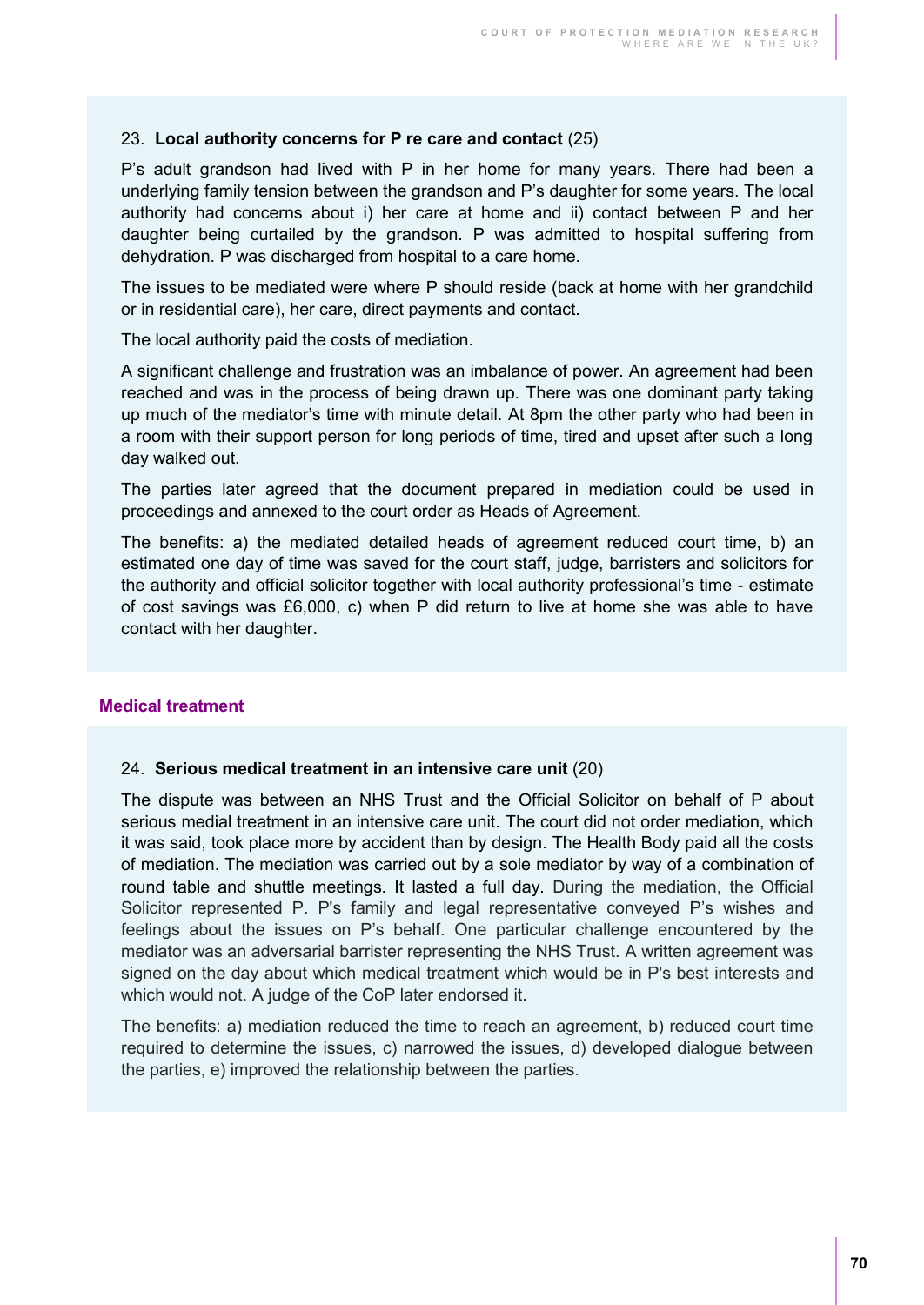### **After proceedings**

#### 25. M**ediation after six sets of proceedings Contact dispute between divorced parents** (25)

The dispute was between parents, who had been divorced for many years, about contact with their 50-year-old daughter with learning disabilities. The significant feature of this matter was that the case had previously been to the CoP six times before different judges. On the last occasion, the court order stated that the parties could not return to court, unless and until, they had taken part in mediation for a period of 3 months. The solicitor for one party considered mediation was not expected to succeed, but because of the court order, it had to be tried. The costs of mediation were shared between the parties.

P did not participate in the mediation. Her wishes and feelings were not conveyed and she and was not represented during the mediation.

The challenges were: a lack of communication between the parties, an imbalance of power and entrenched positions.

Pre-mediation telephone calls and meetings took place with the parties. There was a oneday mediation facilitated by a sole mediator using shuttle meetings.

A written agreement was signed on the day regarding regular contact, staying contact at Christmas and other holidays.

The benefits: a) it avoided the parties returning to court with yet another set of proceedings, b) saved further public funding and court time c) one year later, when the mediator checked, though there were other issues between the parties, the agreement about contact was still holding.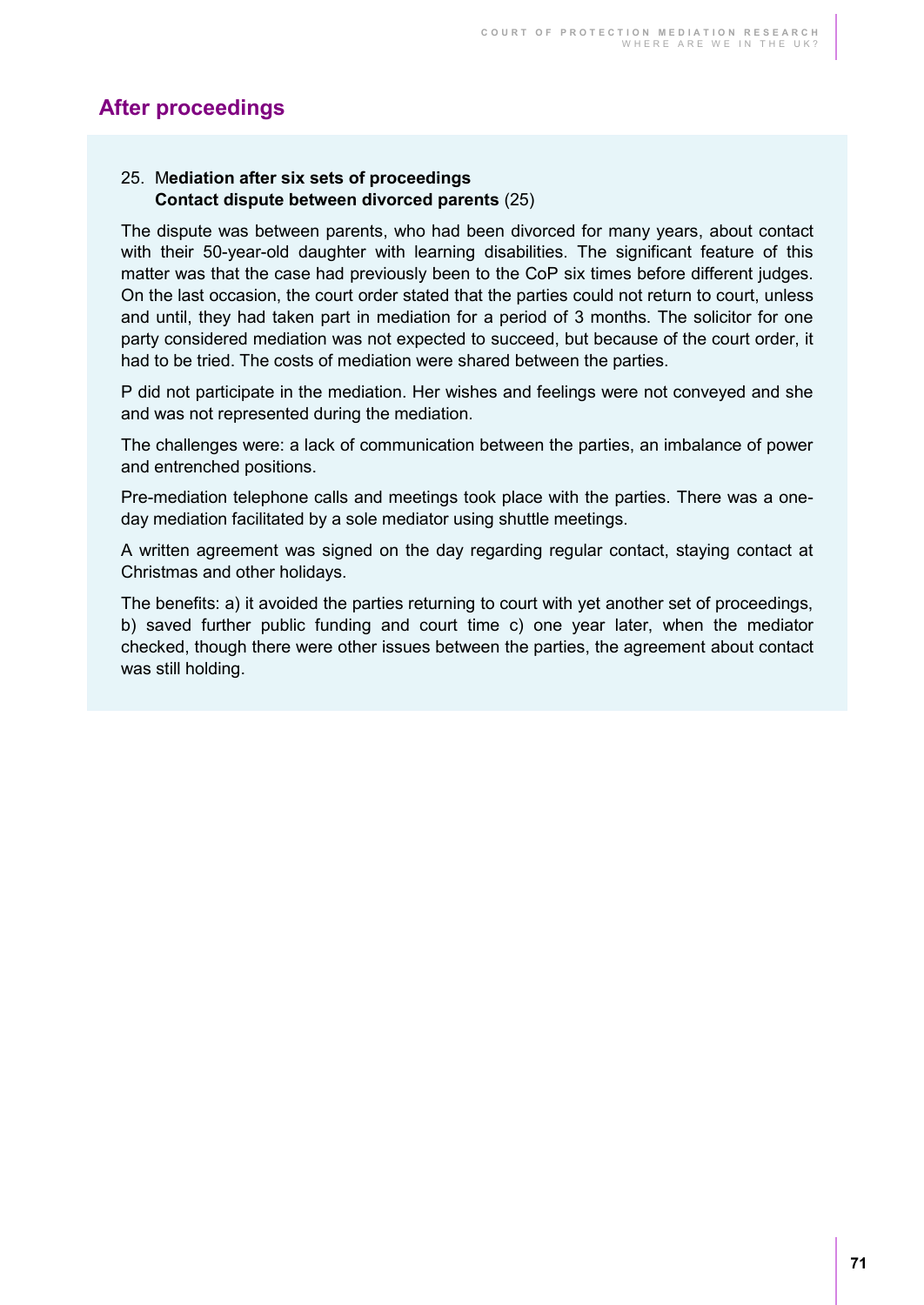# **USEFUL LINKS**

Elder and Guardianship Report 2012

[www.bcli.org/project/elder-and-guardianship-mediation](https://www.bcli.org/project/elder-and-guardianship-mediation) 

Dr Jaime Lindsey

Absent voices: Researching the role of P in the Court of Protection

[ukaji.org/2018/08/15/absent-voices-researching-the-role-of-p-in-the-court-of-protection/](https://ukaji.org/2018/08/15/absent-voices-researching-the-role-of-p-in-the-court-of-protection/) 

The Centre for Social Gerontology

[www.tcsg.org/med.htm](http://www.tcsg.org/med.htm) 

'Exploring the Role of Elder Mediation in the Prevention of Elder Abuse' by Judy McCann-Beranger.

[www.justice.gc.ca/eng/rp-pr/cj-jp/fv-vf/mp-pm/mp-pm.pdf](http://www.justice.gc.ca/eng/rp-pr/cj-jp/fv-vf/mp-pm/mp-pm.pdf)